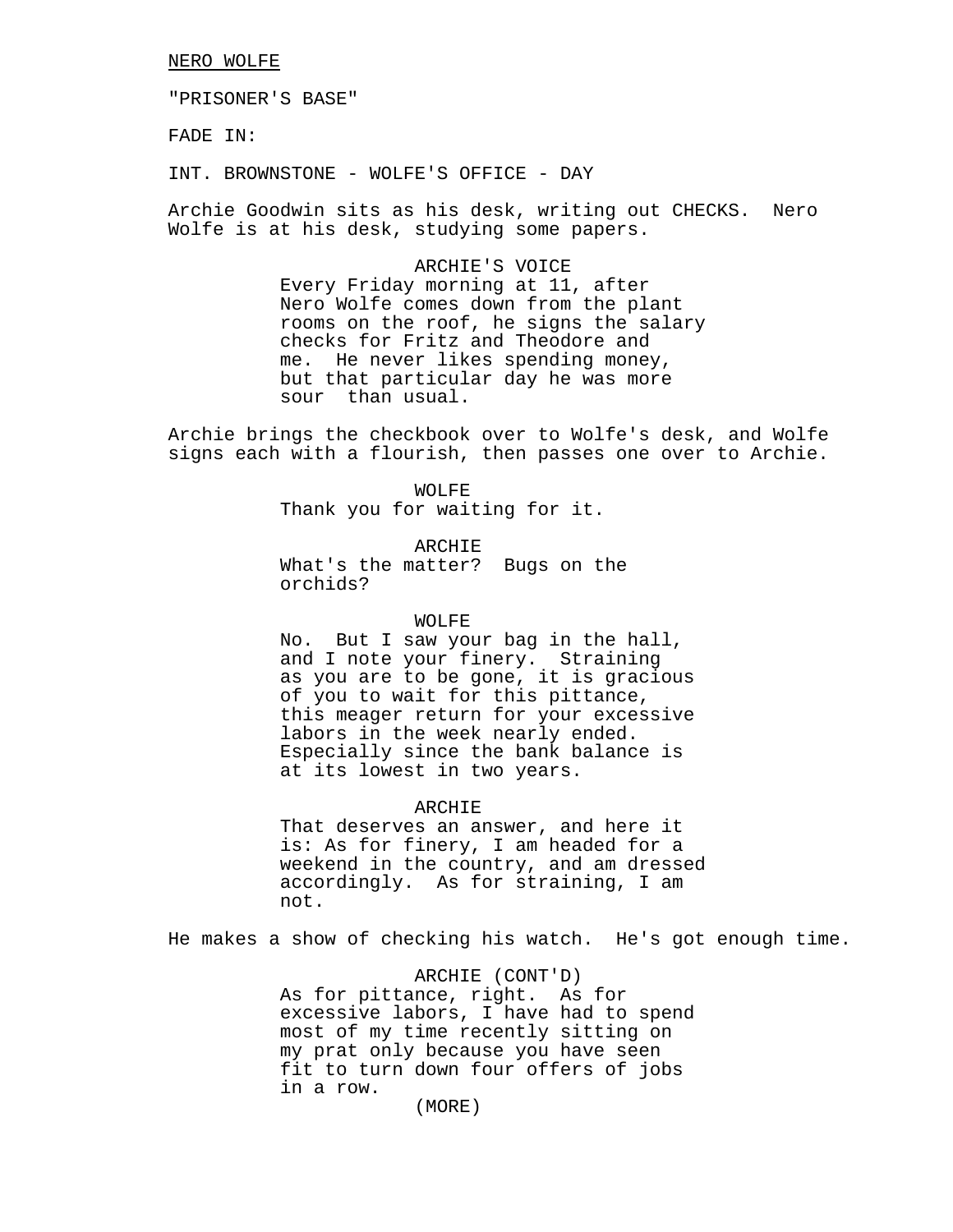ARCHIE (CONT'D) As for the bank balance, there I admit you have a point, and I'm willing to help. It's only a pittance anyway, what the hell.

Archie takes the check, tears it in half, then in half again. He drops the shreds in the wastebasket, then heads for the door.

#### WOLFE

Archie!

Archie wheels and glares at him. Wolfe glares back.

WOLFE (CONT'D)

Pfui.

#### ARCHIE

Nuts.

And Archie storms out, leaving Wolfe to stew.

WIPE TO:

INT. BROWNSTONE - WOLFE'S OFFICE - DAY

Archie sits at his desk, going over some paperwork, pointedly ignoring the TORN-UP CHECK sitting on his blotter.

> ARCHIE'S VOICE By Monday morning, the air might possibly have cleared if it hadn't been for the torn-up check. We both knew the stub would have to be voided and a new check drawn.

Archie steals a glance over at Wolfe, who sits at his desk with a book, pointedly ignoring him.

> ARCHIE'S VOICE (CONT'D) But he wasn't going to tell me to do it without being asked, and I wasn't going to do it without being told. A man has his pride.

Archie shuts a drawer loudly just to annoy Wolfe. It works.

ARCHIE'S VOICE (CONT'D) And with that between us, the stiffness Monday morning lasted through lunch and beyond, into the afternoon.

WIPE TO: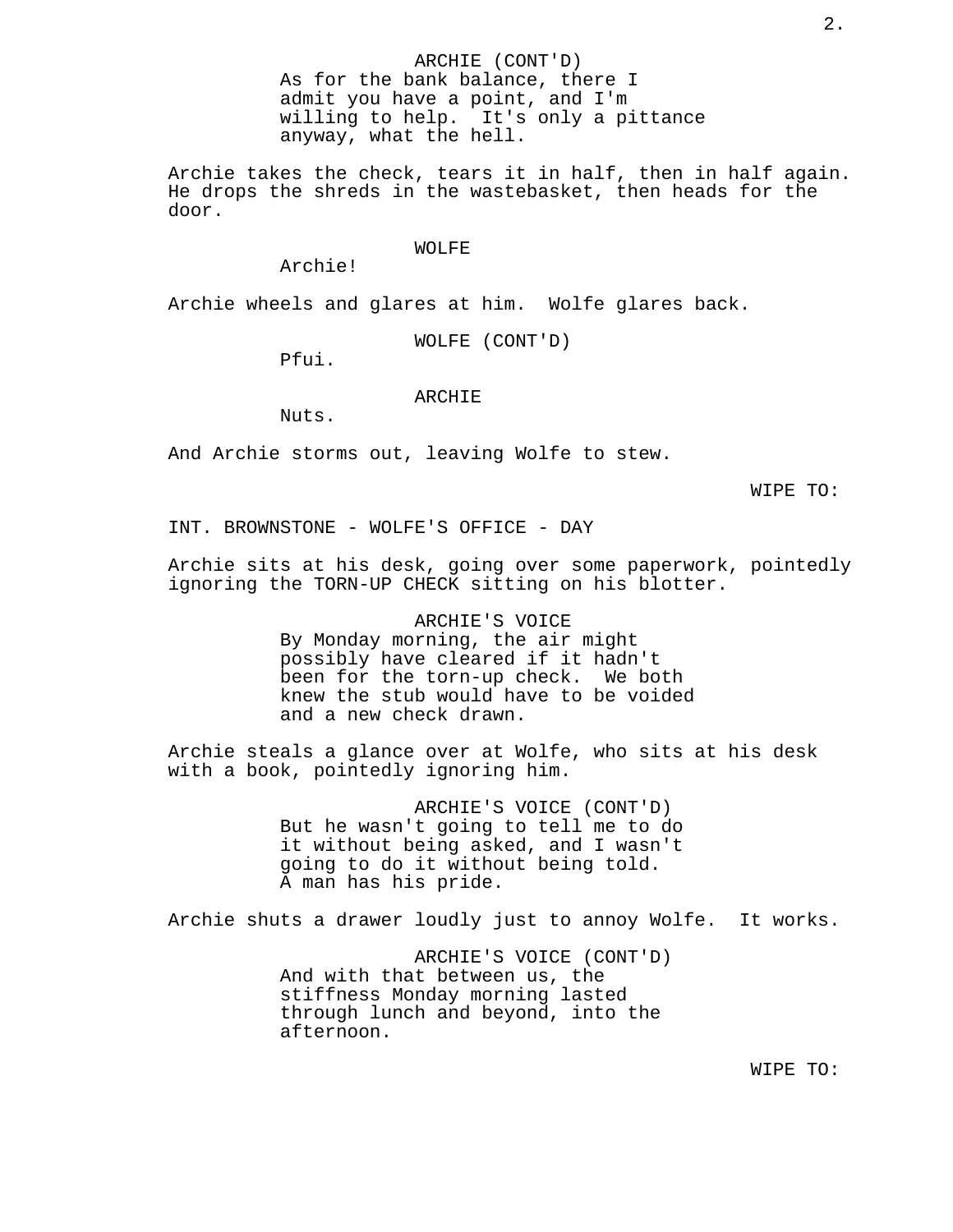INT. BROWNSTONE - DAY

Archie goes to answer the RINGING DOORBELL.

ARCHIE'S VOICE For all I cared, it could have lasted into the next decade.

Archie opens the door to find a BEAUTIFUL YOUNG WOMAN in a peach-colored dress and tailored jacket, carrying a suitcase and hatbox. Archie gazes at her appreciatively. She doesn't notice, or doesn't care.

> ARCHIE Can I help you?

She brushes past him into the house.

YOUNG WOMAN You're Archie Goodwin. Will you bring my suitcase in? Please?

He does so, depositing the suitcase against the wall. She puts the hatbox down next to it.

> YOUNG WOMAN (CONT'D) I want to see Nero Wolfe, but of course he's always up in the plant room from four to six. That's why I picked this time to come. I want to see you first.

> > ARCHIE

I'm flattered.

She looks around.

YOUNG WOMAN That's the door to the front room, the door to the dining room on the right and to the office on the left. The hall's wider than I expected. Shall we go to the office?

Archie shrugs and leads her -- although she seems already to know which way to go.

INT. BROWNSTONE - WOLFE'S OFFICE - DAY

Archie gives her a chair and sits at his desk.

ARCHIE So you've been here before?

YOUNG WOMAN A friend of mine was here a long while ago, and then of course I've read about it.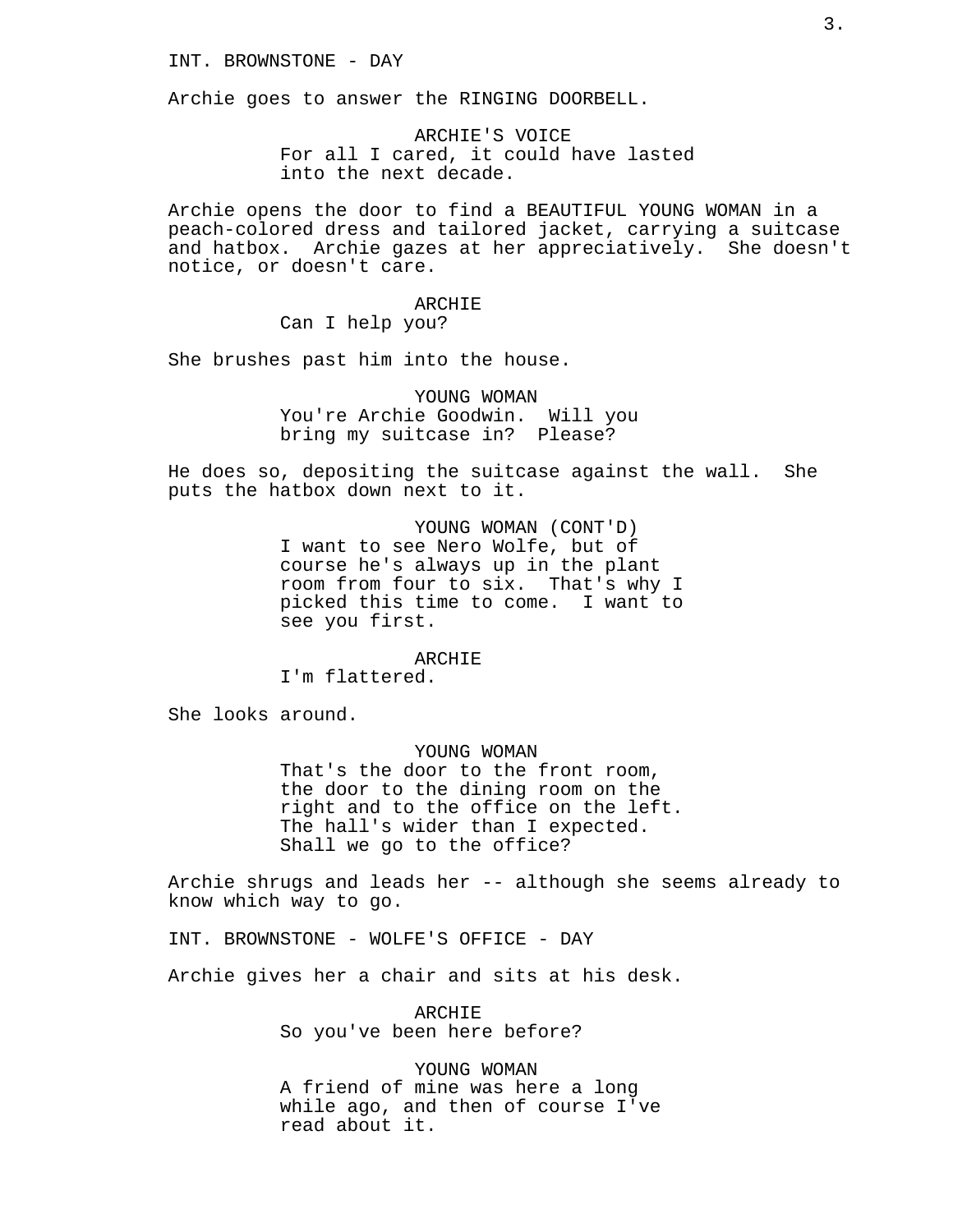Hope it lives up to the advance billing.

## YOUNG WOMAN

I wouldn't have come if I hadn't known a lot about it and about Nero Wolfe and you. I thought it would be better to tell you about it first because I'm not sure how I would put it to Nero Wolfe. You see, I'm trying to work something out. I wonder - do you know what I think I need right now?

## ARCHIE

No. What?

YOUNG WOMAN A coke and rum with some lime and lots of ice. I don't suppose you have Myer's?

Archie goes to Wolfe's desk and presses the button for Fritz.

ARCHIE As you probably already know, we've got everything.

Fritz comes in.

ARCHIE (CONT'D) Coke and rum with lime and lots of ice. (off her look) Myer's.

Fritz nods and goes.

YOUNG WOMAN Fritz looks younger than I expected.

#### ARCHIE

You're welcome to a drink, even a Coke and rum. And I'm enjoying your company, that's okay, but if you want me to tell you how to put something to Mr. Wolfe, maybe you'd better start.

YOUNG WOMAN Not until I've had the drink. It's warm in here.

She gets up and slips off her jacket and hat. Archie watches appreciatively. Fritz comes in with the drink on a tray.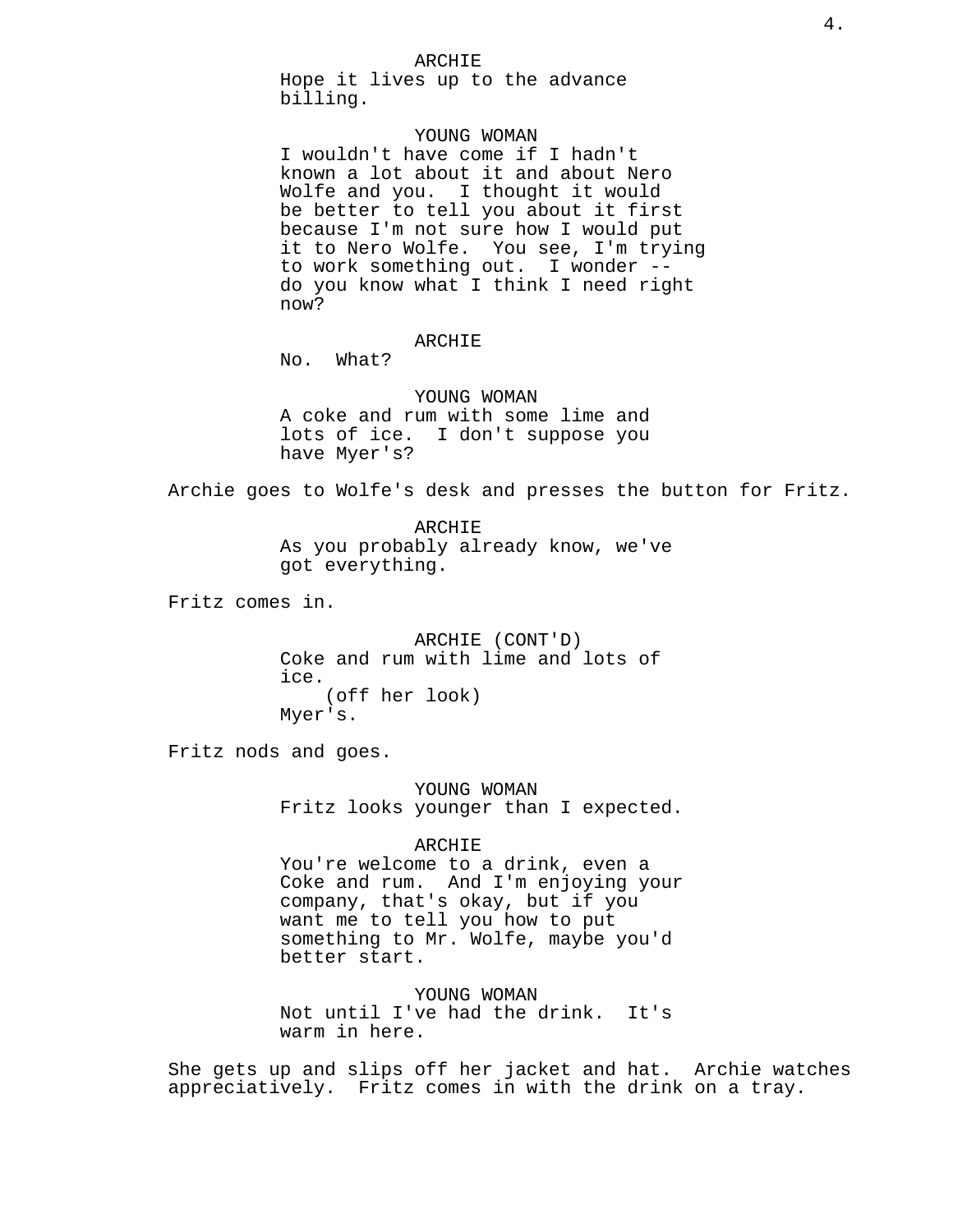Madam.

YOUNG WOMAN Thank you, Fritz.

He's too good to look surprised -- but he does shoot Archie a look. Archie grins back, and Fritz leaves. She takes a couple of sips from the drink.

> YOUNG WOMAN (CONT'D) I'm beginning to get myself together.

ARCHIE Good. Don't rush it.

YOUNG WOMAN

I won't. I'm not a rusher. I'm a very cautious girl. I've never rushed but one thing in my life, and that one was enough. I'm not sure I'm over it yet. (then:) Does the door of the south room on the third floor have a bolt on the inside?

ARCHIE No. Why, do you think it needs one?

#### YOUNG WOMAN

Maybe not, but I thought I'd feel better if it had. You see, that's where I want to sleep.

#### ARCHIE

Oh? You do? For about how long?

## YOUNG WOMAN

For a week. Possibly a day or two more, but certainly for a week. I would rather have the south room than the one on the second floor because it has its own bath. I know how Nero Wolfe feels about women, so I knew I'd have to see you first.

#### ARCHIE

That was sensible. I like gags, and I'll bet this is a pip. How does it go?

## YOUNG WOMAN

It is not a gag. For a certain reason, I had to be -- I had to go away.

(MORE)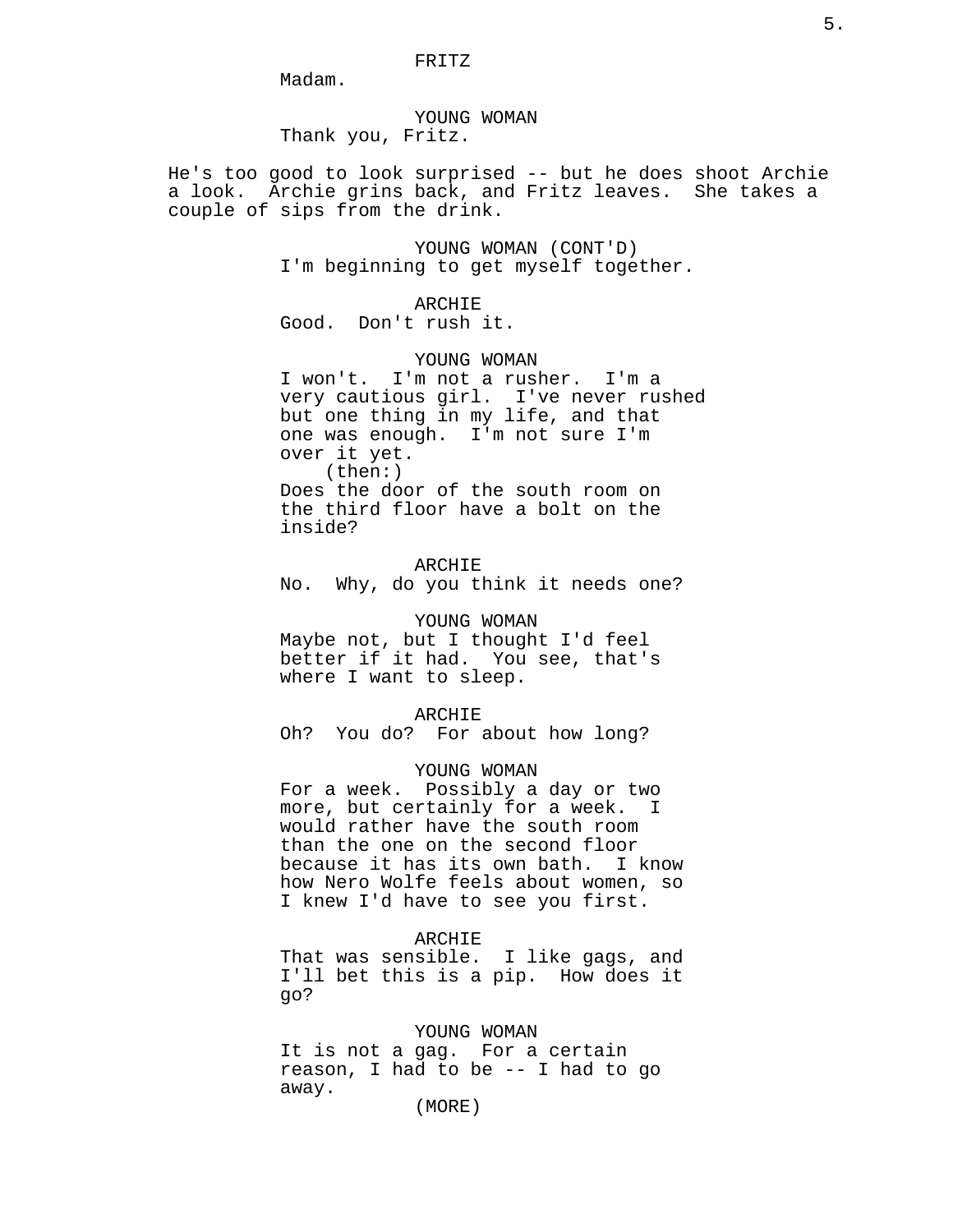#### YOUNG WOMAN (CONT'D)

I had to go somewhere and stay there until June 30th, some place where no one would know and no one could possibly find me. I thought it over and decided the best place would be Nero Wolfe's house. A hotel or rooming house wouldn't do, because they need to know names. Would \$50 a day be enough?

#### ARCHIE

You aren't going to tell us your name?

YOUNG WOMAN

No.

ARCHIE Where you live? Anything at all?

YOUNG WOMAN

No.

ARCHIE Have you committed a crime or been an accessory to one? Are you a fugitive running from justice?

YOUNG WOMAN

No.

ARCHIE

Prove it.

YOUNG WOMAN That's silly! I don't have to prove it.

ARCHIE Are you going to stick to this no naming or identifying?

YOUNG WOMAN I certainly intend to.

#### ARCHIE

Then you'd better leave Mr. Wolfe to me. I'll take you up to your room and leave you there, and when he comes down, I'll tackle him. It might help if he saw some cash. Sometimes the sight of money has an effect on people.

She doesn't mind that idea. She opens her purse and takes out a THICK STACK OF BILLS. She peels off seven 50s and hands them to Archie.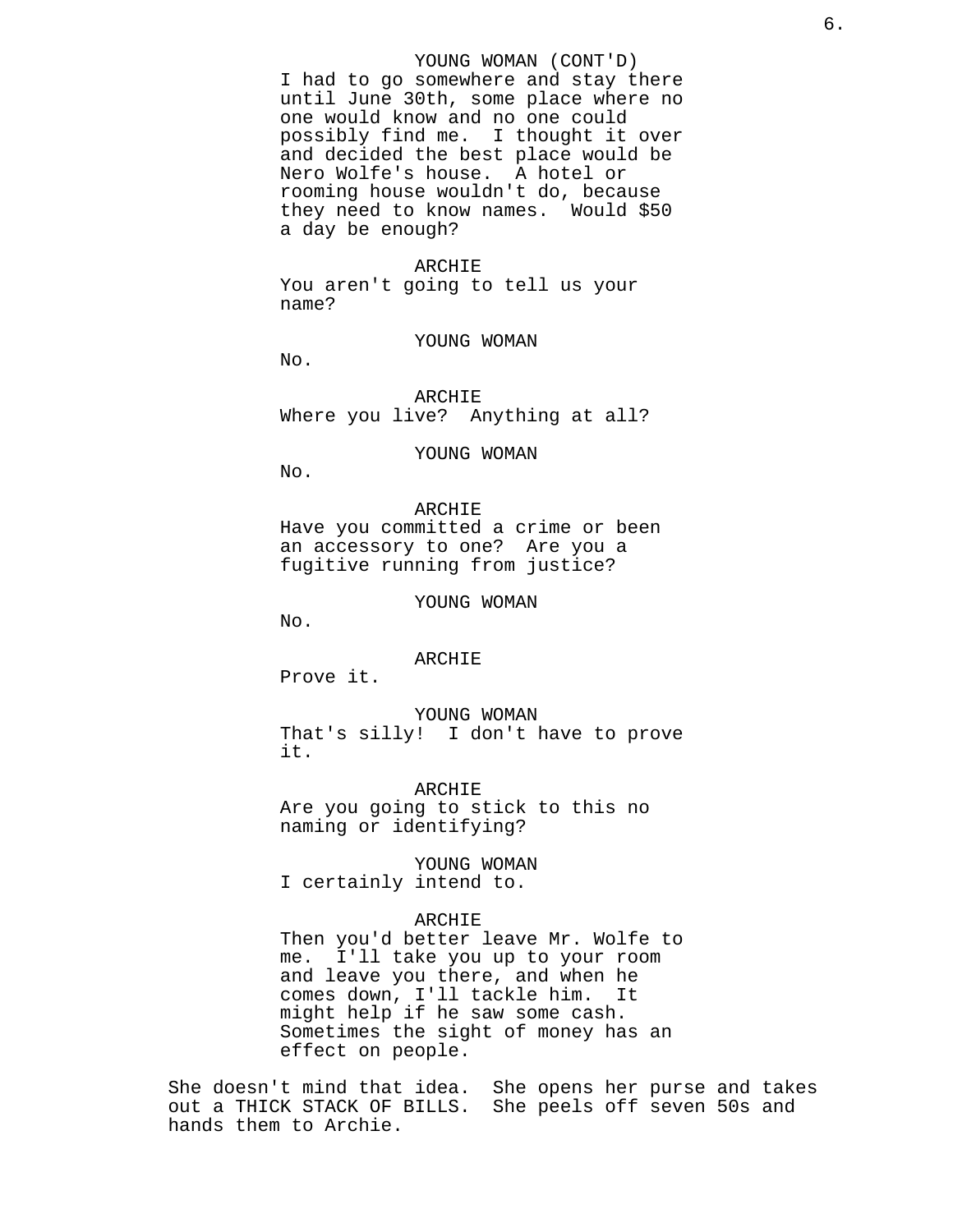YOUNG WOMAN Seven days at \$50 a day. \$350.

ARCHIE With the understanding, of course, that it's not a deal until Mr. Wolfe accepts it.

YOUNG WOMAN

Of course.

They share a smile and we WIPE TO:

INT. BROWNSTONE - GUEST ROOM - DAY

Archie puts her suitcase on a rack at the end of the bed as the young woman looks around.

> YOUNG WOMAN It's a big room. I appreciate this, Mr. Goodwin.

She lifts her hand as if to touch his sleeve, but lets it drop.

> ARCHIE I'll have to watch you unpack.

YOUNG WOMAN Watch me? Why?

## ARCHIE

For the kick. (off her confusion) There are at least a thousand people in the metropolitan area who think Nero Wolfe has lived long enough, and one or more of them might have decided to take a hand. His room, as you apparently know, is directly below this.

YOUNG WOMAN What do you expect to find?

ARCHIE What I expect to find is a brace and a bit in the suitcase and a copperhead or rattler in the hatbox. Are they locked?

She studies him to see if he's kidding, decides he's not, and opens the suitcase. On top is a BLUE SILK NEGLIGEE, which she lifts and puts on the bed.

> YOUNG WOMAN For the kick.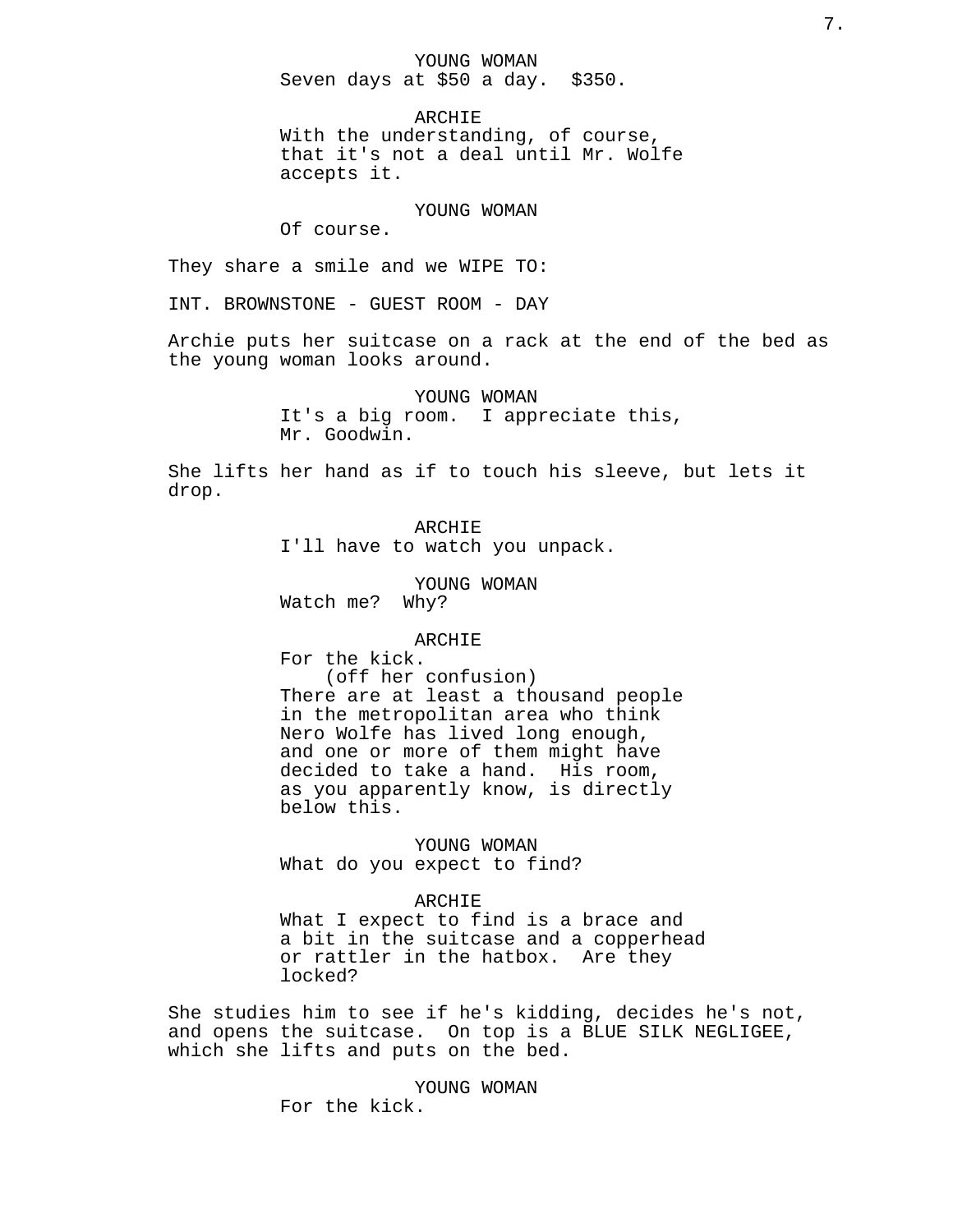She tries, as she unpacks a variety of beautiful, elegant, and undeniably suggestive lingerie. It's not quite beneath Archie to enjoy the show, although he keeps most of that from her. When everything is out of the suitcase, he picks it up for a good look, checks the lining and the construction of the case. Nothing. Same for the hatbox.

> ARCHIE (CONT'D) I guess that'll do. I haven't inspected your handbag, nor your person, so I hope you won't mind if I lock the door. If you sneaked down to Mr. Wolfe's room and put a cyanide pill in his aspirin bottle, and he took it and died, I'd be out of a job.

YOUNG WOMAN Certainly. Lock it good. That's the kind of thing I do every day.

ARCHIE Then you need a caretaker, and I'm it. How about a drink?

YOUNG WOMAN If it isn't too much bother.

He shoots her a grin, steps into the hall and locks the door, and heads downstairs. CUT TO:

INT. BROWNSTONE - WOLFE'S OFFICE - DAY

Archie is at his desk with the checkbook, not even looking up as Wolfe comes into the room.

> ARCHIE'S VOICE When Wolfe came down, he got his 4000 ounces seated and noticed right away the seven fifties on his desk.

As Wolfe takes his seat, accepting the beer Fritz puts down for him, he sees the bills fanned out under a paperweight. He looks at the bills, then at Archie, then at the bills.

> WOLFE Did you put this money here, Fritz?

#### ARCHIE

No sir, I did.

Wolfe turns to Fritz.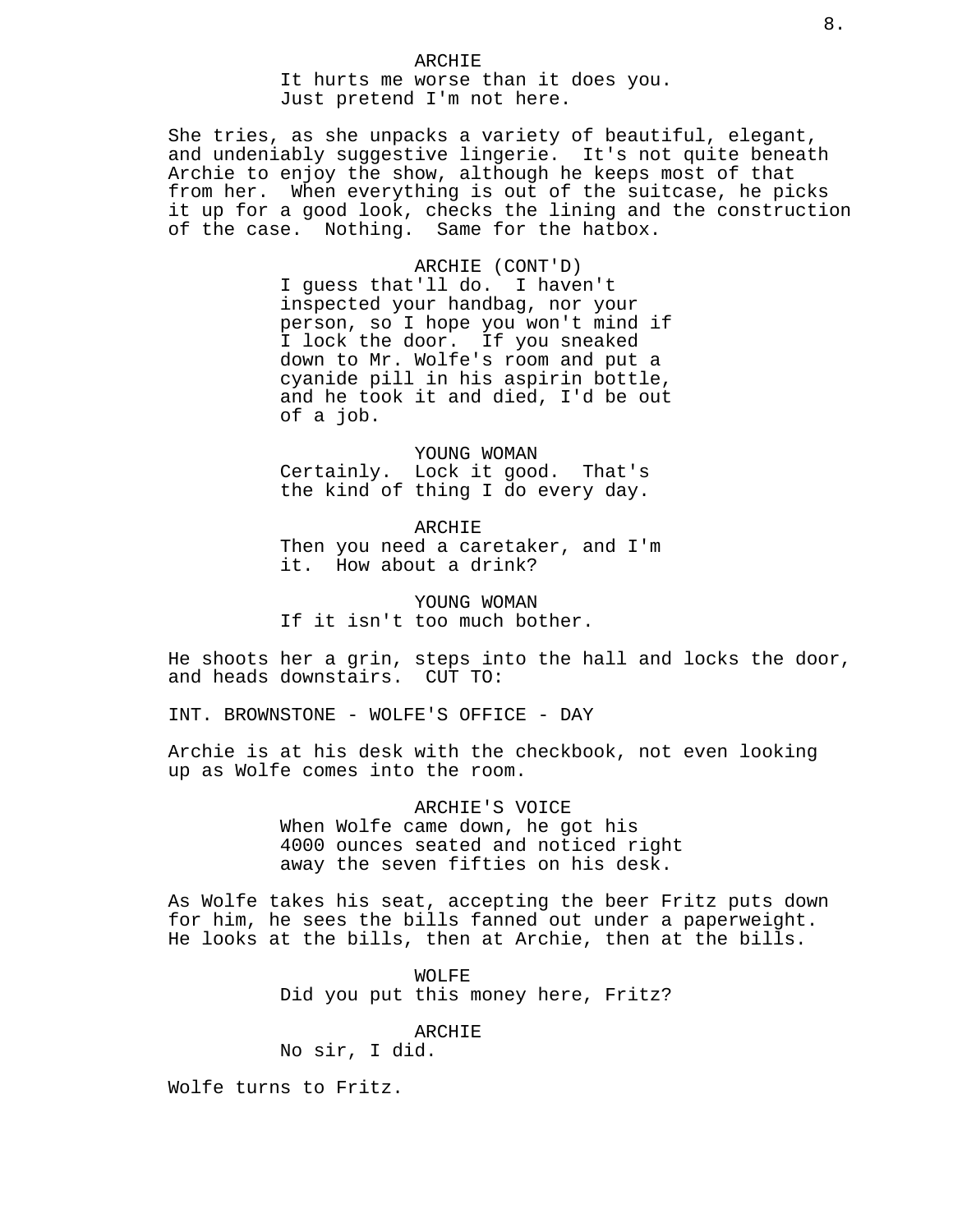WOLFE

Indeed. Thank you Fritz.

As Fritz leaves, Wolfe gets his 18-carat opener form a drawer, uncaps a bottles and pours.

> WOLFE (CONT'D) Well? Flummery?

> > ARCHIE

No, sir.

## WOLFE

Then what?

Wolfe sets down his BEER GLASS.

## ARCHIE'S VOICE

So I explained.

We LAP DISSOLVE from a FULL BEER glass to an EMPTY ONE. And we are back on Archie for the finish...

## ARCHIE

...she seems educated and refined and will probably want me to read aloud to her, so I'll have to ask you to lend me some books, like Pilgrim's Promise and Essays of Eila. She also seems sweet and unspoiled and has fine legs, so if we like her and get used to her one of us could marry her.

#### WOLFE

Pfui.

He turns back to his book. Archie is not deterred.

#### ARCHIE

However, the immediate point is that, since I am responsible for that handy little contribution of cash, you may feel like signing a replacement for the check I tore up Friday.

Archie takes the checkbook over to Wolfe who, finally feeling like he knows what's going on, signs the check and slides it across to Archie. Wolfe regards him with what looks like amiable appreciation.

> WOLFE Archie, that was an impressive performance. Friday I spoke hastily and you acted hastily, and the fait accompli of that torn check had us at an impasse. (MORE)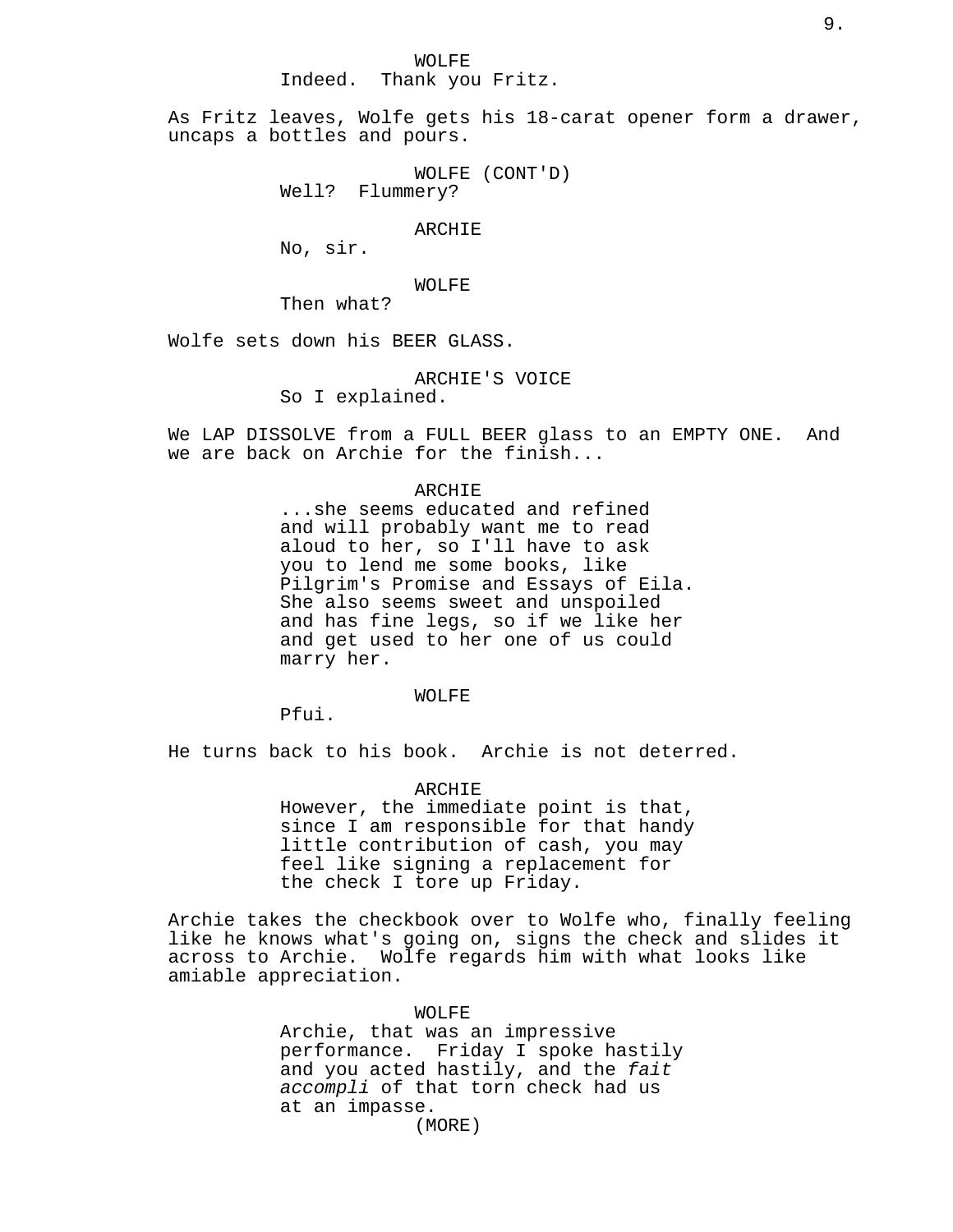#### WOLFE (CONT'D)

By contriving one of your fantastically and chronically puerile inventions, you made the problem itself absurd and so disposed of it. Admirable and satisfactory.

He takes the paperweight off the bills, jiggles the edges even, and extends them to Archie.

## WOLFE (CONT'D)

I didn't know we had fifties in the emergency cash reserve. Better put them back. I don't like money lying around.

## ARCHIE

That didn't come from the safe. It came from a visitor as described, now up in the south room. I invented nothing, puerile or not. She's a roomer for a week if you want her. Shall I bring her down so you can decide?

## WOLFE

Bah.

He reaches for his book. Archie thinks for a moment, then presses the button on Wolfe's desk. Ignoring Wolfe's glare, he waits for Fritz to arrive.

## FRITZ

Would you like another beer?

#### ARCHIE

A little point of information. Mr. Wolfe thinks I'm exaggerating. Our lady visitor you took a drink to up in the south room, is she old, haggard, deformed, ugly, and crippled?

#### FRITZ

Now Archie, she is quite the opposite. Precisely the opposite!

#### ARCHIE

Okay, thanks.

Fritz darts a look at Wolfe, gets none in return, and leaves. Wolfe waits for the sound of the kitchen door closing, then puts his book down.

## WOLFE

It's true. You have actually installed a woman in a room of my house?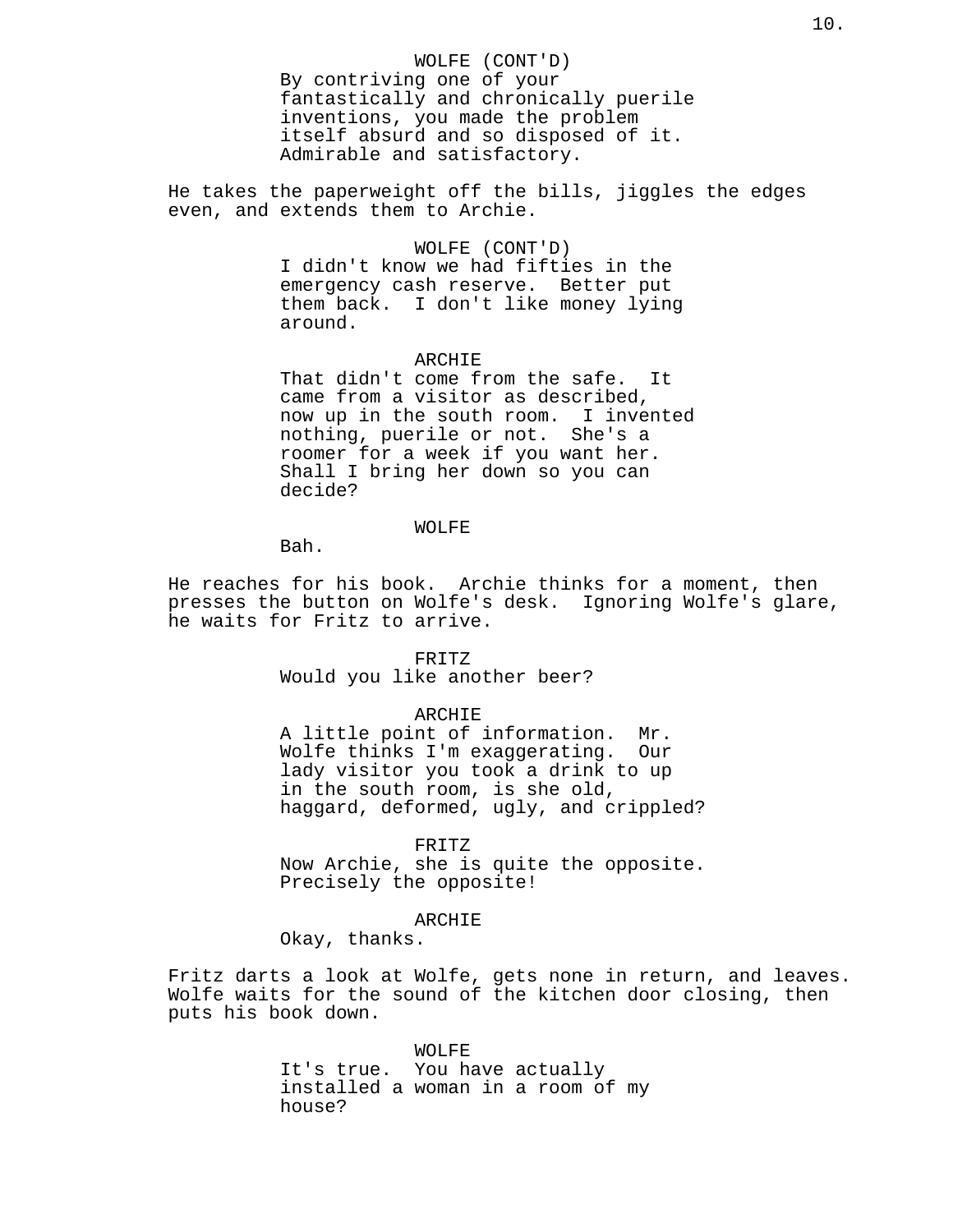## ARCHIE

Not installed, exactly. That implies I have a personal --

WOLFE Where did you get her?

ARCHIE I didn't get her. As I told you, she came. I wasn't inventing. I was reporting.

#### WOLFE

Go up and give her back her money. It'll be dinnertime in 20 minutes. Get her out of the house in ten. Help her pack.

ARCHIE

Normally, I would. But acting as your agent, I practically promised her you would see her.

Wolfe grunts.

## ARCHIE (CONT'D)

For you, she'll probably can the mystery and divulge her name. And if so, the resulting fee might provide for my salary checks for a year.

Another grunt. Archie gives up.

## ARCHIE (CONT'D)

Okay. She'll have to find some bacalhau somewhere else. Maybe East Harlem -- there's a lot of Portuguese around there. I shouldn't have mentioned it to her.

#### WOLFE

Bacalhau?

## ARCHIE

Yeah. I happened to mention we were having it for dinner, and she asked what it was and I told her, and she said salt cod couldn't possibly be fit to eat no matter how it was cooked, not even if it was an adaptation of a Portuguese recipe by you and Fritz. (he shrugs) Skip it.

Archie picks up the seven fifties from Wolfe's desk.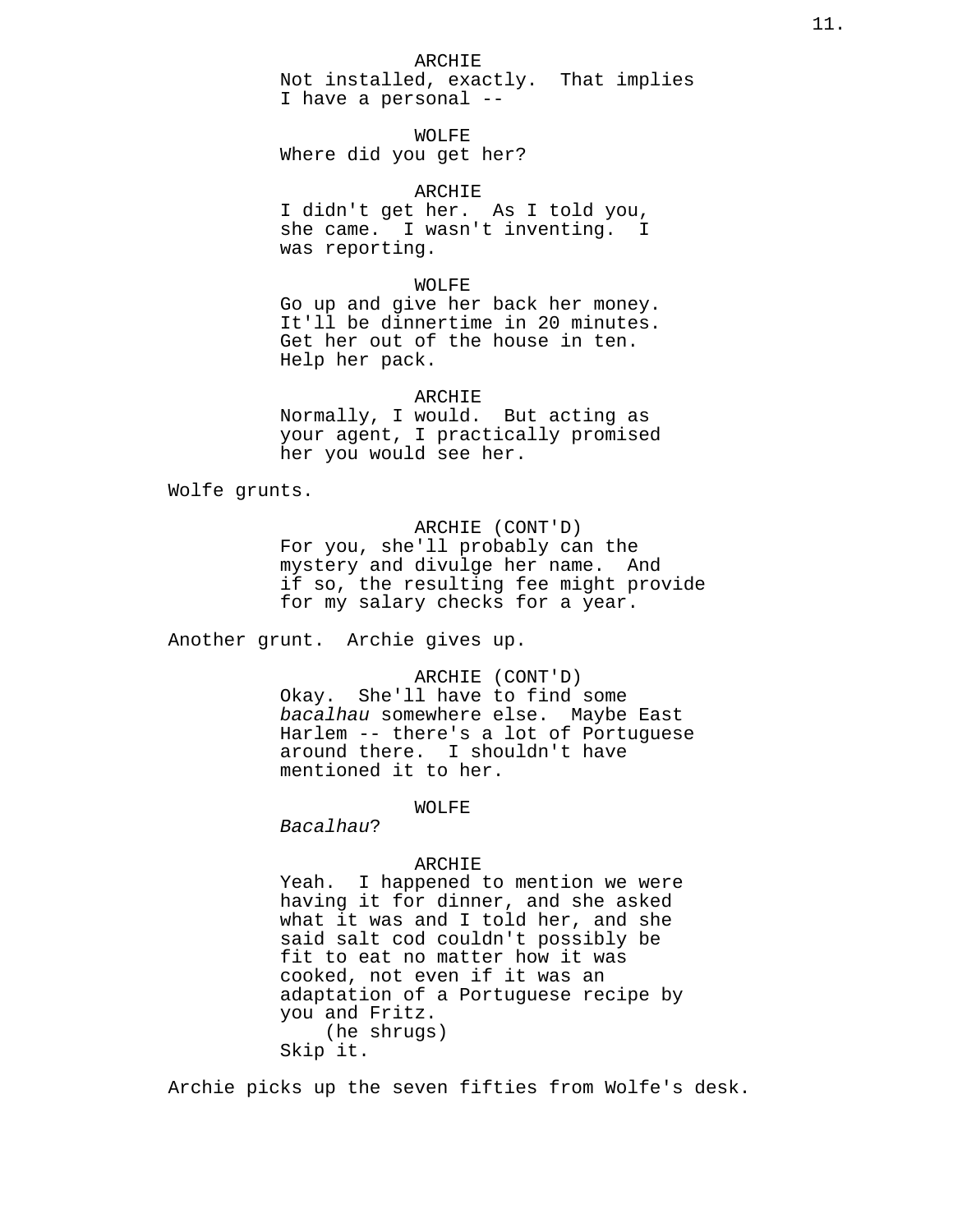ARCHIE (CONT'D) Since this is to be returned to her, I have contributed nothing to the bank account, and the situation regarding my salary check snaps back to this morning, that leaves me no alternative.

Archie reaches to his desk for the check, takes it in the middle and --

#### WOLFE

Archie! Don't tear that!

And before Archie can, the DOORBELL RINGS. Archie drops the check and goes out...

INT. BROWNSTONE - NIGHT

...to the entrance, where he checks the door before opening it to reveal PERRY HELMAR, 60s, in a grey suit with a briefcase.

## ARCHIE

Can I help you?

#### HELMAR

My name is Perry Helmar, I'm an attorney, and I want to see Nero Wolfe about a matter of utmost urgency.

Archie studies Helmar for a moment as he mulls a thought:

ARCHIE'S VOICE Ordinarily, when a stranger calls, I let the caller wait while I go check with Wolfe. But I wanted to give Wolfe another tack to sit on and postpone a showdown over our roomer.

Archie motions Helmar inside.

#### ARCHIE

Right this way.

He takes Helmar's coat and hat and leads him in to:

INT. BROWNSTONE - WOLFE'S OFFICE - NIGHT

Helmar enters. Wolfe is too busy glaring at Archie to pay much attention to him.

> ARCHIE This is Mr. Perry Helmar, attorneyat-law.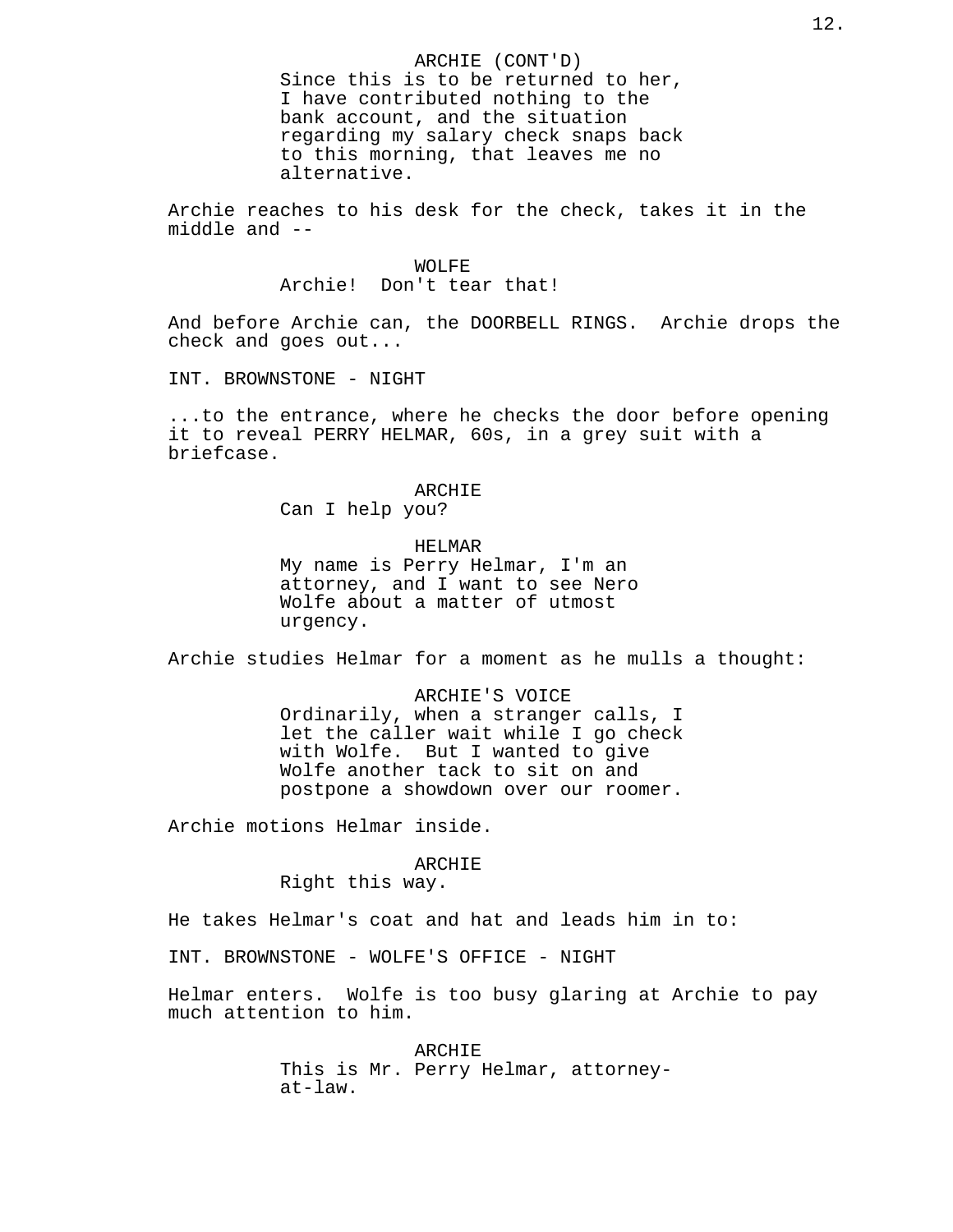## HELMAR Mr. Wolfe, I am a senior partner in a law firm of highest repute. A young woman for whom I am responsible has disappeared, and she must be found as quickly as possible.

Archie opens a drawer to get out a notebook, barely bothering to suppress a grin at Wolfe.

> HELMAR (CONT'D) I will pay you \$5000 and necessary expenses if you will find her and put me in communication with her by June 29, six days from now. I will pay double that if you will produce her in New York, alive and well, by the morning of June 30.

Archie recognizes the date immediately. He looks over at Wolfe, who doesn't seem to have noticed the coincidence. Wolfe sighs good and deep.

> WOLFE Tell me about it briefly. Since you're a lawyer, you should know what I need to decide whether I'll take the job.

HELMAR Why shouldn't you take it?

WOLFE I don't know. Tell me about it.

Wolfe just waits. Finally:

#### HELMAR

I am Priscilla Eads' legal guardian, and I am also the trustee of her property under the will of her father, who died ten years ago. I called on her this evening to discuss some business, but she wasn't there, and the maid was alarmed, as she had expected her mistress home for an early --

WOLFE I don't need that much.

Helmar stops, and skips ahead a few beats.

#### HELMAR

I found on her writing desk an envelope addressed to me. Inside was a handwritten note.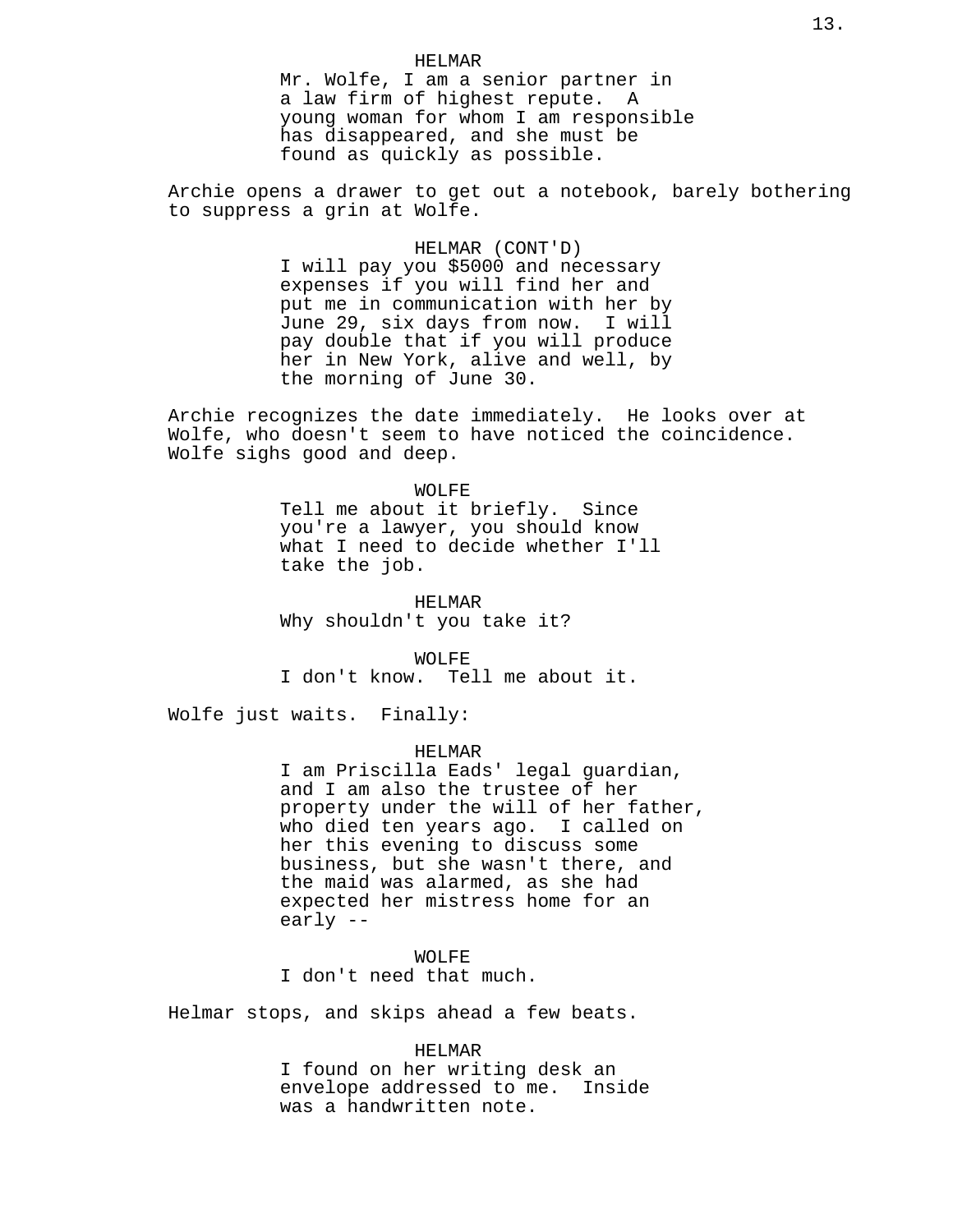He reaches for his briefcase and takes out a FOLDED SHEET OF BLUE-TINTED PAPER, then removes a spectacle case from a pocket and puts on his reading glasses.

> HELMAR (CONT'D) It reads: "Dear Perry: I hope you won't be too mad at me for standing you up. I doubt if you will hear from me before June 30, but you will then, all right. Please, don't try to find me. Love, Pris."

Helmar folds the letter and returns it to his briefcase.

HELMAR (CONT'D) June 30 will be my ward's 25th birthday when, under the terms of her father's will, the trust terminates and she takes complete possession of the property, 90% of Softdown, a large and successful corporation that makes towels. There are complications, as there always are.

## WOLFE

Such as?

## HELMAR

Eric Hagh, Priscilla's former husband, her one disastrous blunder. She ran away with him to South America when she was 19, left him three months later, and divorced him in 1948. There was no further communication between them.

#### WOLFE

How does that blunder complicate her inheritance?

#### HELMAR

Two weeks ago I received a letter from him claiming she had signed a letter shortly after their marriage granting him half of her property.

#### ARCHIE

You say her name is Priscilla Eads?

HELMAR

Yes, she took back her maiden name.

## ARCHIE

I think I've met her. Do you have a picture?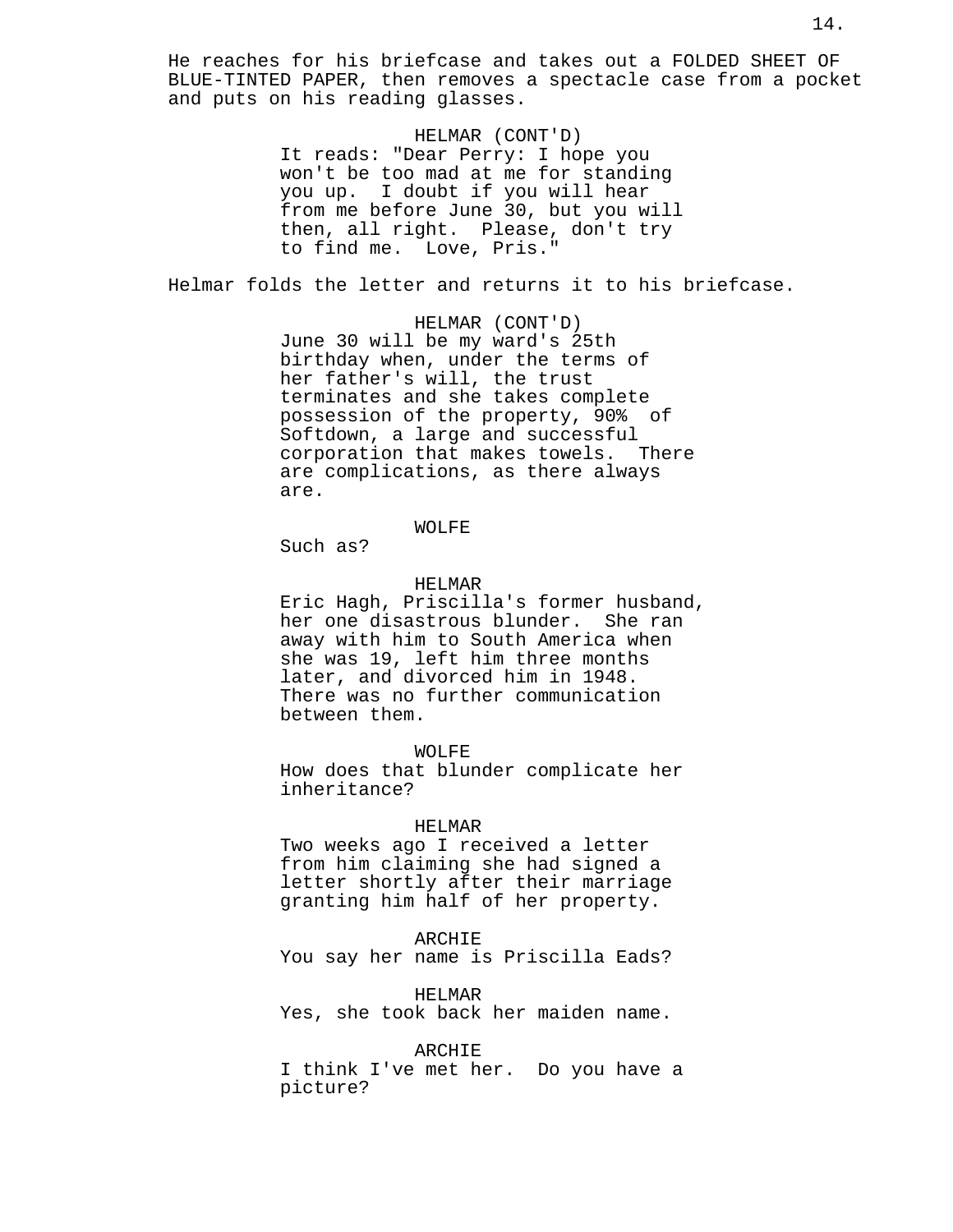#### HELMAR

Certainly.

Helmar takes THREE PHOTOS out of his briefcase and hands them to Archie. They're of THE YOUNG WOMAN we met earlier.

> HELMAR (CONT'D) I doubt if his claim has any legal validity, but morally, that may be a question. It is indubitably a question with my ward. The letter came from Venezuela, and I think she may have gone there to see him.

Archie hands the photos to Wolfe.

ARCHIE She's worth looking at. Not only the pictures, but, as I thought, I've seen her. Just recently. I forget exactly where or when... (to Wolfe:) It was the night we had bacalhau for dinner.

WOLFE What the devil are you gibbering about?

ARCHIE

You heard me.

He looks Wolfe in the eye. Wolfe thinks it through, then turns back to Helmar.

#### WOLFE

I'll sleep on it and if I decide to take it, I'll call your office tomorrow at ten in the morning for further details.

HELMAR Tomorrow? I need action now!

## WOLFE

What would you think of me if, solely on information furnished by you here and now, I accepted this case and started to work on it?

HELMAR

What would I think? That's what I want!

WOLFE Surely not. Surely you would be employing a jackass. (MORE)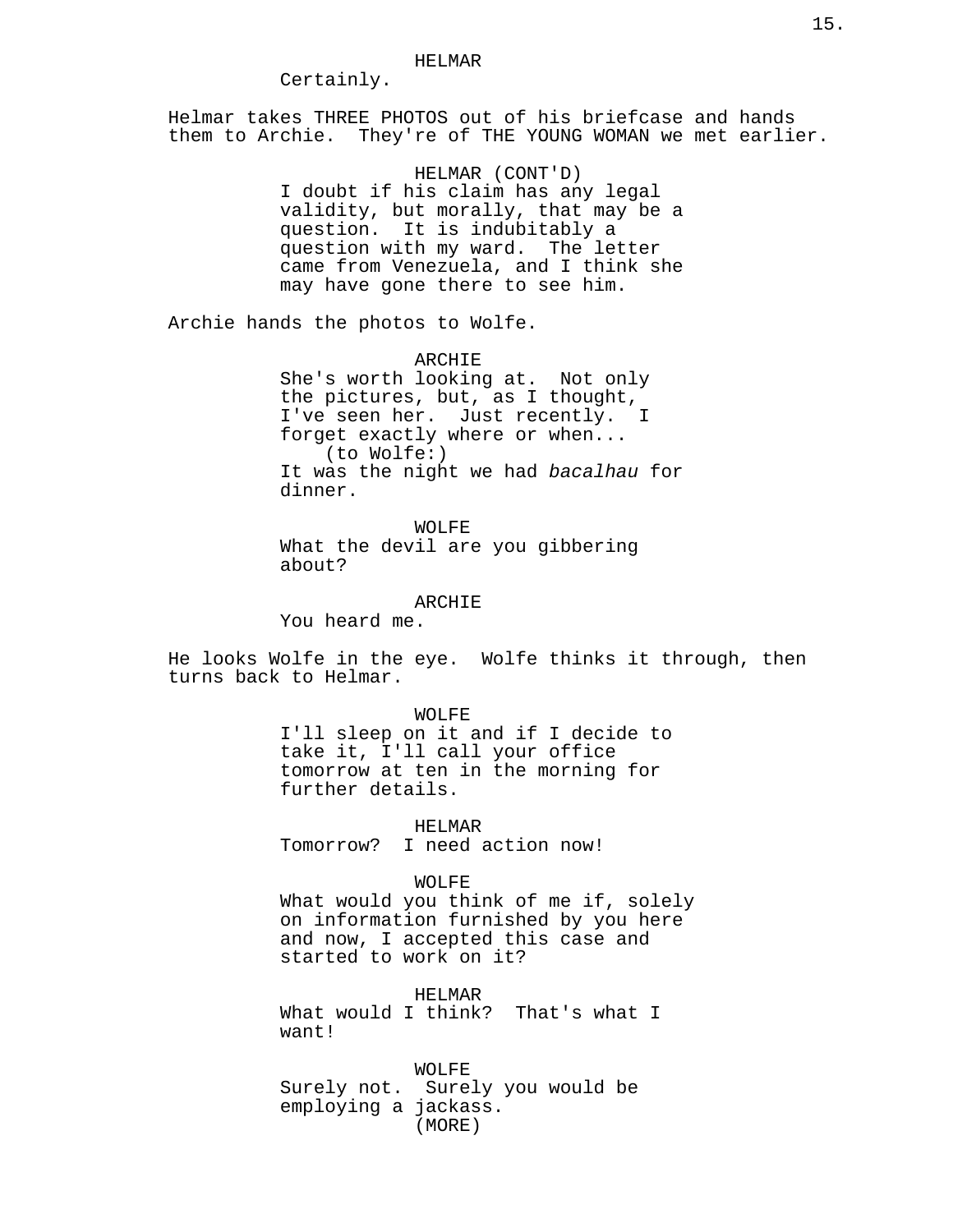WOLFE (CONT'D) I have never seen you before. Your name may be Perry Helmar, or it may be Eric Hagh. I have only your word for it. I am capable of boldness but not temerity. If you want the kind of detective who will dive in heedlessly on request from a stranger, Mr. Goodwin will give you some names and addresses.

Helmar thinks about exploding, then gets himself under control. He snatches the photos off Wolfe's desk and storms out. Once the FRONT DOOR SLAMS:

> WOLFE (CONT'D) Bring her down here.

ARCHIE Okay. Do I brief her first?

WOLFE No. Bring her here.

And on Archie's smile, we WIPE TO:

INT. BROWNSTONE - GUEST ROOM - NIGHT

As Archie unlocks the door, then knocks.

YOUNG WOMAN'S VOICE

Come in.

Archie goes in to find she's made herself at home. One of the beds has been turned down; it's coverlet, neatly folded, is on the other bed. Seated at a table near a window, under a reading lamp, doing something to her nails, is the young woman we now know to be PRISCILLA EADS. She's in the blue negligee, barefooted.

> PRISCILLA I had given up. In another ten minutes I'll be in bed.

ARCHIE I doubt it. You'll have to get dressed. Mr. Wolfe wants you down in the office.

PRISCILLA

Now?

ARCHIE

Now.

PRISCILLA Why can't he come up here?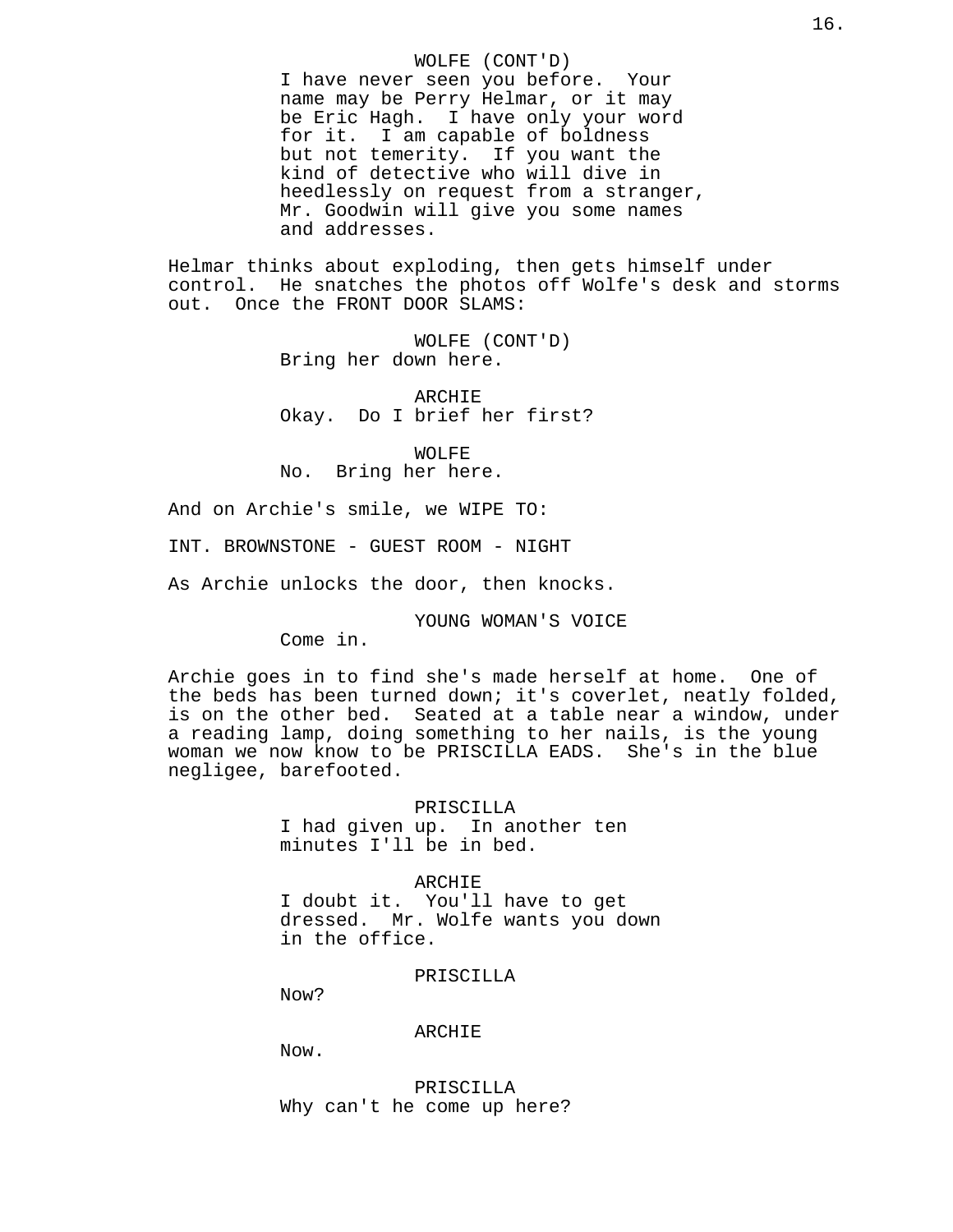ARCHIE Because there's no chair on this floor big enough for him. I'll wait outside.

As he leaves:

#### WIPE TO:

INT. BROWNSTONE - WOLFE'S OFFICE - NIGHT

Archie leads Priscilla -- now back in her peach suit -- to Wolfe. She marches across to his desk and cordially extends a hand.

## PRISCILLA You look exactly right. Just as I thought! I would --

She breaks off, seeing he's giving her a deep freeze.

WOLFE I don't shake hands with you because you might later think it an imposition. We'll see. Sit down, Miss Eads.

She draws back flustered, opens her mouth to speak, then closes it again. Looks at Wolfe, then Archie, then, apparently deciding that restraint is called for, she moves towards the red chair, but before she gets there, she jerks around to him.

> PRISCILLA What did you call me?

WOLFE Your name. Eads.

## PRISCILLA

How? (to Archie) Why didn't you tell me? But how?

ARCHIE Look, you had a jolt coming, and what did it matter whether from him or me? Sit down and take it.

PRISCILLA But you couldn't possibly...

She trails off, then goes to the red chair and sits.

PRISCILLA (CONT'D) Not that it makes much difference. (MORE)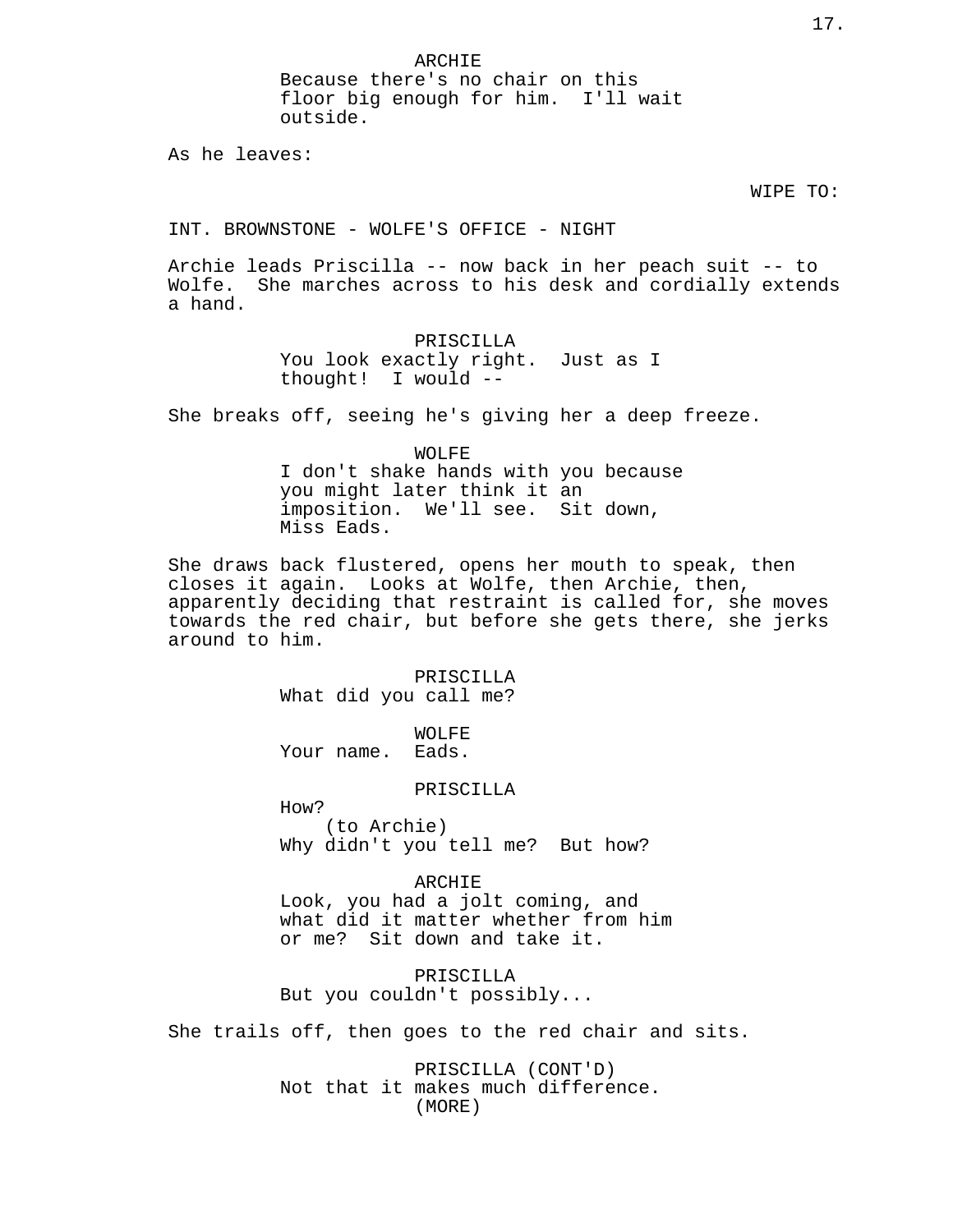#### PRISCILLA (CONT'D)

I suppose I'll have to pay you more, but I was willing to anyhow. I told Mr. Goodwin so.

#### WOLFE

And he told you he was taking the money you gave him tentatively, conditional on my approval. Archie, get it please, and return it to her.

Archie gets the money and proffers it to her. She doesn't even lift a hand.

#### ARCHIE

Take it. If you want to balk, pick a better spot.

He drops the money on her lap and returns to his chair.

### WOLFE

Your presence here, Miss Eads, is preposterous. This is neither a rooming house, nor an asylum for hysterical women. It is my --

#### PRISCILLA

I am not hysterical.

#### WOLFE

Very well, I withdraw it. It is not an asylum for unhysterical women. It is my office and my home. For you to come here and ask to be allowed to stay a week, sleeping and eating in the room directly above mine, without revealing your identity or any of the circumstances impelling you, was grotesque. Mr. Goodwin knew that, and you would have been promptly ejected if he had not chosen to use you and your fantastic request as a means of badgering me -- and also, of course, if you had not been young and attractive.

PRISCILLA I'm sorry. I'm extremely sorry. I'll leave at once.

She starts to rise, until Wolfe shows her a palm.

#### WOLFE

If you please. There has been a development. We have had a visitor. He left here only a few minutes ago. A man named Perry Helmar.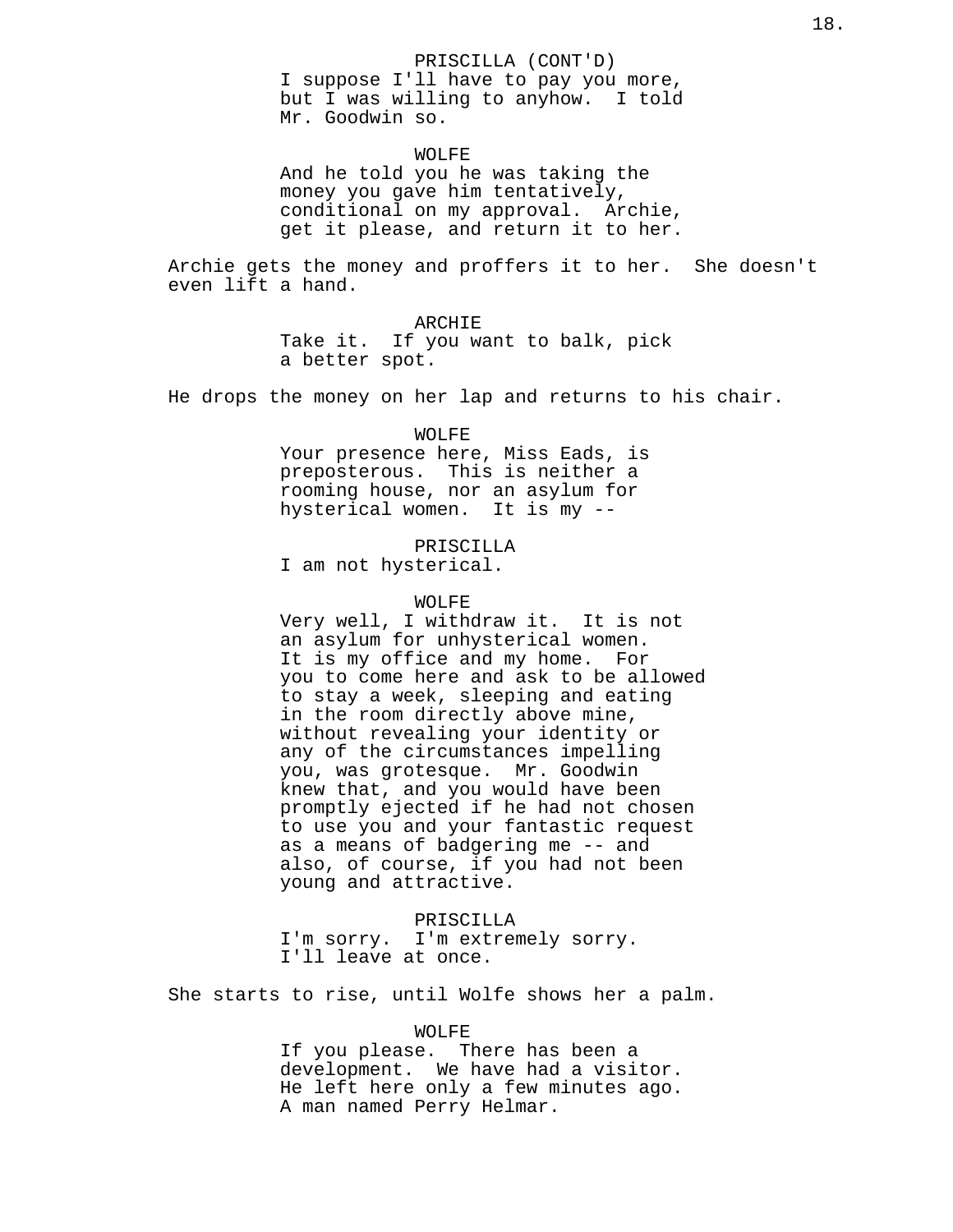#### PRISCILLA

Perry! You told him I'm here?

## WOLFE

No. He wanted to hire me to find you. He told me of the communication he received recently from your former husband, now in Venezeula, regarding a document you once signed giving him half your property. You did sign such a document?

#### PRISCILLA

Yes.

## WOLFE

Wasn't that a foolish thing to do?

#### PRISCILLA

Yes, but I was a fool then, so naturally I was foolish.

## WOLFE

Mr. Helmar offered to pay me ten thousand dollars and expenses if I would produce you in New York, alive and well, by the morning of June 30.

#### PRISCILLA

Produce me?

## WOLFE

That was his phrase. The moment Mr. Goodwin recognized the photographs and informed me, I was of course in an anomalous position. When I am offered a proper fee for a legitimate job in the field I cover, I don't refuse it. I need the money. So. A man I've never seen before comes and offers me \$10,000 to find and produce a certain objet by a certain date and by chance -- by chance alone - that object is locked in a room in my house. Is there any reason I shouldn't disclose it to him and collect my fee?

## PRISCILLA

I see. That's how it is. It's lucky he brought the photographs for Mr. Goodwin to recognize, wasn't it? (to Archie) I suppose I should congratulate you, Mr. Goodwin?

#### ARCHIE

It's too early to tell. Save it.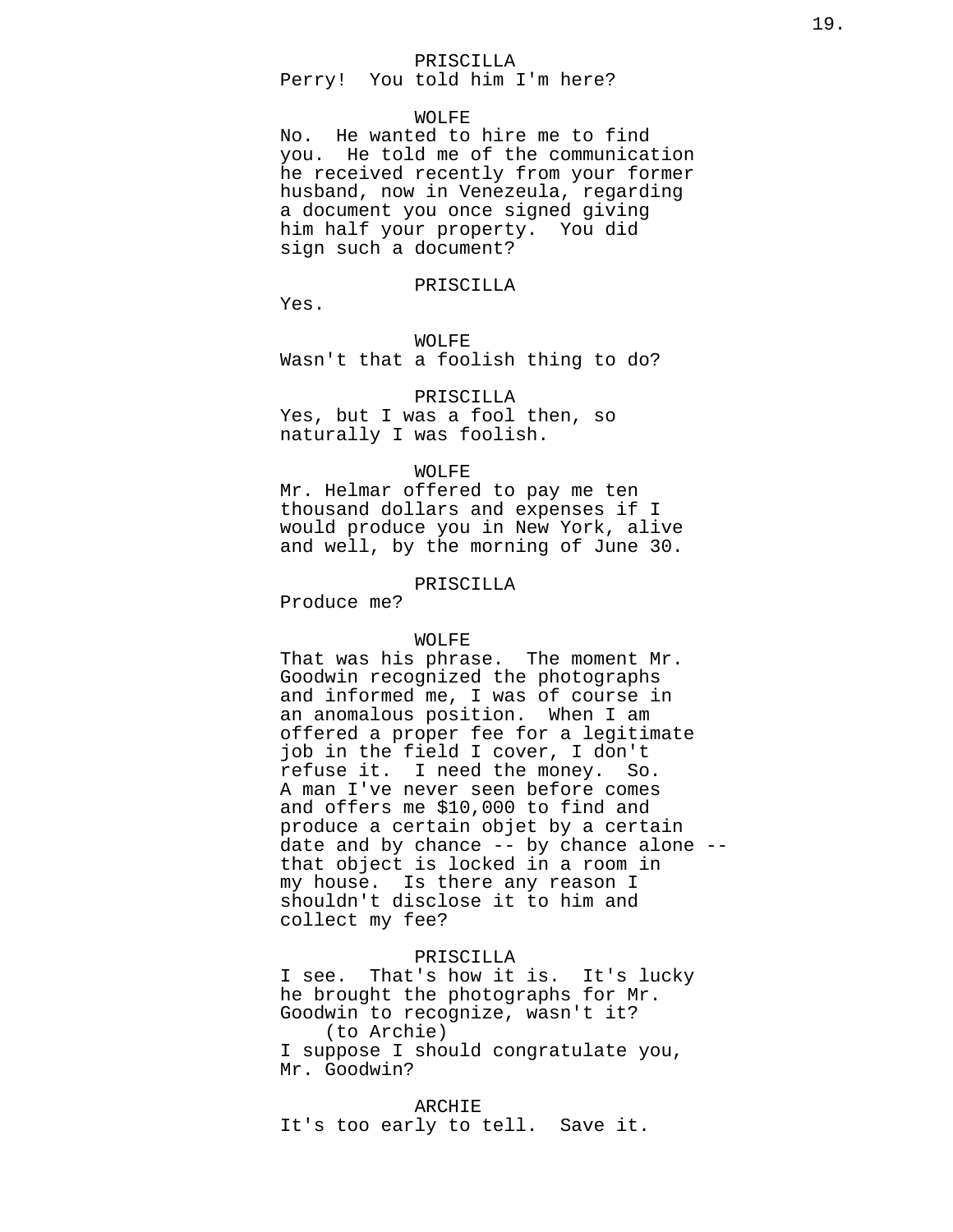## WOLFE

There was no legal, professional, or ethical obstacle to prevent my disclosing you to him and demanding payment. But confound it, there is my self-esteem. And is. I can't do it. Also, there is Mr. Goodwin. I have rebuked him for installing you and told him to get rid of you, and if I now collect ransom for you he will be impossible to live with or work with.

#### ARCHIE

He's got that right.

#### WOLFE

But if my self-esteem will not let me profit by your presence here, neither will my self-interest permit me to suffer loss by it. So I have two alternative suggestions to offer: The first is simple. You told Mr. Goodwin in effect there was no limit to the amount you would pay to stay here. I now say \$10,000.

PRISCILLA This is blackmail!

#### WOLFE

I doubt if you can properly --

#### PRISCILLA

It's blackmail. You're saying that if I don't pay you \$10,000 you'll tell Perry Helmar I'm here and get it from him.

#### WOLFE

I'm saying no such thing. I said I had an alternate suggestion. If you don't like that one, here's another: You can be out of here in five minutes, with your luggage, and there will be no surveillance. We will not even so much as spy from a window to see which way you turn. We will forget you exist until 10 tomorrow morning. At which point, I shall phone Mr. Helmar, take his job on the terms he proposed, and start after you.

#### PRISCILLA

I'm not going to pay you any \$10,000. It's ridiculous.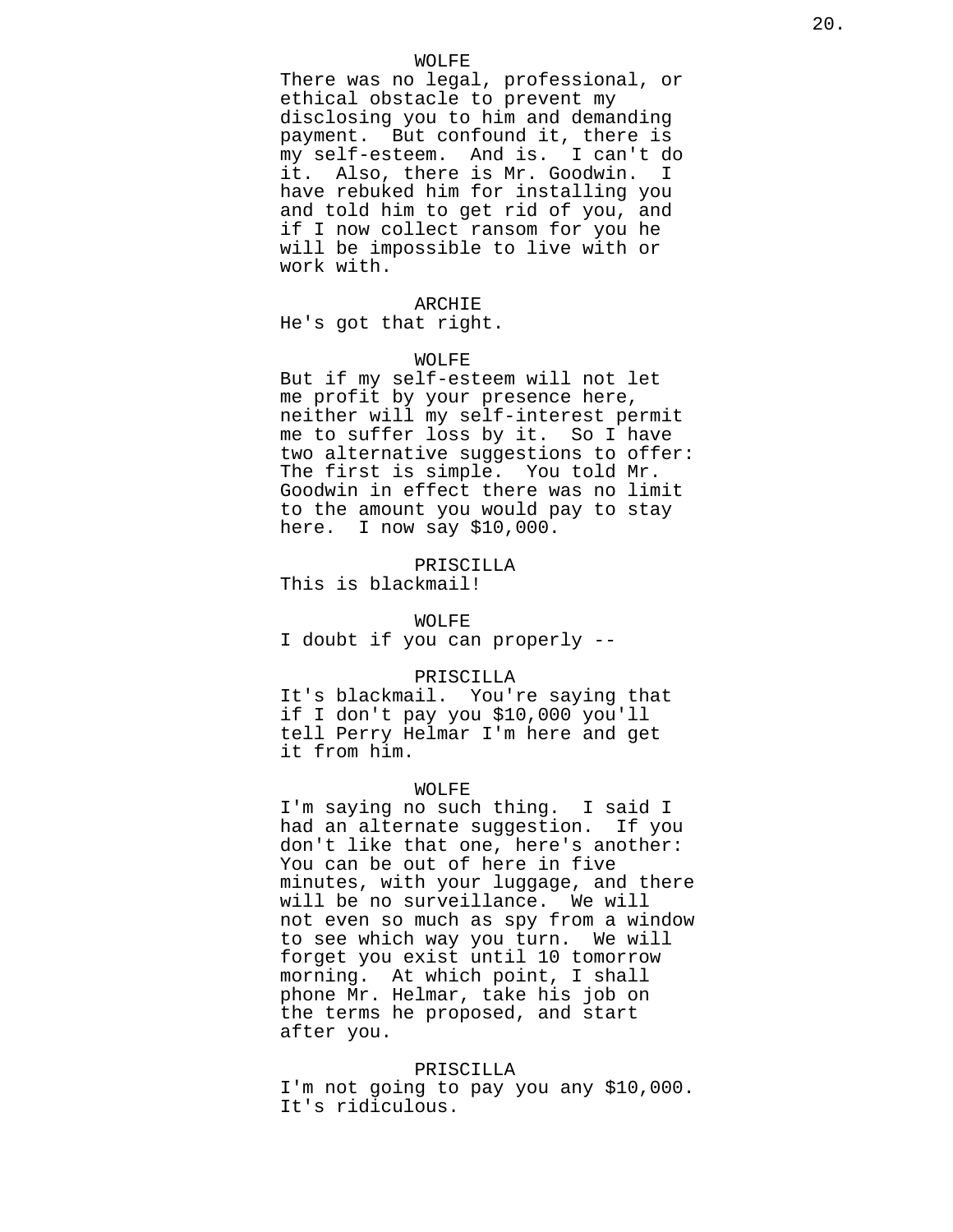As you please. You have no time to lose if you expect to make it a job for me. Archie, will you bring her luggage down, please?

Archie gets up, in no hurry.

## PRISCILLA

I can manage, thanks.

She stalks out of the room. Archie follows.

WIPE TO:

INT. BROWNSTONE - NIGHT

Archie escorts Priscilla to the front door and carries her suitcases.

> ARCHIE Watch your money. You have plenty. Don't give it to a stranger to hold.

PRISCILLA Sending little sister off to camp?

ARCHIE I will not file the brand and number of the taxi. However, I am making no promise that I will permanently forget your name. Some day, I may think of something I'll want to ask you.

He opens the front door for her as she takes her bags.

ARCHIE (CONT'D) If I don't see you before June 30, happy birthday.

She studies him for a moment, then leaves. He watches as she hails a cab and , as one pulls to the curb, closes the door. And we:

DISSOLVE TO:

INT. BROWNSTONE - WOLFE'S BEDROOM - DAY

Wolfe, a great mass in YELLOW PAJAMAS, stands by a window, massaging his scalp with his fingers as Archie comes in.

> ARCHIE Good morning. Fritz said you wanted to see me.

WOLFE Good morning. What time is it?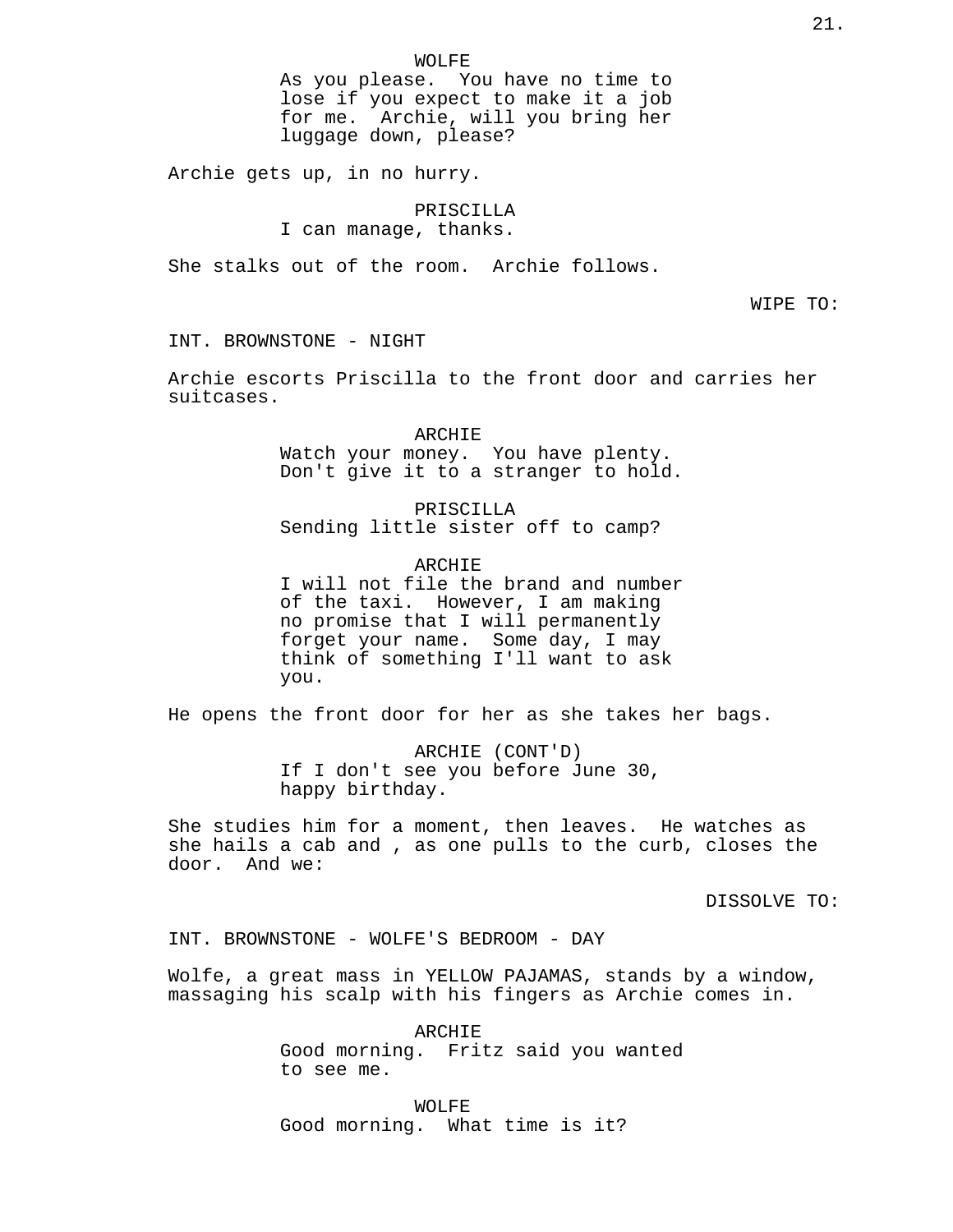Archie glances significantly at THE TWO CLOCKS -- one on the bed table, one on the wall -- then decides to humor Wolfe. He checks his watch.

## ARCHIE

:32.

## WOLFE

Please get Mr. Helmar at his office sharp at ten o'clock and put him through to me upstairs. Meanwhile, it won't hurt to ring Miss Eads' apartment to learn if she's at home. Unless you already have?

## ARCHIE

No, sir.

#### WOLFE

Then try it. If she's not there, we should be prepared to waste no time. Get after Saul, Fred, and Orrie at once, and tell them to be here by eleven o'clock of possible.

## ARCHIE

No, sir. I don't refuse to play, but I will not help with any fudging. You told her that we would forget her existence until ten this morning. I have done so. I have no idea who or what you're talking about. Do you want me to come upstairs at ten o'clock to see if you have any instructions?

#### WOLFE

No!

Angrily, Wolfe heads for the bathroom. Reaching it and opening the door, he yells over his shoulder.

WOLFE (CONT'D)

I mean yes!

He disappears into the bathroom, slamming the door behind him. Archie shrugs, picks up the breakfast tray, and carries it out.

WIPE TO:

## INT. BROWNSTONE - DAY

Archie rushes out of Wolfe's office to answer A RINGING DOORBELL. He peers through the one-way glass.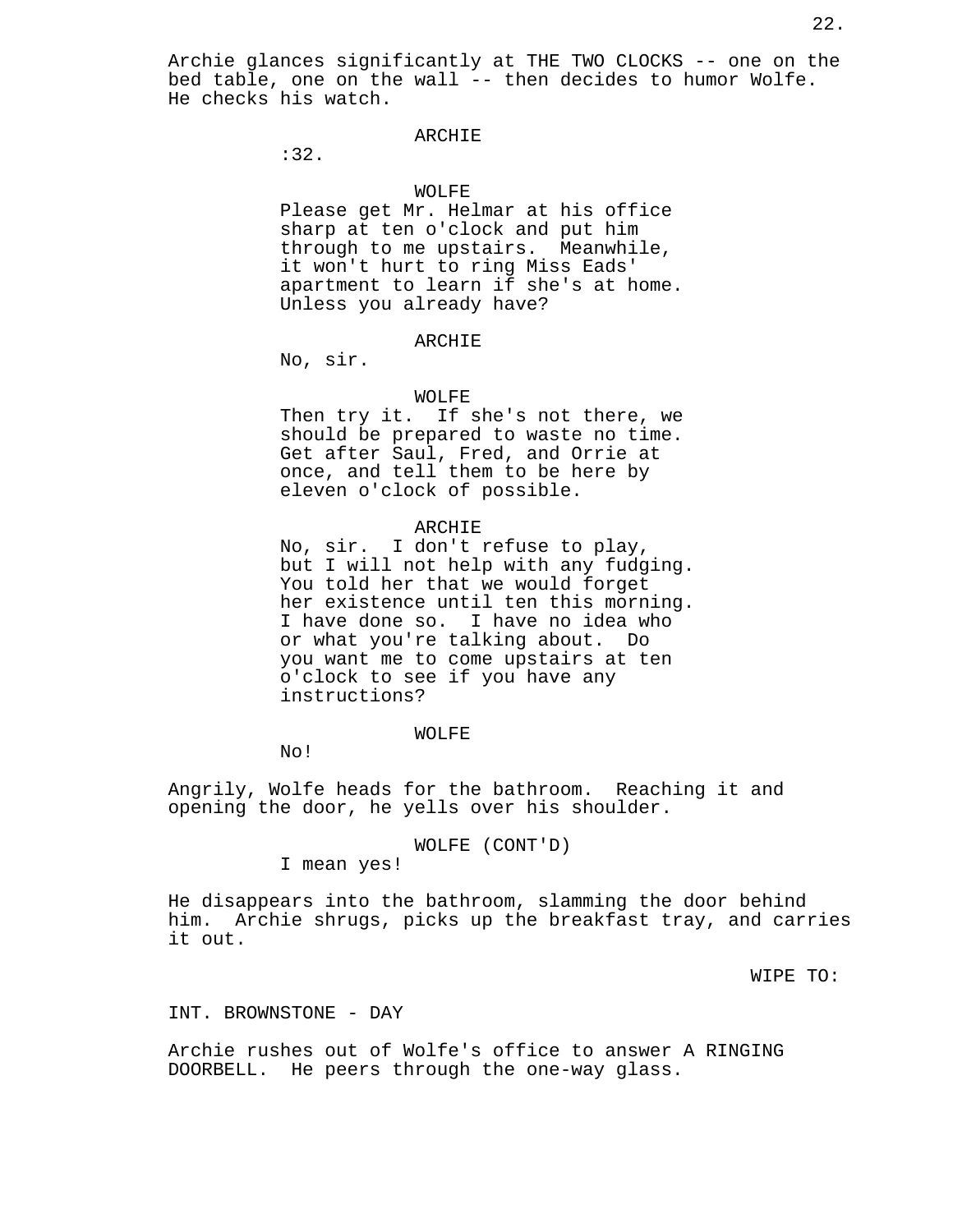HIS POV - THROUGH THE GLASS

It's INSPECTOR CRAMER, and he looks upset.

BACK TO SCENE

Archie opens the door.

## ARCHIE

Inspector.

## CRAMER Hello, Goodwin.

ARCHIE

Mr. Wolfe will not be available for two hours, which you know already, since you are as familiar with his schedule as I am. Will I do?

CRAMER You will for a start.

Cramer walks right past him to:

INT. BROWNSTONE - WOLFE'S OFFICE - DAY

Archie follows him. Cramer ignores the red chair and goes to a yellow one, pulling it up to Archie's desk.

CRAMER

Last night a woman was murdered, and your fresh fingerprints are on her luggage. How did they get there?

Archie knows what this means and who's death it implies, but he hides his discomfort.

ARCHIE

That's no way to do it. My fingerprints could be found on women's luggage from Maine to California. Name and address and description of luggage?

CRAMER Priscilla Eads. 618 East 74th Street. A suitcase and a hatbox, both light tan leather.

ARCHIE She was murdered?

CRAMER Yes. Your prints were fresh. How come?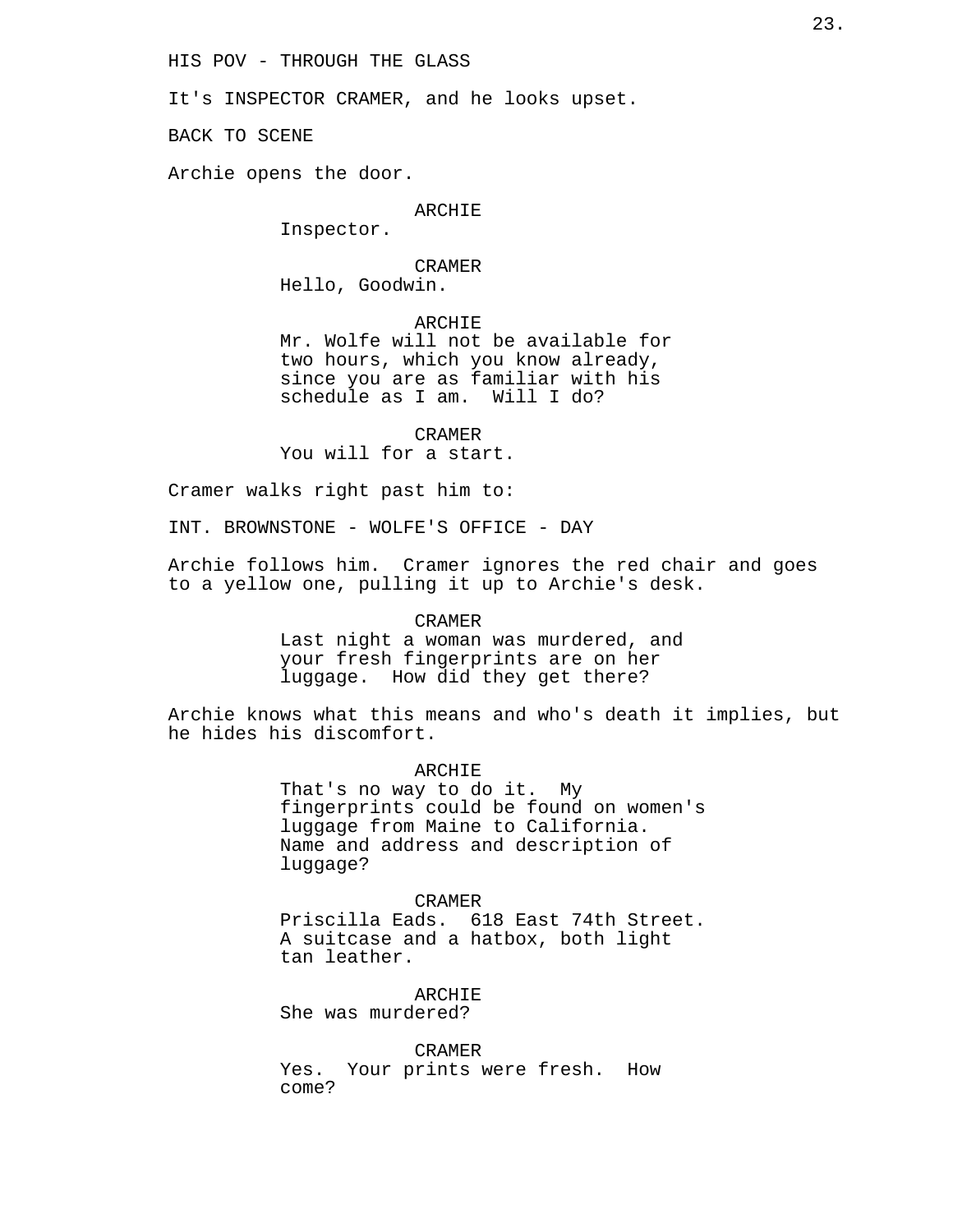Archie swivels and pushes a button on the house phone.

INTERCUT WITH

INT. BROWNSTONE - PLANT ROOM - DAY

As an annoyed Wolfe snatches up the phone.

WOLFE

What?

### ARCHIE

Inspector Cramer is here. A woman named Priscilla Eads has been murdered, and Cramer says my fingerprints are on her luggage and wants to know how come. Have I ever heard of her?

## WOLFE

Confound it.

ARCHIE Yes, sir, I double. Do you want to come down here?

## WOLFE

No.

ARCHIE Shall we go up there?

WOLFE No. You know all that I do.

ARCHIE I sure do. So I unload?

WOLFE Certainly. Why not?

ARCHIE Yeah, why not? She's dead.

And as Archie hangs up and turns to Cramer:

WIPE TO:

INT. BROWNSTONE - WOLFE'S OFFICE - DAY

Cramer turns to a fresh page in his NOTEBOOK. He's filled a lot of them since Archie started talking.

> ARCHIE'S VOICE Cramer expressed appreciation for the information I provided, taking dozens of pages of notes, After a (MORE)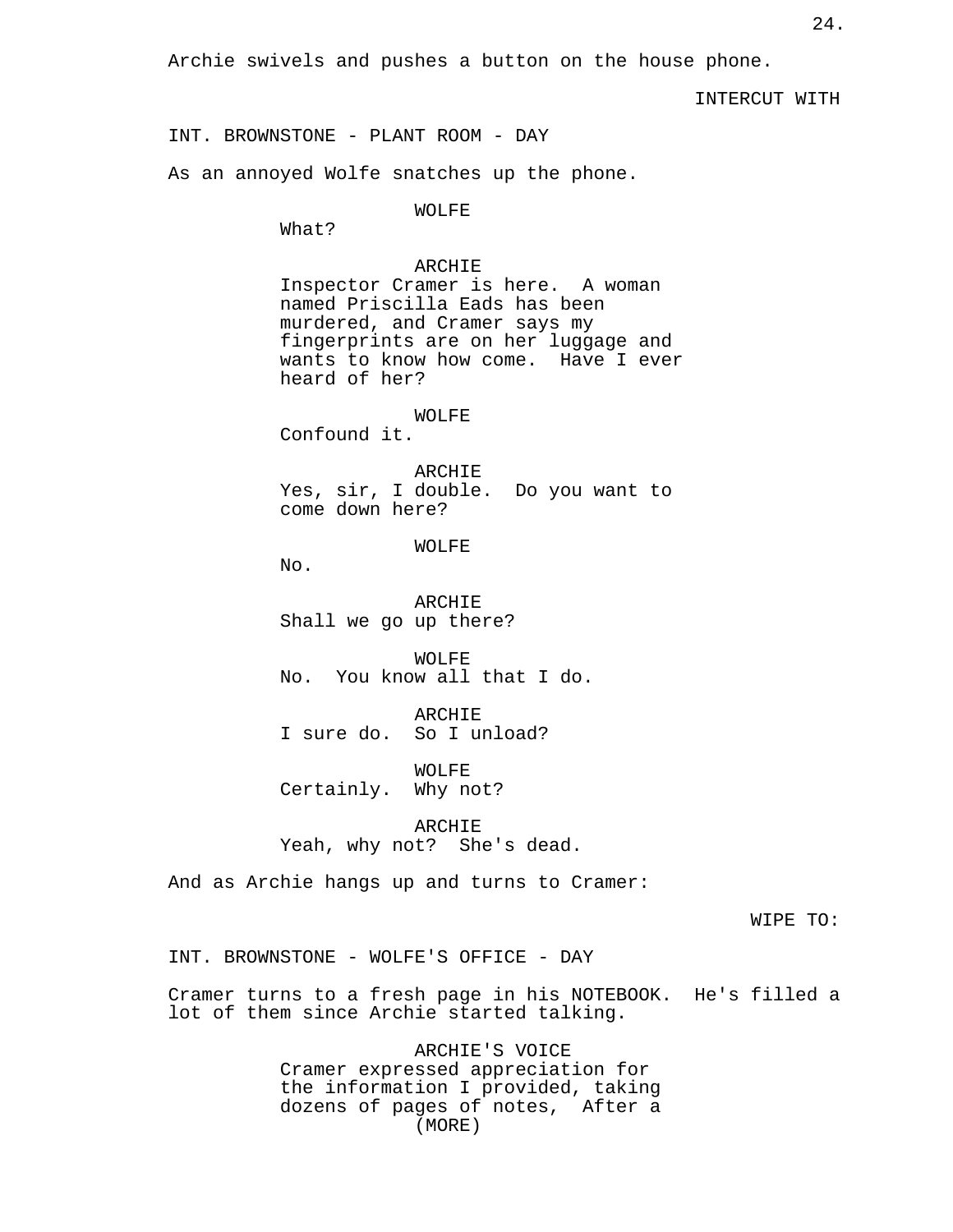ARCHIE'S VOICE (CONT'D) long while, he even started calling me Archie, which had happened before, but not often.

Cramer shuts his notebook.

CRAMER I guess it's all on the level.

ARCHIE Are you too busy to answer a question from a citizen in good standing?

CRAMER I'm due at the DA's office at 10:30.

ARCHIE Why did you want to make it so tight about the time Helmar left here? It was more than an hour later that Miss Eads left.

Cramer takes out a CIGAR and rolls it in his fingers.

CRAMER A little after one last night Margaret Fomos was found in a vestibule on East 29th street, strangled with a cord, not very thick, her purse stolen. Back when she was still breathing, she was a maid for Priscilla Eads.

Cramer glances at his watch, then sticks the cigar in the corner of his mouth. He doesn't light it.

> CRAMER (CONT'D) Around four o'clock, one of the investigating officers, a young fellow named Auerbach, started to wonder why she was strangled over a bag. Going over the contents of Fomos' bag with her husband, one missing item stuck out -- the keys to the apartment where she worked.

ARCHIE That officer will have your job someday.

CRAMER

He's welcome to it now. They found Priscilla Eads on the floor in her apartment. She'd been hit on the head with a fireplace poker and strangled with a cord, not very thick. (MORE)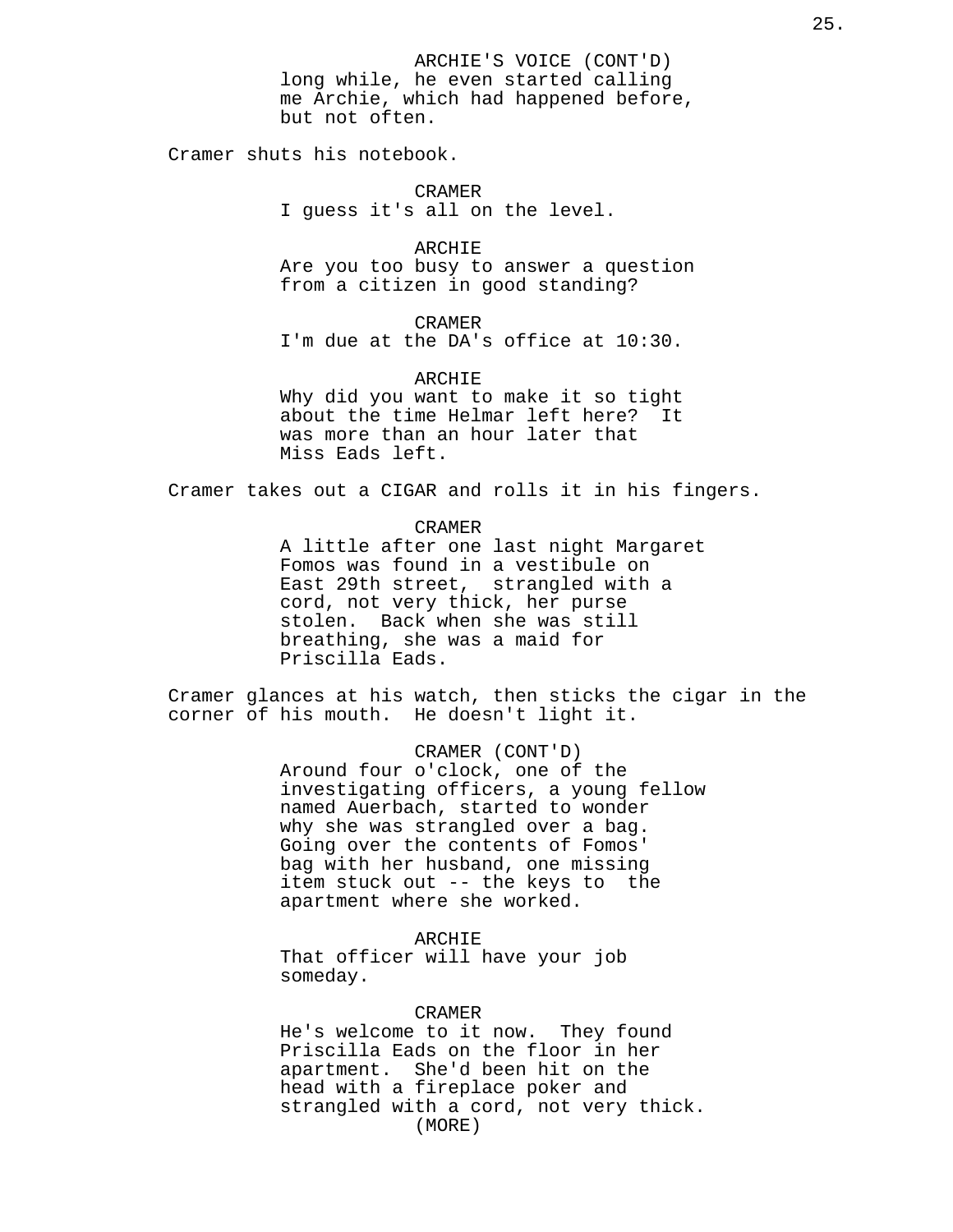CRAMER (CONT'D) The killer was waiting for her when she got home.

ARCHIE Thanks for answering my question.

CRAMER Least I could do considering how cooperative you've been. I believe you, for a change. Especially since Wolfe has no client, and none in sight. He'll be in a hell of a humor, and I don't envy you.

Cramer jams his cigar back in his pocket and heads out. And on Archie, giving what has been said some thought, we WIPE TO:

INT. BROWNSTONE - WOLFE'S OFFICE - LATER

Wolfe sits in his chair. Archie's at his desk.

WOLFE

Mr. Helmar will soon know, if he doesn't already, of our stratagem, and I doubt if it's worth the trouble to communicate with him. He wanted his ward alive and well, and that's out of the question.

## ARCHIE

But he's our only contact, and no matter how sore he is, we can start with him.

#### WOLFE

Start? Start what? For whom? We have no client.

#### ARCHIE

She was here and wanted to stay, and we kicked her out, and she got killed. I should think that would have some bearing on your self-esteem, which you were discussing last night. I should think you do have something to start -- a murder investigation. And you also have a client -- your self-esteem.

#### WOLFE

Nonsense.

Archie gets up.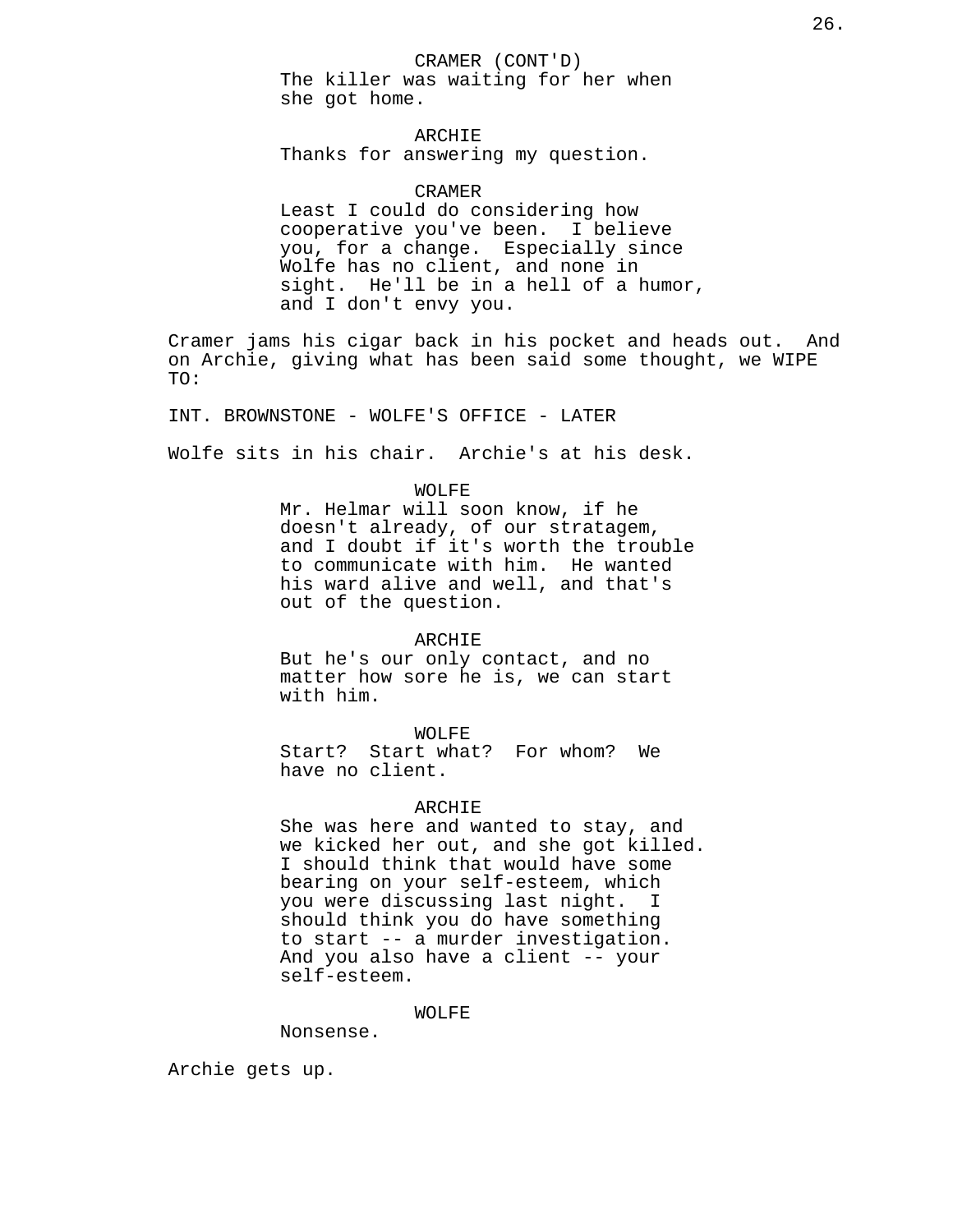## ARCHIE

Okay, I guess I knew how it would be. You realize that I have my personal problem and it's different from yours. I put her back on the street, I put her in the taxi that sent her home and she got it.

#### WOLFE

Archie. No man can hold himself accountable for the results of his psychological defects, especially those he shares with all other men, such as lack of omniscience.

## ARCHIE

I can get along without omniscience, but I can't get along with a goddamn strangler going around being grateful to me for sending his victim to him and I don't intend to try.

## WOLFE

Bah.

#### ARCHIE

I'll quit if you prefer it, but I'd rather take an indefinite leave of absence, starting now --without pay, of course. I'll move to a hotel, but I suppose you won't mind if I drop in occasionally in case I need something.

#### WOLFE

Do I understand you? Do you intend to go single-handed for the murderer of Miss Eads?

## ARCHIE

I don't know about single-handed. I may have to bring in some hired help. But I'm going for him.

#### WOLFE

Pfui. Poppycock. Is Mr. Cramer such a bungler? And his men? So inept that you must assume their functions?

ARCHIE I'll be damned. That, from you?

Archie gets a SHOULDER HOLSTER from a drawer and straps it on, then takes a MARLEY .32 and fills the cylinder.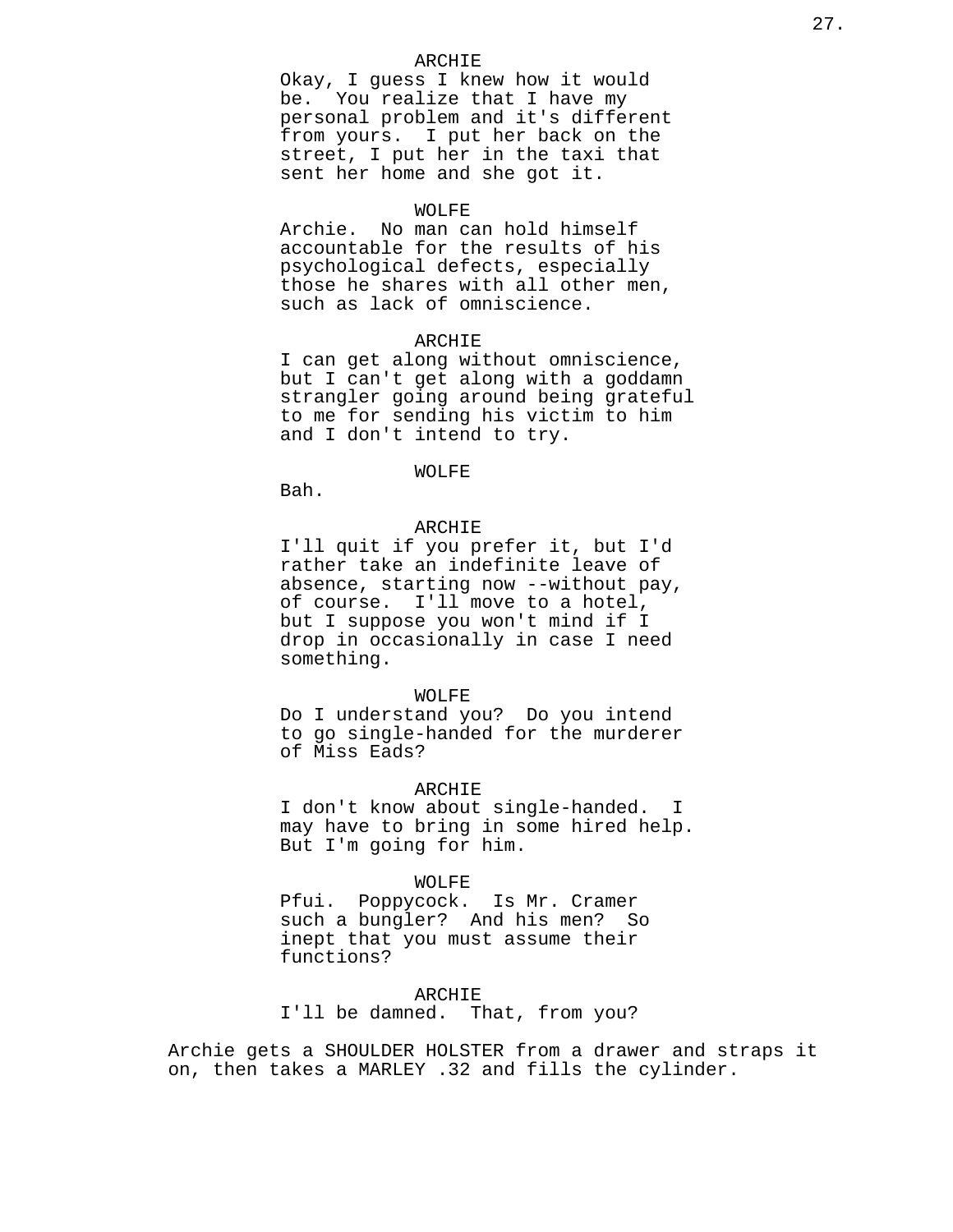WOLFE It won't do, Archie. You're trying to coerce me, and I won't have it. I will not undertake a major and expensive operation, with no chance of income, merely because you have been piqued by circumstances. Your bluff won't work.

Archie snaps the cylinder shut and slides the gun into the holster.

#### ARCHIE

I'll do my best to see that everyone knows I'm not working for you. Some of them won't believe it, but I can't help that. If you decide you'd rather have me quit, okay. I haven't got time to discuss it now because I want to catch the guy before lunch.

Archie slips on his jacket and walks out, leaving Wolfe, lips pressed tight, scowling.

EXT. BROWNSTONE - DAY

As Archie storms out and marches with quiet determination down the street.

> ARCHIE'S VOICE I had a pretty good idea where to start. Priscilla Eads stood to inherit 90% of Softdown Inc. if she lived to be 25. She missed by six days.

> > WIPE TO:

INT. SOFTDOWN, INC. - LOBBY - DAY

As Archie approaches an ancient GUARD at an information booth.

ARCHIE'S VOICE I called my friend Lon Cohen at the Gazette and learned that now her 90% was going to be divided between a handful of Softdown officers.

Archie quickly flashes HIS ID, too quickly to be read.

ARCHIE Goodwin. Detective. Where's the boss?

The guard points off down the hall.

ARCHIE (CONT'D) Tell'em a detective is coming.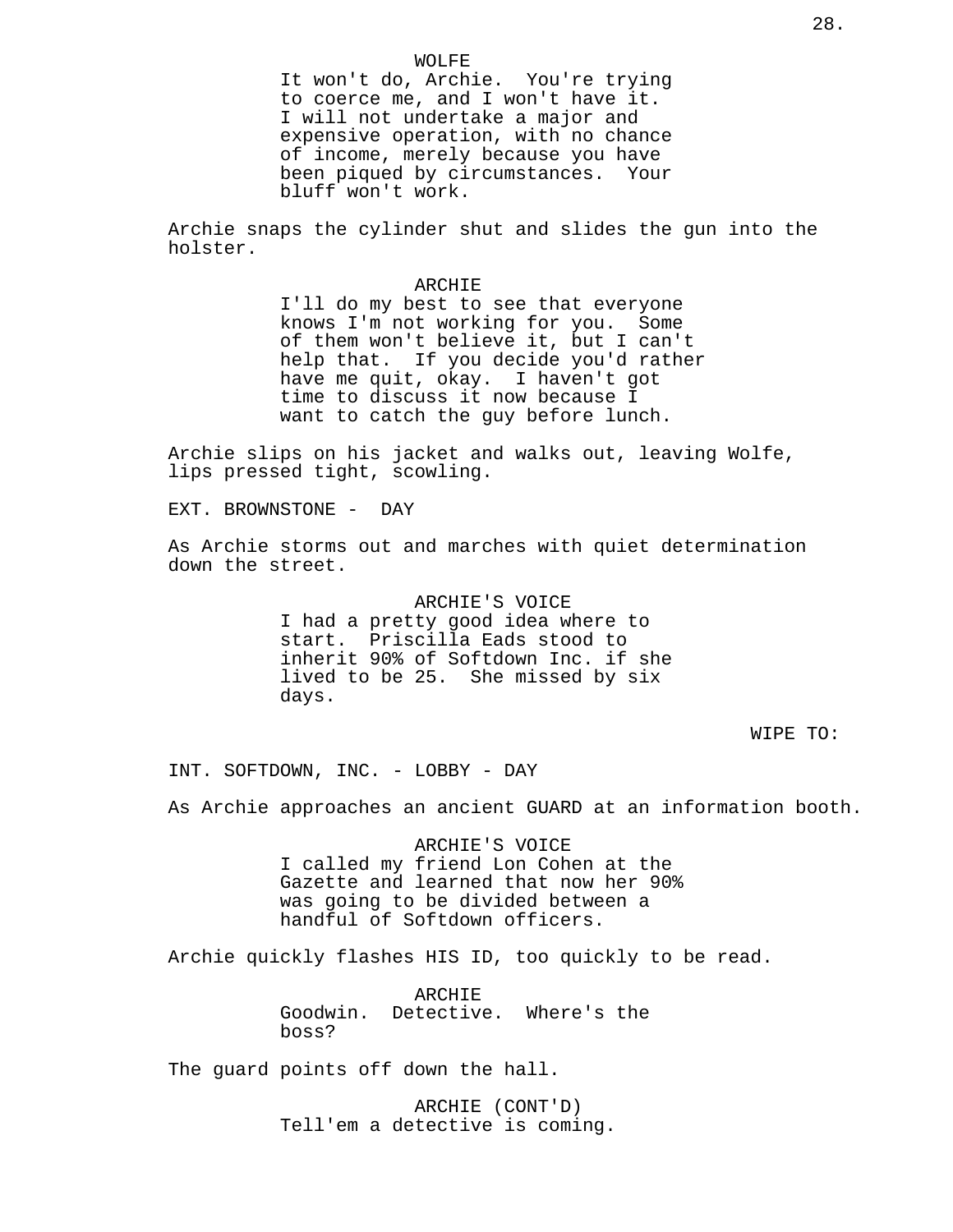Archie goes in that direction.

WIPE TO:

INT. SOFTDOWN, INC. - CONFERENCE ROOM - DAY

FIVE PEOPLE sit around the conference table, staring up at Archie as he comes in. They were waiting for him. He displays his ID.

> ARCHIE Goodwin. Detective. I'm investigating the murder of Priscilla Eads.

Archie turns to JAY BRUCKER, 50s, expensively dressed and radiating confidence. Brucker sits at the head of the table. Archie flips open his notebook and holds his pencil, poised to take notes.

> ARCHIE (CONT'D) Your full name, please.

> > BRUCKER

J. Luthor Brucker.

ARCHIE What does the J stand for?

BRUCKER It's J-A-Y. Jay. I'm President.

ARCHIE When did you learn of the murder of Miss Eads?

BRUCKER On the radio this morning.

ARCHIE Can you account for your whereabouts last evening?

BRUCKER I was in bed. I have a suite at the Prince Henry Hotel.

ARCHIE

You understand the situation, Mr. Brucker. A lot of people stand to profit from Miss Eads' death. How much of this business will you inherit?

BRUCKER Under the provisions of the will of the late Nathan Eads, son of the (MORE)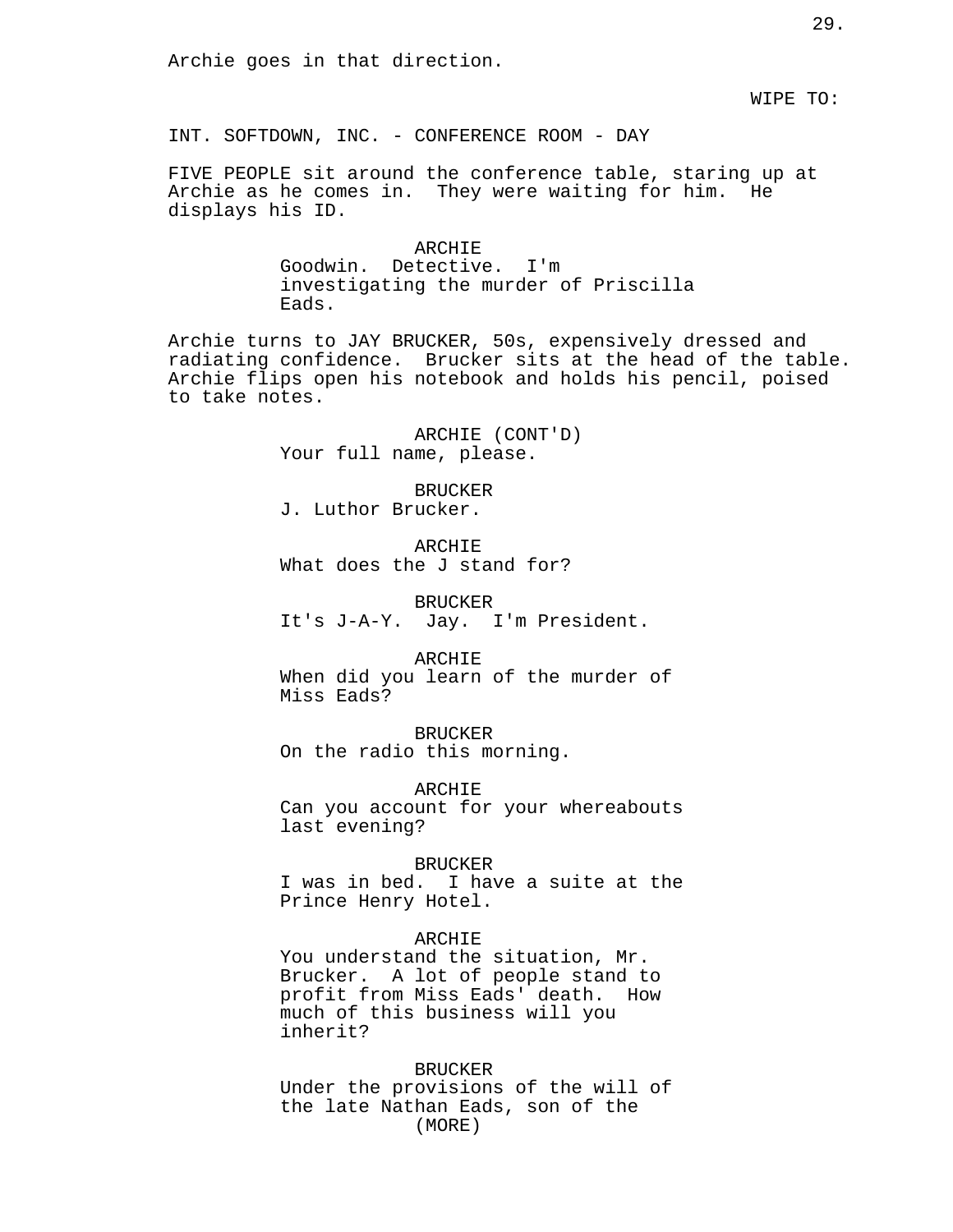BRUCKER (CONT'D) founder of the business, 19,362 shares of the common stock will come to me. The same amount will go to four other people -- Miss Duday, Mr. Quest, Mr. Pitkin and Mr. Hellmar. Smaller amounts go to others.

Archie scribbles in his notebook.

#### ARCHIE

Right. I'll get names down.

He turns to a well-dressed man in his 80s.

ARCHIE (CONT'D) Yours, please?

# QUEST

I am Bernard Quest. I have been with this business 62 years, and have been sales manager for 34 years and vice president for twenty nine.

Archie turns to VIOLA DUDAY, 40s, crisp and efficient. She doesn't wear lipstick or make-up.

VIOLA

Viola Duday. I was Mr. Eads secretary. During his last illness, the last fourteen months of his life, I ran the business. My present title is assistant secretary of the corporation.

Archie moves his eyes to the next person.

ARCHIE

You sir?

OLIVER PITKIN, 50s, sniffs and dabs at his nose with a handkerchief.

#### PITKIN

Oliver Pitkin. Secretary and treasurer of the corporation.

The next person, DAPHNE O'NEIL, a bombshell in her 20s, speaks up.

#### DAPHNE

Daphne O'Neil. But I don't think I belong in your little book, Mr. Detective, because I wasn't in Mr. Eads' will. I was just a good little girl when he died., and I only started to work for Softown four years ago. Now I'm the Softdown stylist.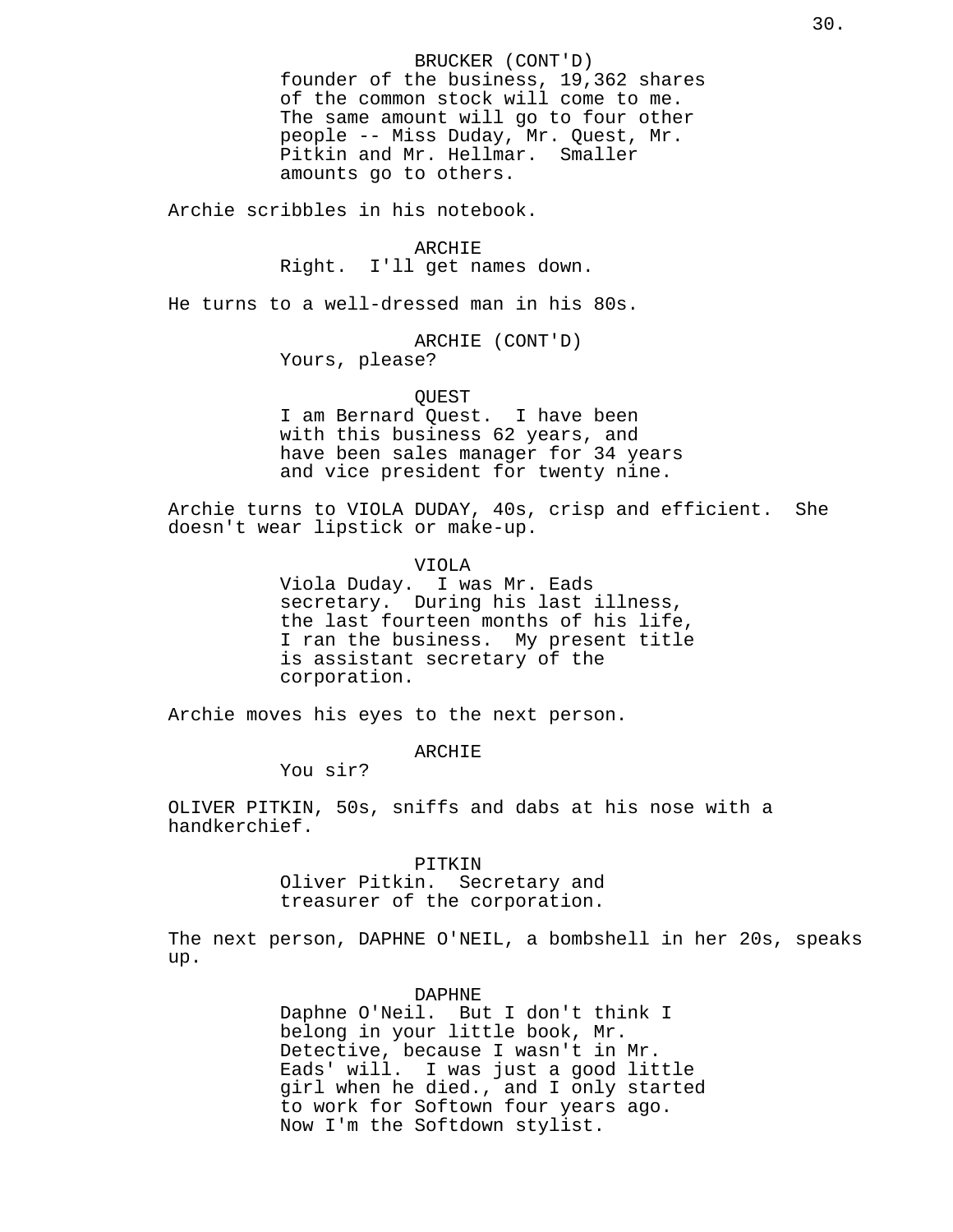Her voice edges perilously close to babytalk. It clearly puts Viola Duday on edge. Or right over it.

## VIOLA

Perhaps you should know that if Miss Eads had lived until next Monday, Miss O'Neil would be looking for another job. Miss Eads did not appreciate Miss O'Neil's --

#### QUEST

Is this necessary, Vi?

## VIOLA

I think so. No one is going to be able to hide anything, so why not shorten the agony? They'll dig up everything. That for ten years before Nate Eads died, you tried to get him to give you a third of the business and failed. That Ollie here, beneath his mask of modest efficiency, is fiercely anti-feminist and hates to see a woman run anything.

## PITKIN

My dear Viola --

#### VIOLA

That my ambition and appetite for power are so strong that you four men, much as you fear and distrust each other, fear and distrust me more, and you knew that when Priscilla was in control, I would have had top authority. They'll learn that this Daphne O'Neil -- my God, what a name for her, Daphne --

#### DAPHNE

(helpfully) It means laurel tree.

#### VIOLA

-- that she was playing Perry Helmar and Jay Brucker against each other, and with June 30 approaching she was getting desperate and so were they. That Jay --

Daphne SLAPS HER across the mouth. Viola raises her hand as if to strike back, but merely covers her mouth with it, recoiling.

> QUEST You asked for it, Vi. (MORE)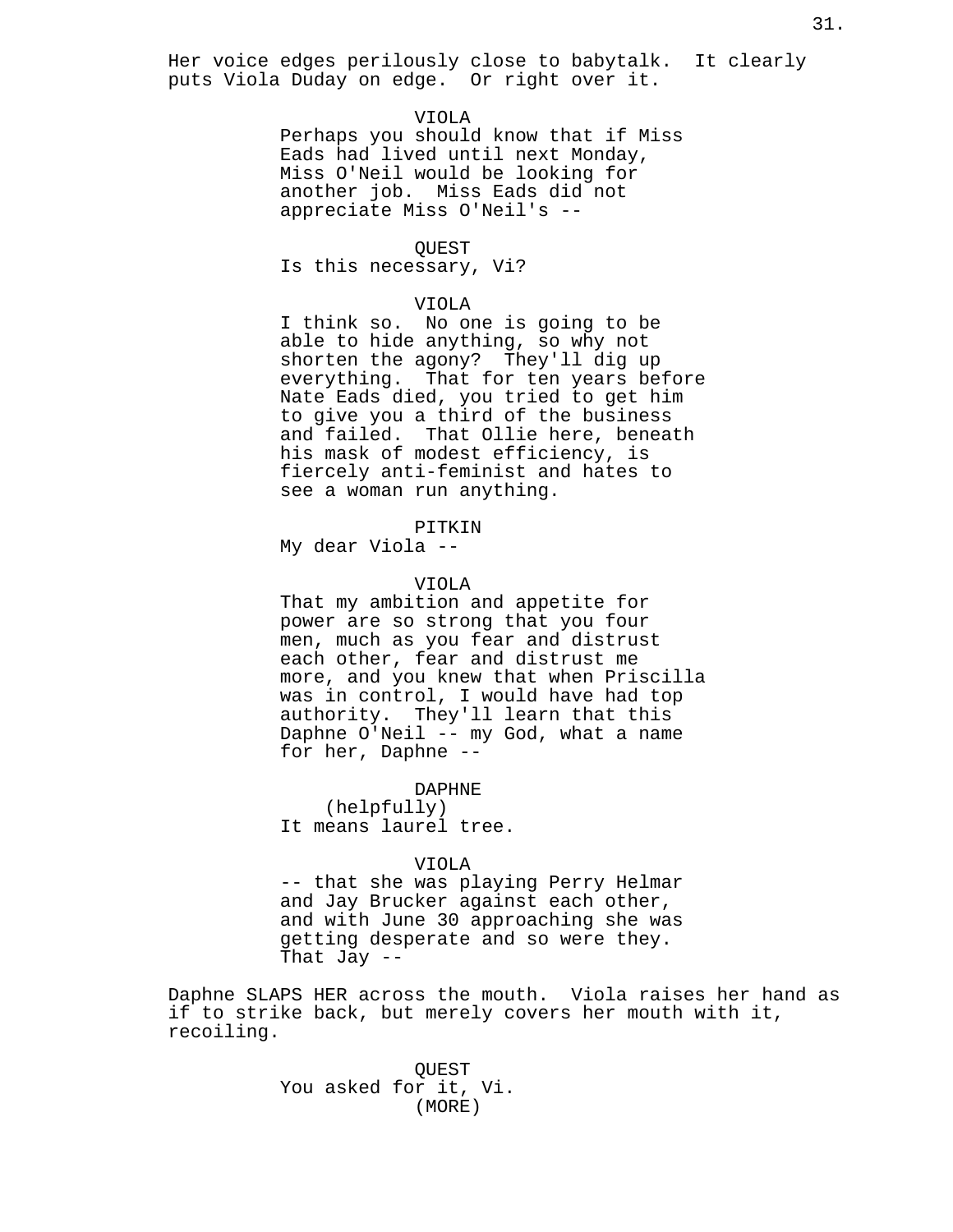#### QUEST (CONT'D)

And if you're counting on Ollie and me being with you, and I think you are, this is a big mistake.

DAPHNE I've been wanting to do that for a long time. I'll do it again.

That shuts everyone up. Archie waits to see if Viola's going to start up again, but she doesn't.

#### ARCHIE

Miss Duday is absolutely right. It'll all come out, the bad with the good, and the quicker the better. (to Brucker) It wouldn't hurt a bit, Mr. Brucker, if you followed Miss Duday's example. What was this conference about?

Brucker looks down his nose at Archie.

#### BRUCKER

We were saying that we would have to accept that fact that the manner of Miss Eads' death created an extremely unpleasant situation for all of us. We agreed that it was unthinkable that any of us could possibly have been involved in the murder of Miss Eads.

ARCHIE It's not like any of you had motives.

Brucker lets that go.

## BRUCKER

We spoke of the letter received recently from Eric Hagh, Miss Eads' former husband. Do you know about that?

## ARCHIE

Yes.

## BRUCKER

The letter was sent from Venezuela, but he could have come to New York by ship or plane-- or he didn't even have to come, he could have hired someone to kill her.

## ARCHIE

Why?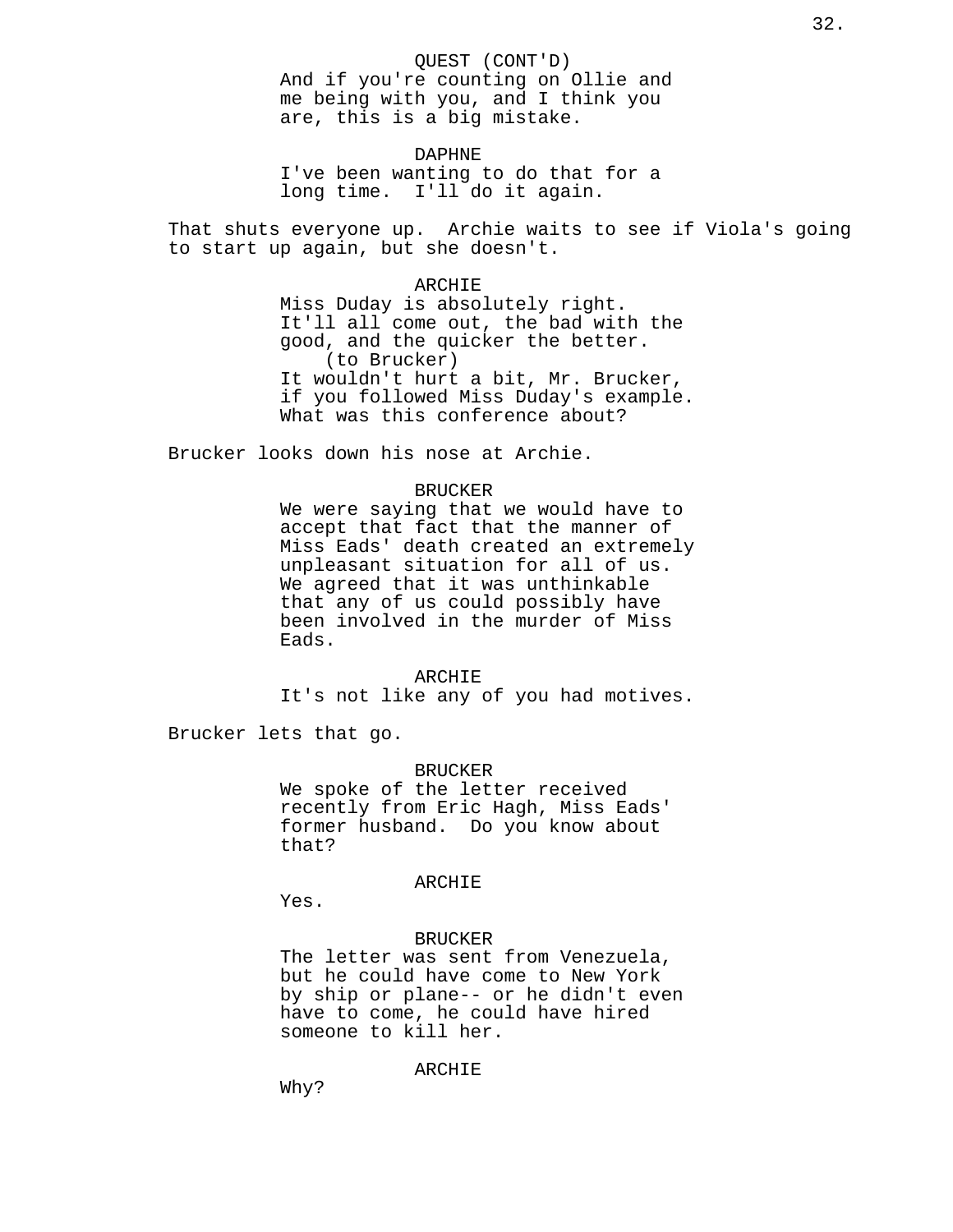#### BRUCKER

We don't know why. We were only trying to find some plausible explanation of the murder.

#### ARCHIE

Yeah, but how could you figure Hagh for the killing? If she'd lived a week longer he would still have his document and she would have a lot more property for him to claim half of.

#### VIOLA

One possibility would be that she had denied that she had signed the document, or he thought she was going to, and he was afraid he would get nothing at all.

## ARCHIE

But she had stated that she had signed the document.

VIOLA Had she? To whom?

ARCHIE I'm asking the questions here, Miss Duday.

## ROWCLIFF'S VOICE Well, by God!

Archie turns to see LIEUTENANT GEORGE ROWCLIFF standing with TWO UNIFORMED OFFICERS in the doorway.

> ROWCLIFF (to Archie:) You're under arrest.

#### ARCHIE

In writing?

## ROWCLIFF I don't need any writing. I'm taking you -- (to the group) I'm Lieutenant Rowcliff, Manhattan Homicide. Downstairs this man said he was a policeman. Did he --

## BRUCKER

Isn't he?

ROWCLIFF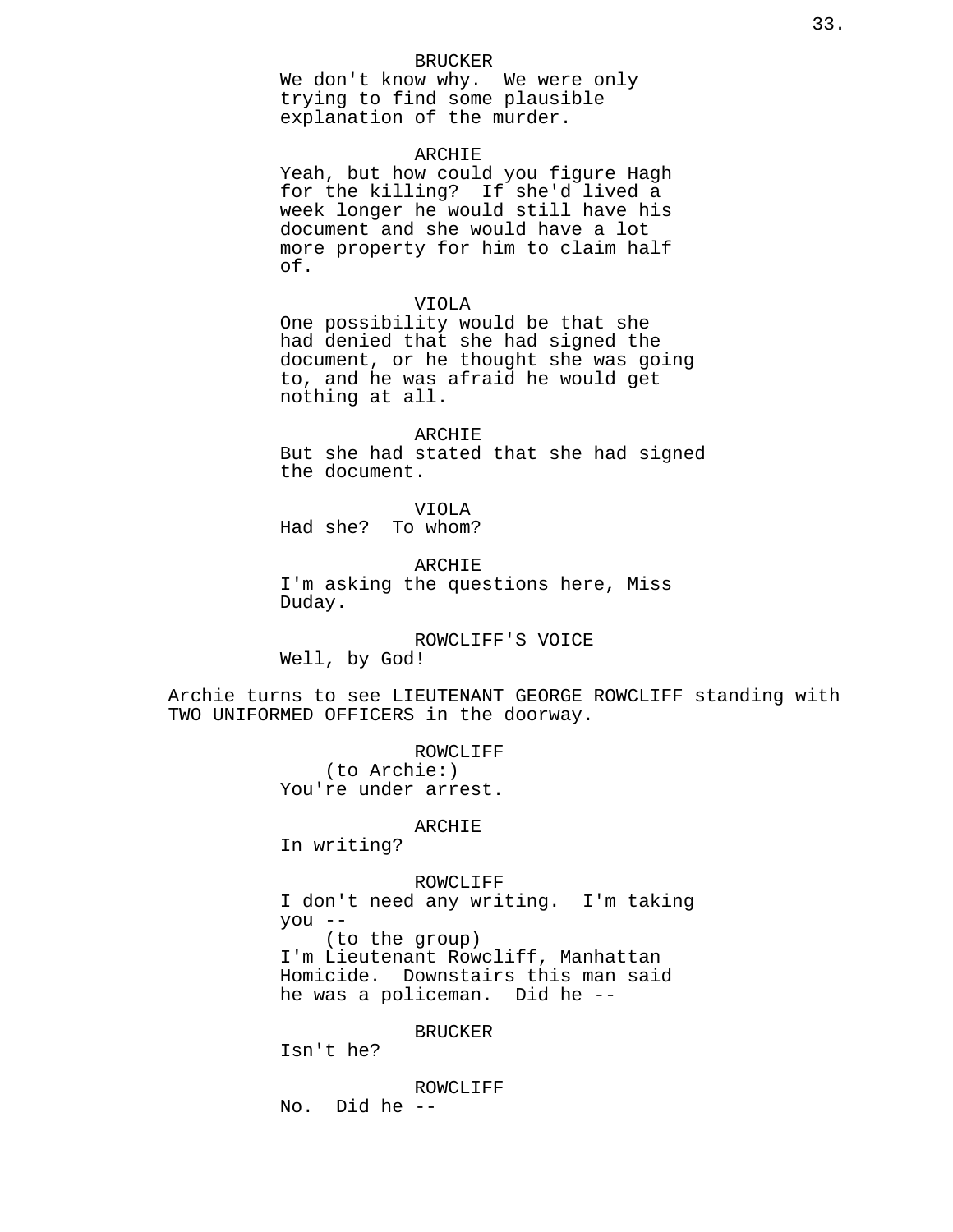We're a pack of fools! He's a reporter!

ROWCLIFF He's no reporter. His name is Archie Goodwin, and he's the confidential assistant of Nero Wolfe, the private detective.

Rowcliff shifts his focus back to Archie.

ROWCLIFF (CONT'D) I'm taking you in the act of impersonating an officer of the law. Handcuff and search him, Doyle.

The two uniforms step towards Archie. He thrusts his hands in his pockets, slumps, and slips forward in his chair so that more than half of him is beneath the table.

## ARCHIE

Both downstairs and up here I identified myself with my name and the word detective and I showed my license, which no one took the trouble to examine. I didn't say I was a policeman. I asked questions and they answered. Apologize now and get it over with.

## ROWCLIFF

Questions about what?

#### ARCHIE

Matters connected with the death of Priscilla Eads.

## ROWCLIFF

So you lied to Cramer when you told him Wolfe had no client.

#### ARCHIE

It wasn't a lie. He had no client then, and still has no client now.

#### ROWCLIFF

Then what are you here for?

## ARCHIE

I am interested for my own personal reasons, and Mr. Wolfe has nothing to do with it. I'm strictly on my own.

ROWCLIFF For God's sake. (MORE)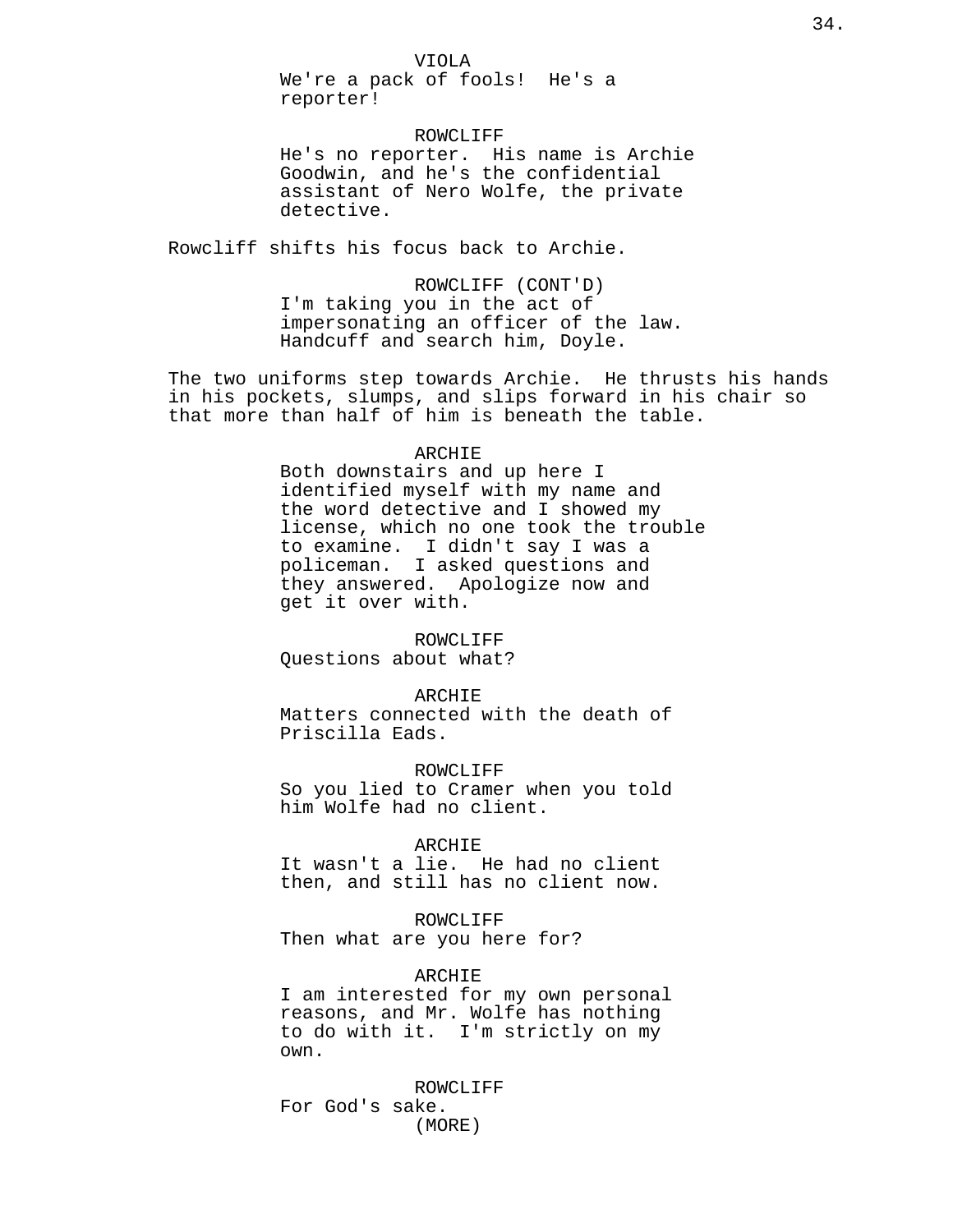## ROWCLIFF (CONT'D)

So Wolfe has a c-c-client. (starting to stutter) And a client he doesn't dare acknowledge. And you actually have the gall to try to cover for him by telling another outrageous lie.

#### ARCHIE

Lieutenant, it has always been a pleasure to lie to you, and it will be again, but I want to make it clear and emphatic that my interest in this case is personal, and Mr. Wolfe is not concerned. If you --

#### ROWCLIFF

That's enough. More than enough. Giving false information, withholding evidence, material witness, obstructing justice, and impersonating an officer law. T-t-take him, Doyle.

Doyle moves towards Archie, who quickly sizes up the situation, sees the looks on the faces of the Softdown suspects, and makes a decision. He gets up slowly.

> ARCHIE Please be careful. I'm ticklish.

And as Doyle grabs him, we CUT TO:

INT. DA'S OFFICES - NIGHT

Archie sits on a hard chair in the corridor, ignored by all who pass by.

> ARCHIE'S VOICE I spent four hours being asked the same questions by every member of the NYPD, and when they'd run out of interrogators, they handed me over to the DA's office and then stuck me in the hall to wait. They were probably trying to rustle up a troop of boyscouts to take me on next.

Archie stands, stretches, and makes sure no one cares where he goes.

> ARCHIE'S VOICE (CONT'D) I figured they owed me a few phone calls, at least -- preferably in a quiet office with a door that closed.

Archie walks down the hallway, looking into offices, trying to find one that's free and open. He's going past a partially open office door when he hears a VOICE and freezes.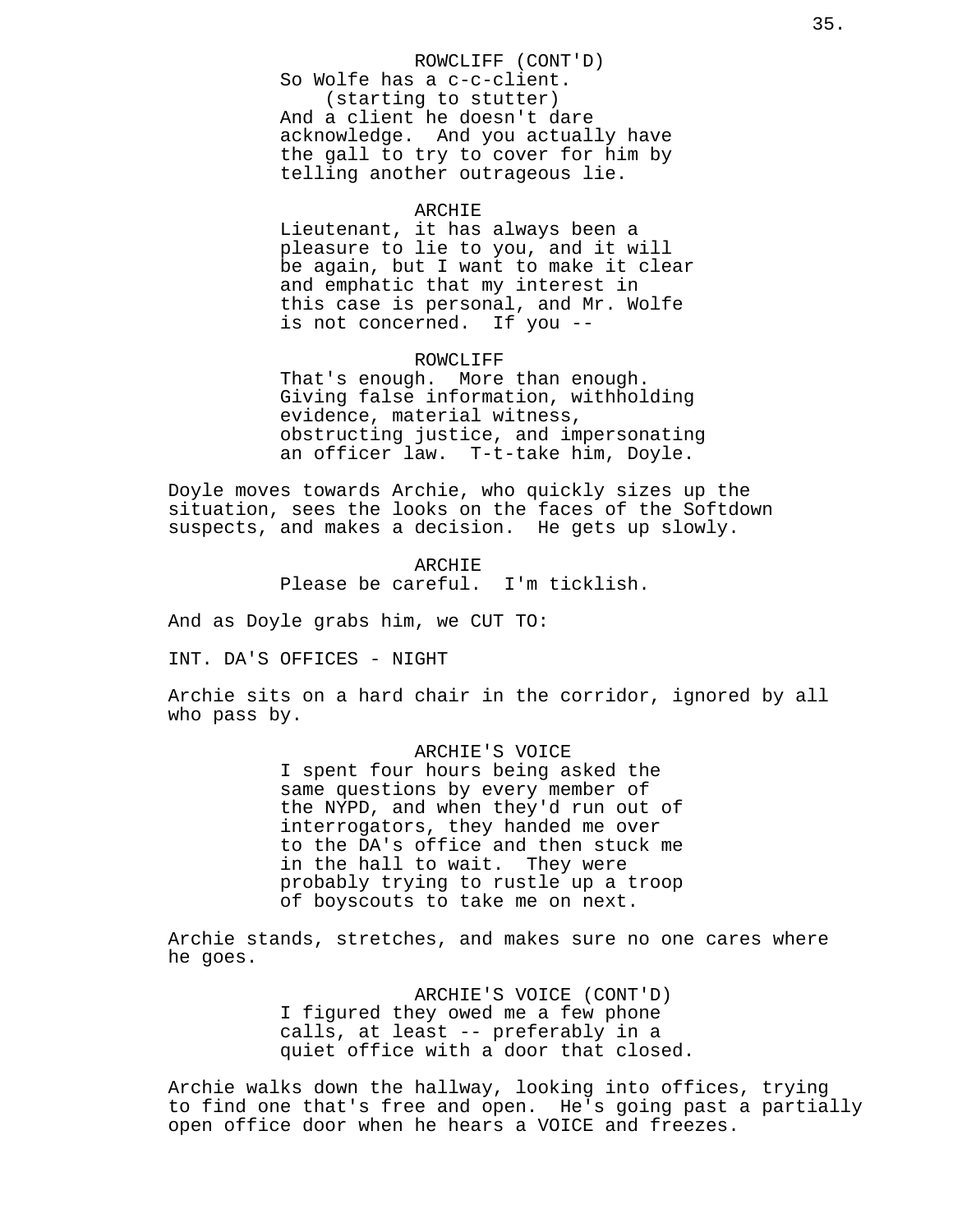Archie peers in the door and sees

INT. DA'S PRIVATE OFFICE - NIGHT

Wolfe sitting with Cramer, Rowcliff, and D.A. BOWEN.

## WOLFE

I will acknowledge, to humor you, that at times in the past I have humbugged and hoodwinked to serve my purpose. But I still have my license and you know what that means. It means that on balance I have helped you more than I have hurt you. It means also that I have known where to stop and Mr. Goodwin has, too. That is our unbroken record and you know it. But what happens today? Mr. Rowcliff took advantage of the absence of Mr. Goodwin, whom he fears and petulantly envies, and entered my house by force --

ROWCLIFF That's a lie! I rang and--

Wolfe roars, interrupting him.

## WOLFE

Shut up!

Rowcliff does. After a moment, Wolfe continues, not roaring but not whispering, either.

> WOLFE (CONT'D) He was ass enough to suppose I would speak with him. Naturally I ordered him out. When I persisted in my refusal and turned to leave him, he took me into custody under warrant, conducted me out of my house and, in a rickety old police car with a headstrong and paroxysmal driver, brought me to this building.

In the hallway, Archie bites his lip.

WOLFE (CONT'D) I had assumed, charitably, that some major misapprehension had driven Mr. Rowcliff to this frenzied zeal. (MORE)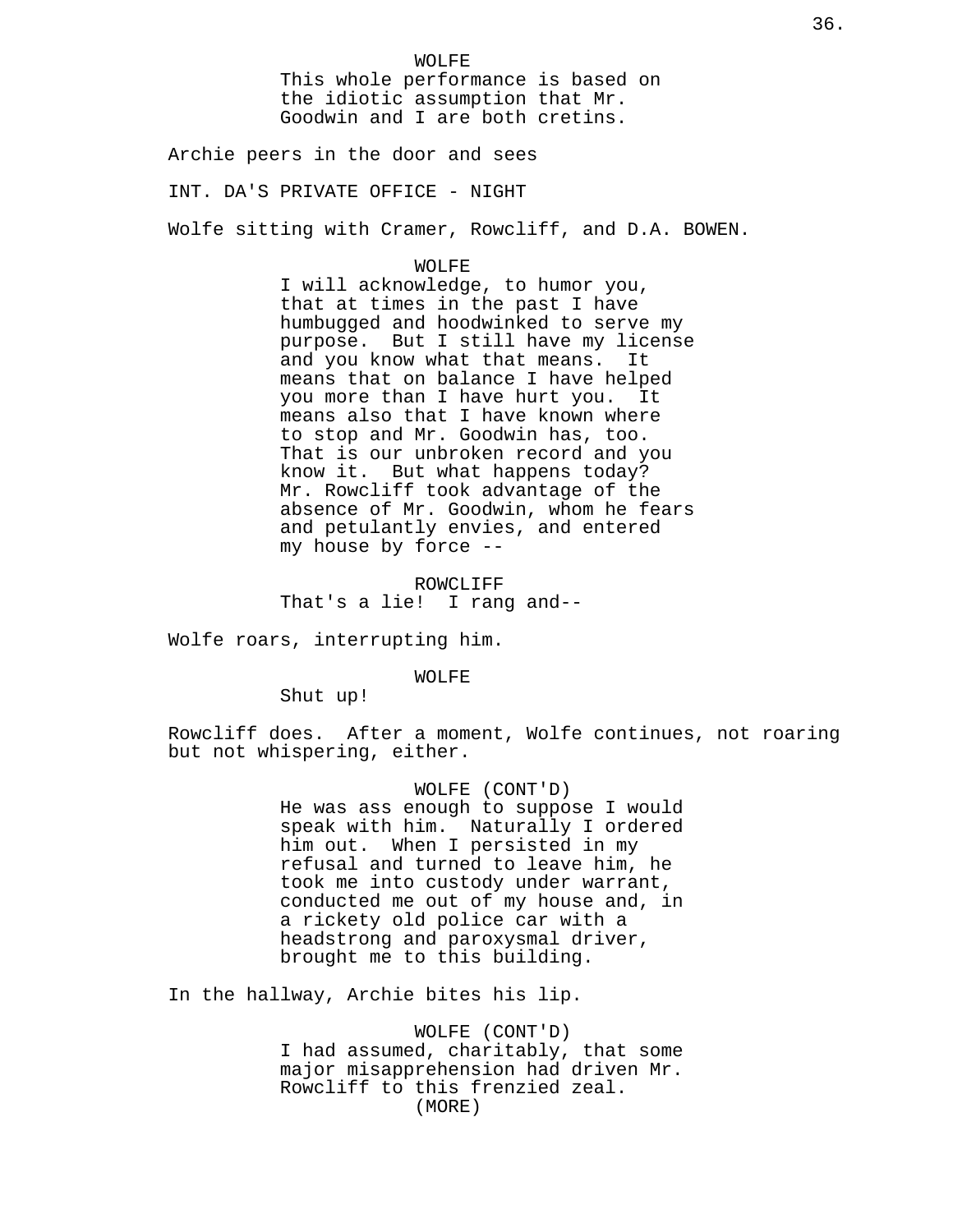# WOLFE (CONT'D)

But I learned from you, Mr. Bowen, that it was merely an insane fit of nincompoopery. You suspect that I have a client, that I know something you don't know and would like to, and that you can bully it out of me. You can't, because I haven't got it. But you're correct in thinking I have a client. I admit it. I have.

# ROWCLIFF

I knew it!

In the hallway, Archie looks intrigued. Who the hell is this client?

# WOLFE

I didn't have a client this morning, or even an hour ago, but now I have. Mr. Rowcliff's ferocious spasms, countenanced by you gentlemen, have made the challenge ineluctable.

ROWCLIFF

Who is it, Wolfe?

#### WOLFE

As you may know, Mr. Goodwin is not indifferent to those attributes of young women that constitute the chief reliance of our race in our gallant struggle against the menace of the insects. He is especially vulnerable to young women who possess not only those more obvious charms but also have a knack of stimulating his love of chivalry and adventure. Priscilla Eads was such a woman. Within three hours of her eviction by him at my behest, she was brutally murdered. He bounded out of my house like a man obsessed, after telling me he was going single-handed after the murderer.

(then:)

It was pathetic, but also humane, romantic, and thoroughly admirable, and your callous and churlish treatment of him leaves me with no alternative. I am at his service.

ROWCLIFF You mean Archie Goodwin is your client?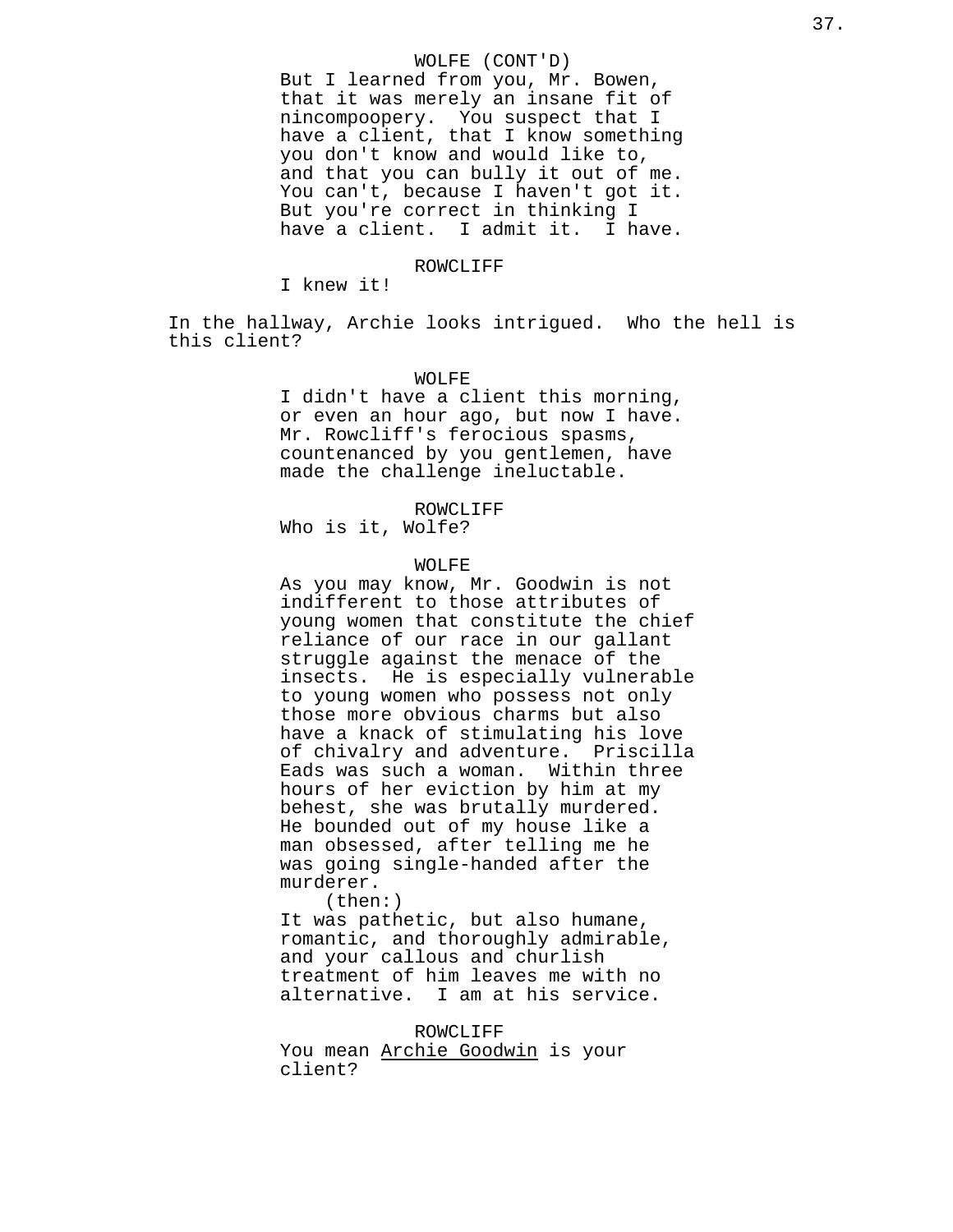BOWEN All that rigmarole was leading up to that?

Archie pushes open the door and steps in. Everybody swivels to stare at him. But Archie ignores everybody but Wolfe.

> ARCHIE I'm hungry. I had a soda fountain lunch and I could eat a porcupine with quills on. Let's go home.

Wolfe rises without a word, gets his hat and stick from a nearby table, gives Archie a pat on the shoulder, then growls at the others:

> WOLFE A paradise for puerility.

He walks out and Archie follows. No one moves to stop them.

CUT TO:

INT. BROWNSTONE - WOLFE'S OFFICE - NIGHT

Wolfe takes his place behind his desk. Archie takes off the shoulder holster and puts it away, then sits in the red chair as Fritz comes in with a beer for Wolfe and a glass of milk for Archie. Fritz looks at Archie, puzzled.

ARCHIE

I'm a client now, Fritz.

Fritz leaves. Wolfe glowers at Archie.

WOLFE

Buffoon.

# ARCHIE

No, sir. I sit here not as a gag but to avoid misunderstanding. As a client, the closer to you the better. As an employee, nothing doing until my personal problem is solved. Tell me how much you want for a retainer and I'll give you a check. If not, all I can do is bound out of your house like a man obsessed.

WOLFE Confound it, I'm helpless! I'm committed!

ARCHIE Yes, sir. How about a retainer?

# WOLFE

No!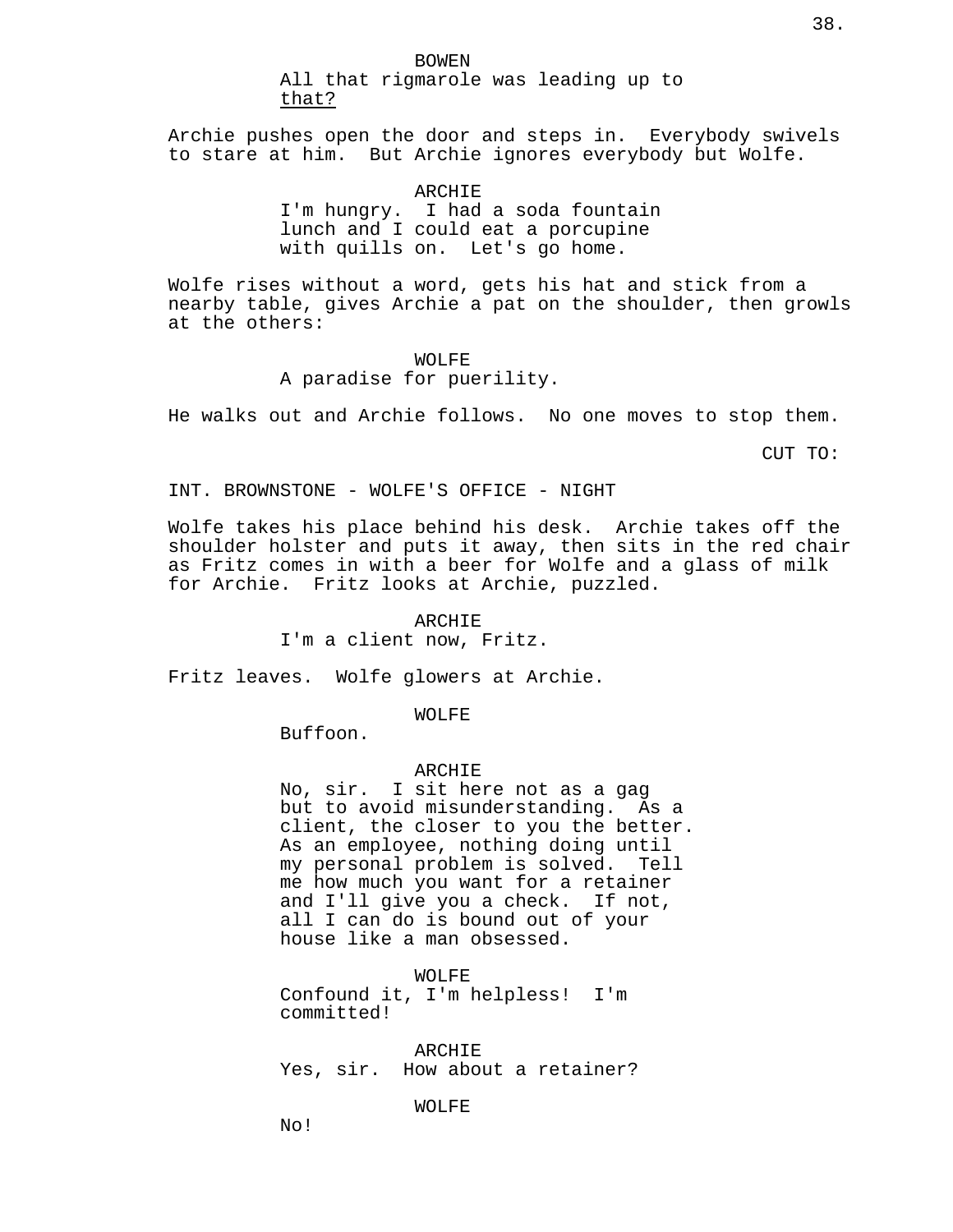ARCHIE Would you care to hear how I spent the day?

WOLFE Care to? No. But how the devil can I escape it?

He leans back and puts his fingers together to listen and we

WIPE TO:

INT. BROWNSTONE - WOLFE'S OFFICE - NIGHT

Fritz brings in another beer and sets in on Wolfe's desk as:

WOLFE How many of these five people could you have here at eleven in the morning?

ARCHIE As it stands now? With no more bait?

WOLFE

Yes.

ARCHIE

I wouldn't bet on one, but I'm ready to try. I might get something more from Lon Cohen to use as bait if I buy him a thick enough steak --

WOLFE Do so. Invite him to dine with us.

And on Archie's nod, we CUT TO:

INT. BROWNSTONE - WOLFE'S OFFICE - NIGHT

Wolfe and Archie enter, going to their desk. LON COHEN takes a set in the red chair.

> COHEN That was some steak, Mr. Wolfe.

### WOLFE

I'm in a pickle, Mr. Cohen. I am committed to investigate a murder and I have no entree. I need a toehold. Who killed Priscilla Eads?

COHEN I was intending to ask you. Since when have you needed an entree?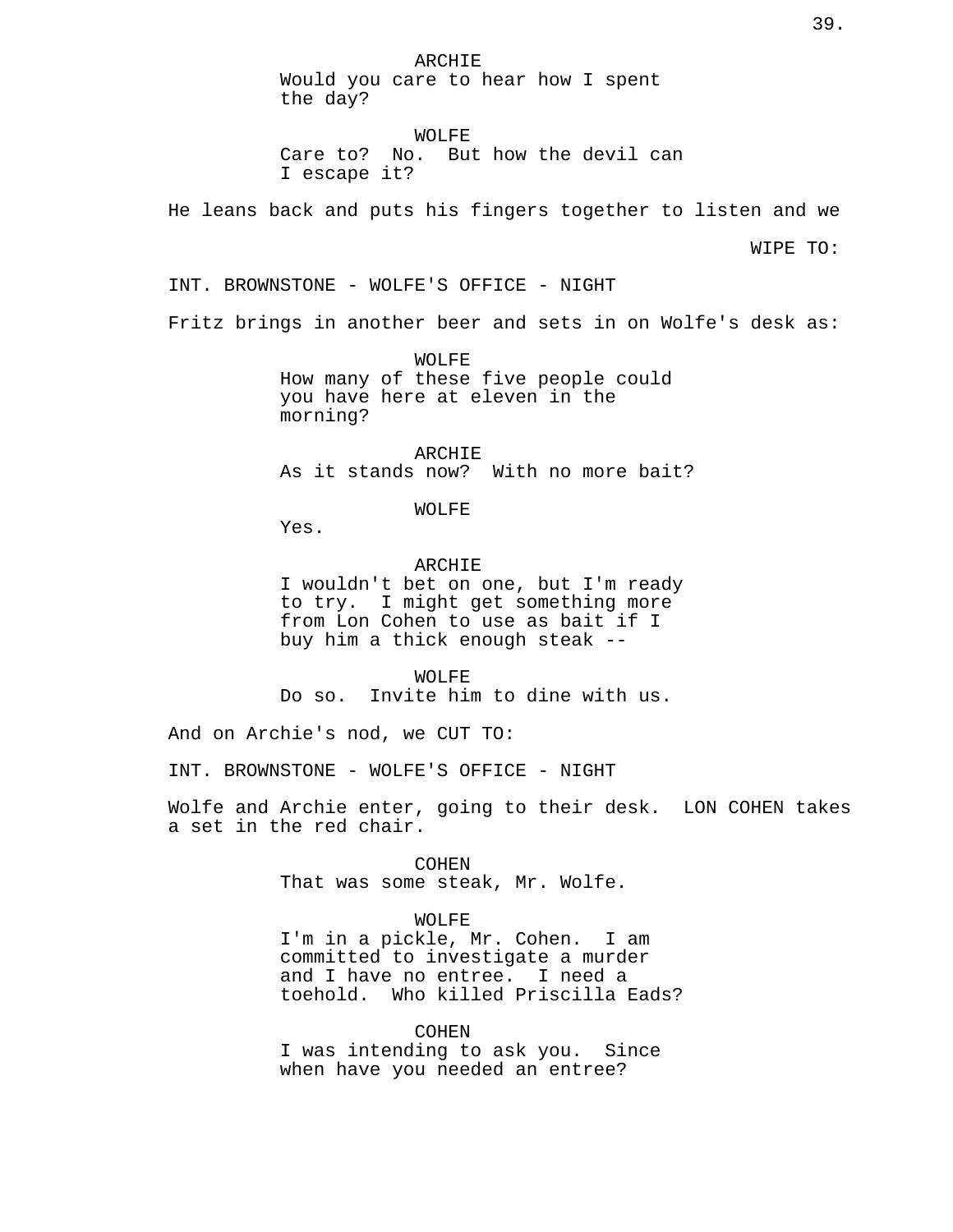### WOLFE

Are you in my debt, Mr. Cohen, or am I in yours?

COHEN I'll call it square if you will.

#### WOLFE

Good. Then I assume I have credit. I'll read your paper in the morning, and others too, but here we are now. Do you mind telling me what you know?

#### COHEN

Priscilla Eads routinely and completely changed her life every two years, going from college student to New Orleans party girl to South American wife to divorced Salvation Army tambourine shaker and finally to a corporate executive.

Ron glances between Wolfe and Archie, neither of whom seems too impressed.

# COHEN (CONT'D) If it helps any, an informal poll of the reporters working this case favors Oliver Pitkin as the killer, although not for any convincing reason. The male reporters, anyway. The women seem to like Viola Duday. And Franklin at the Times is betting on Sarah Jaffee, but he just likes impossible odds.

WOLFE

Sarah Jaffee? (to Archie) Is that a name you've come across?

ARCHIE

Nope.

### COHEN

No reason you would -- unless you like impossible odds, too. She was probably Priscilla Eads closest friend.

### WOLFE

Is she mentioned in the will?

## COHEN

No, and she already owns ten percent of the company. Her husband was an executive in the business, until he was killed last year in Korea.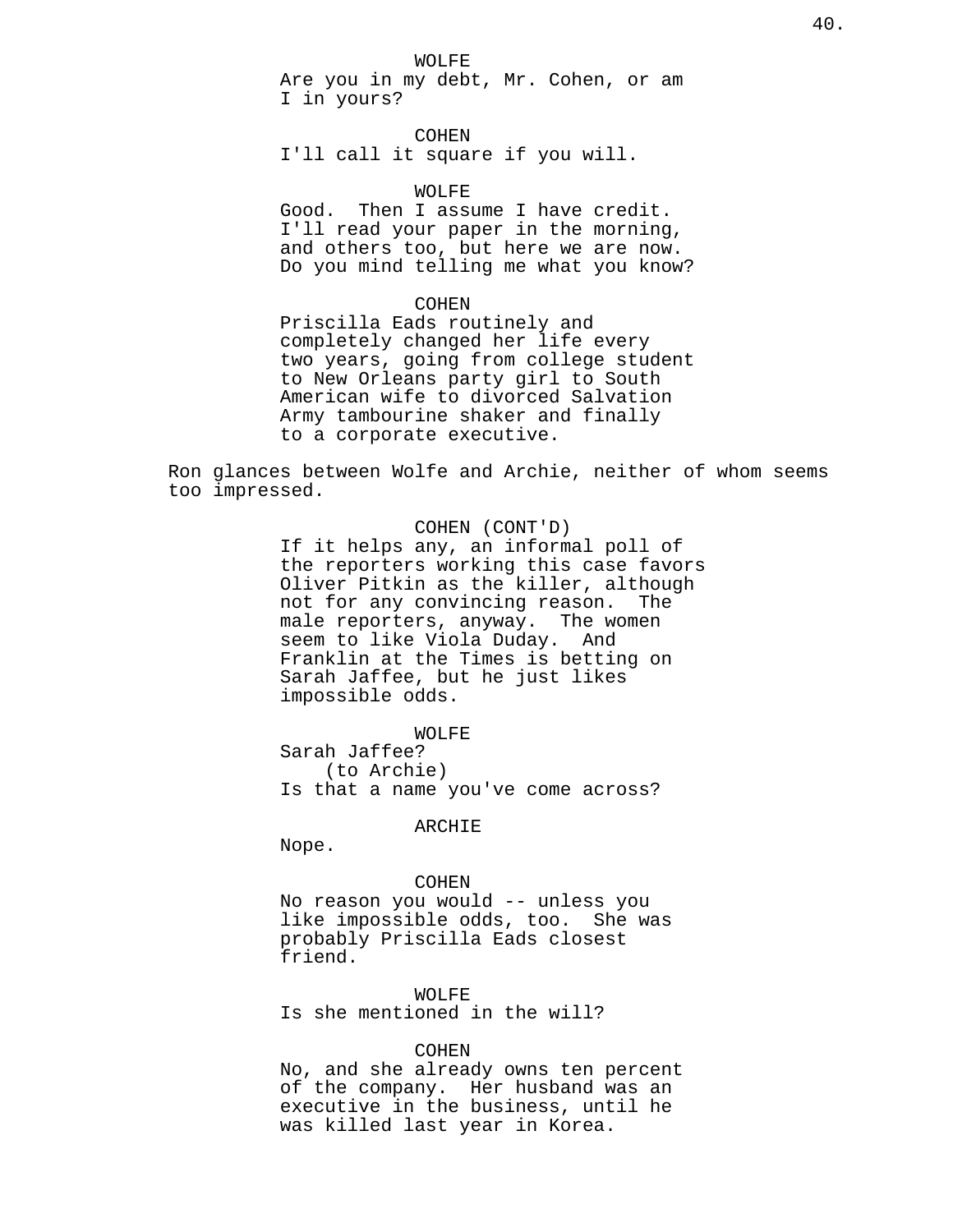Closes his eyes and starts puffing his lips. Cohen doesn't know what to make of it, but Archie does. He politely escorts Lon out over:

> ARCHIE'S VOICE Lon was probably mistaking Wolfe's expression for indigestion but I knew better. Something Lon said had got Wolfe thinking...which meant I could expect a very busy morning.

> > WIPE TO:

INT. SARAH JAFFEE'S APARTMENT BUILDING - DAY

It's swank. Archie comes down the sixth-floor hallway.

ARCHIE'S VOICE My conception of a widow was formed in my early boyhood from a character called Widow Rowley. I've known others since, but the conception has never been entirely obliterated.

He stops at an apartment door, checks the number, and knocks.

ARCHIE'S VOICE (CONT'D) So there's always an element of shock when I meet a woman who has been labelled widow and I find she has some teeth, can walk without a cane, and doesn't constantly mutter to herself.

The door opens, revealing SARAH JAFFEE, 20s, and about as far from Archie's conception of a widow as can be imagined.

> ARCHIE Good morning, Mrs. Jaffee. I'm Archie Goodwin.

SARAH Please, come in.

She leads him into:

INT. SARAH'S APARTMENT - DAY

As Archie follows her through the foyer, his eyes fall on a MAN'S TOPCOAT thrown over the back of a chair and a MAN'S HAT on a table.

> ARCHIE Thank you for seeing me on such short notice.

And when they come to the breakfast alcove, there are TWO PLACES SET. She sits at one of them and picks up a spoon.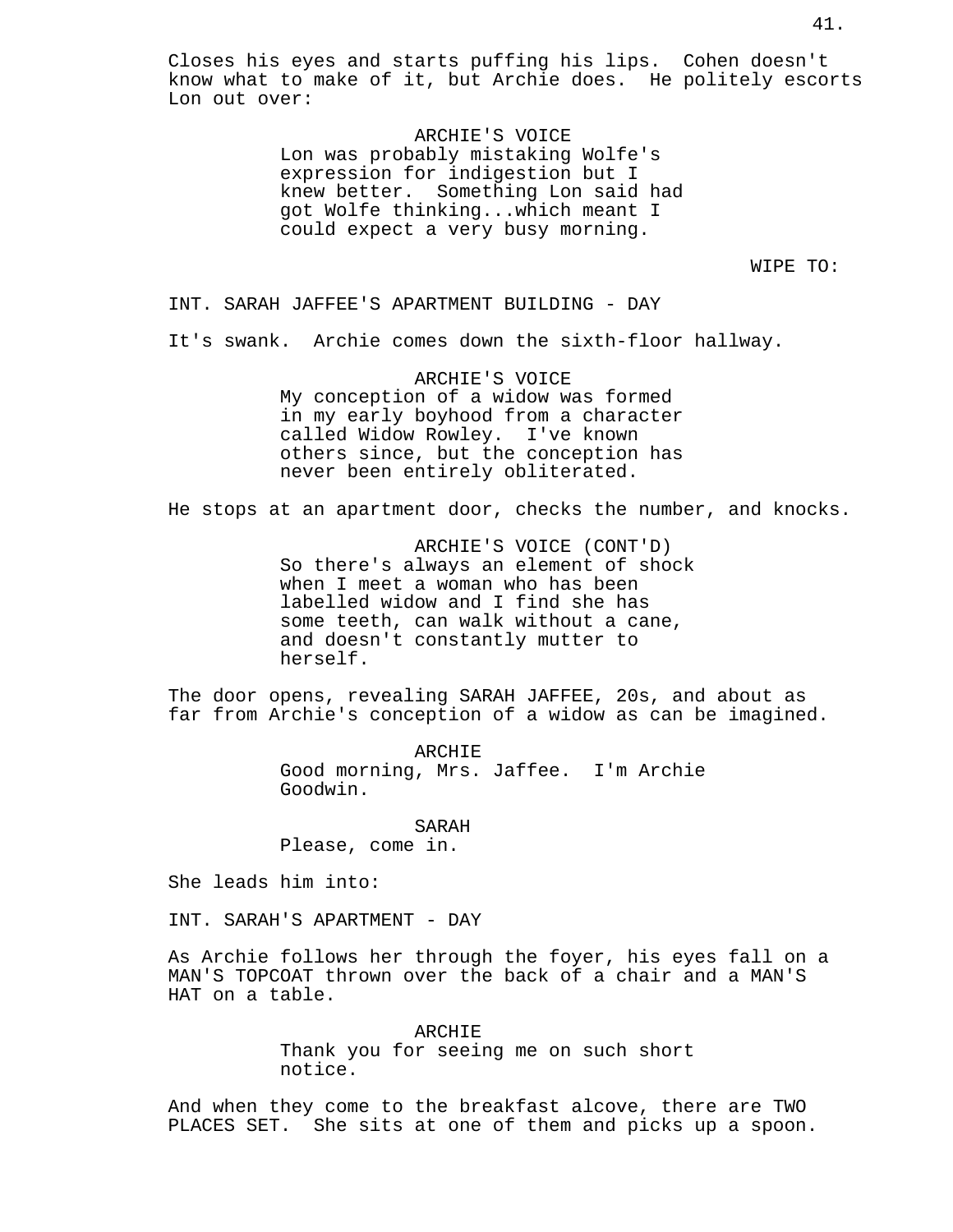He starts to sit at the set place, but:

SARAH (CONT'D) No, not there! That's my husband's place. (then:) Olga! A coffee cup please!

The kitchen door swings open and a VALKYRIE comes out with a cup of coffee. She gives it to Sarah, who offers it to Archie. He takes it and sits -- not at the set place.

> SARAH (CONT'D) It's all right. I'm a nut, that's all. You know my husband is dead.

> > ARCHIE

So I understand.

SARAH

He was in the Reserve, a major. When he went away, one day in March a year ago, he left his hat and coat in the hall. I didn't put them away. When I got word he had been killed, three months later, they were still there. That was a year ago, and there they are, and I'm simply sick to death of looking at them, but there they are.

He gestures to the set place.

ARCHIE This was his breakfast place?

## SARAH

I'm sick of looking at that, too. Weren't you surprised when I told you on the phone, all right, come up?

ARCHIE

A little, maybe.

# SARAH

Of course you were. A while back I decided to quit being a nut. And I decided the way I would do it: I would have a man sit here with me at breakfast, in Dick's place, and have (MORE)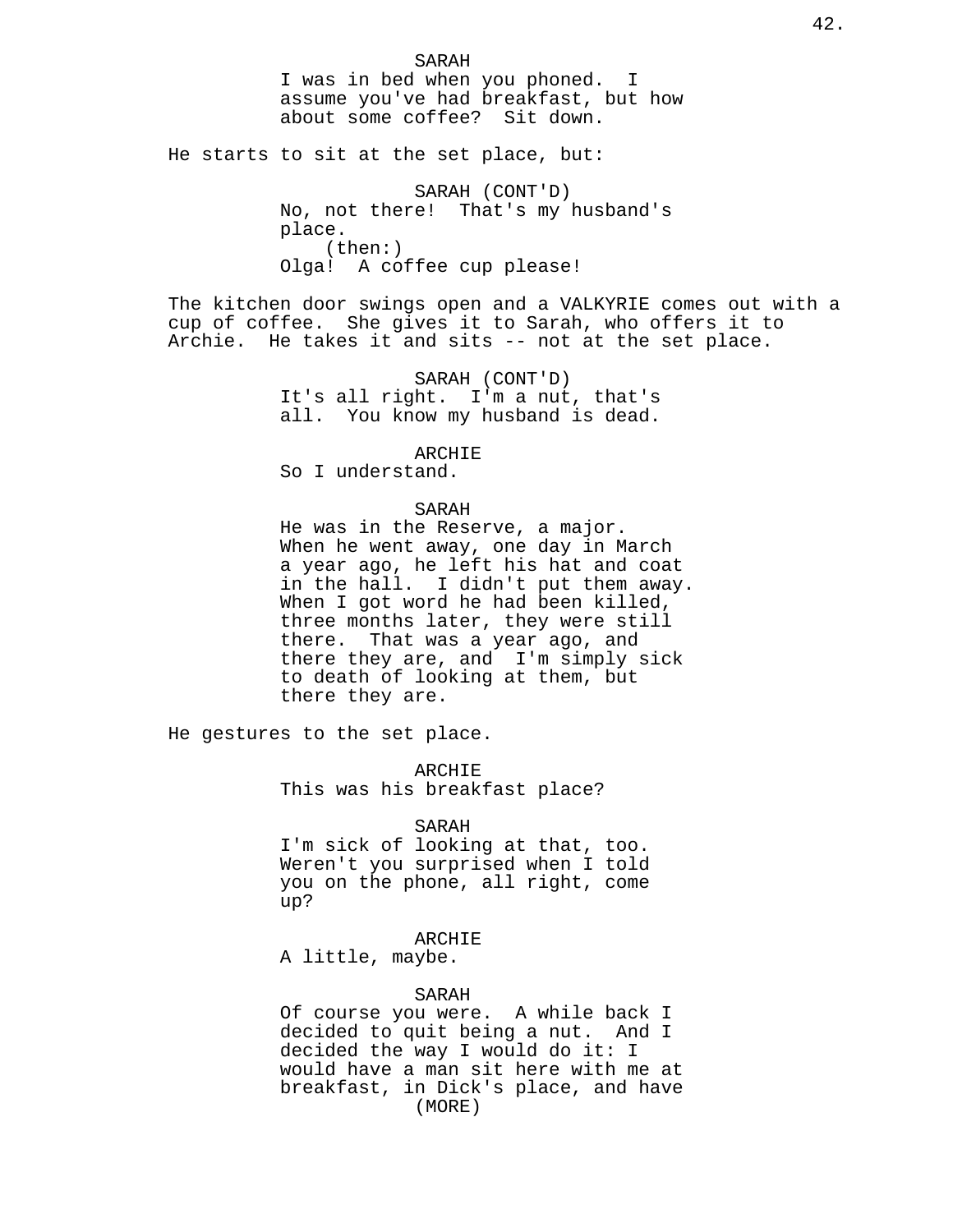SARAH (CONT'D) him take that awful hat and coat out of that hall. And did you hear me? (mimicking herself) "No, not there, that's my husband's place." I simply lost my nerve. Do you suppose I really am a nut?

Archie gets up and takes the set place, picks up the plate.

# ARCHIE That piece of toast, please.

She goggles at him for a moment, then gets him a piece of toast.

> ARCHIE (CONT'D) Excuse me, but I suppose I ought to eat it if you want this to stick, and it's that godawful cellophane special, so if there's any jelly or marmalade...

She gets up and brings him a tray of jams and jellies, then sits.

> SARAH If you hadn't been rude about the bread, I would soon have been crying.

ARCHIE Yeah, I thought so.

SARAH

Will you take the coat and hat away with you?

# ARCHIE

Certainly. (then:) I understand you were Priscilla Eads' best friend. When did you last see her?

She dabs her lips with the napkin nervously.

SARAH I don't think I want to talk about it.

ARCHIE That's just fine. You owe me three dollars.

SARAH What? What for?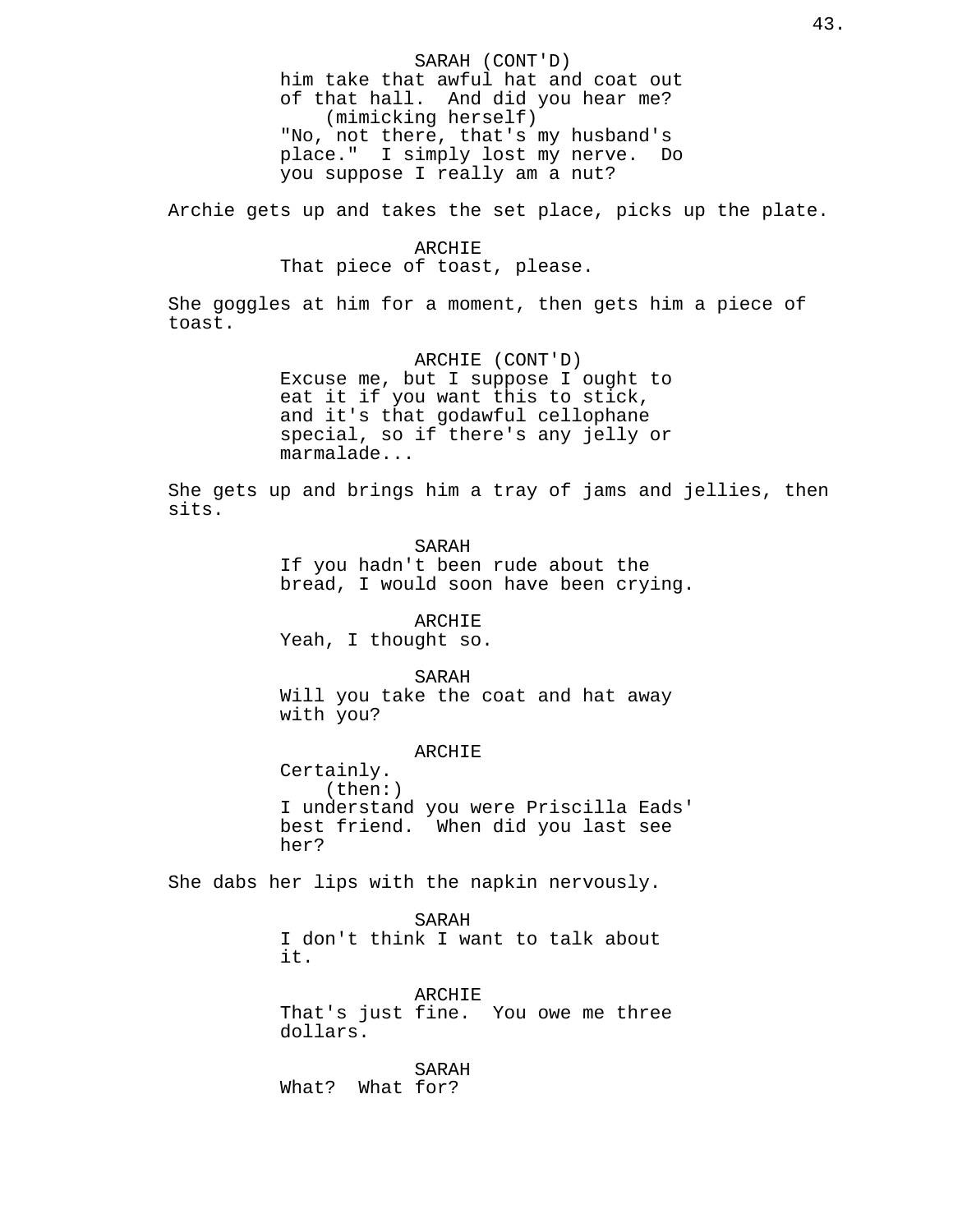## ARCHIE

Taxi fare here to take your husband's place at breakfast, which is why you let me come. It'll be more going back because I'll have to stop at the Salvation Army to get rid of the hat and coat. Three bucks will cover it, and I prefer cash.

Sarah looks at him for a moment, then:

## SARAH

Have I ever met you before?

# ARCHIE

Not that I remember, and I think I would. Why?

SARAH You seem to know exactly the right things to say.

She takes a deep breath, then:

# SARAH (CONT'D)

Pris and I have been friends since we were four. We got to be like sisters. We shared a place in the Village after college... then all of a sudden she was off. The next thing I knew, here came a letter saying that she had found her prince and married him and they were off for Peru. Maybe I still have it. I remember she enclosed a picture of him.

# ARCHIE

Did you hear from her after that?

### SARAH

One day she phoned, back in New York, back to her maiden name. She had decided to take over her father's business, and wanted my help.

# ARCHIE

Your help? Or your shares?

# SARAH

Both. She said she wanted to elect a new board of directors, all women, and we would elect Viola Duday president of the corporation. Is that right, president of the corporation?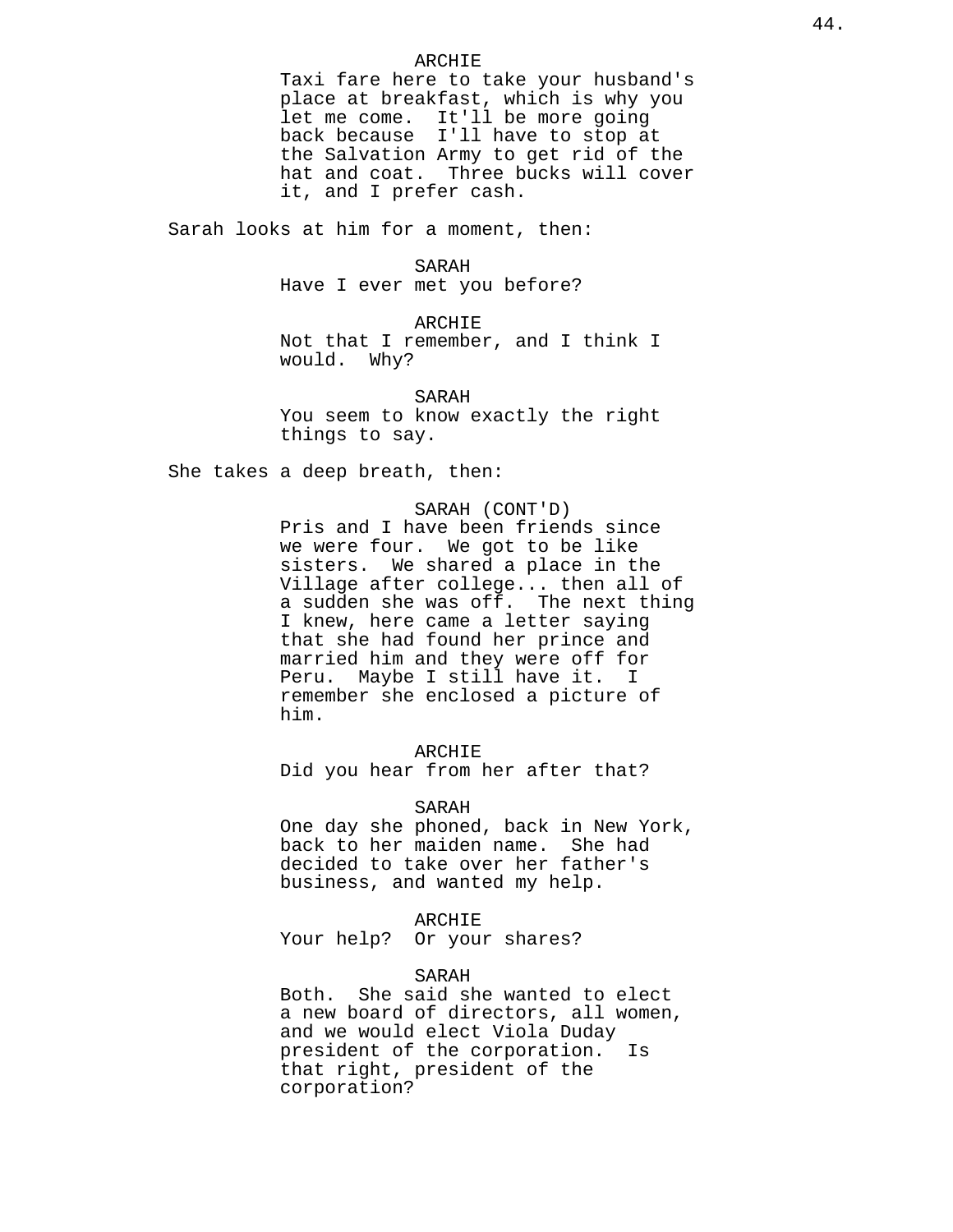# ARCHIE

Sounds right. Look, Mrs. Jaffee, I'm here under false pretenses. I said Mr. Wolfe and I wanted information, and of course we do, but we also want help. You know that with Priscilla dead five people will own most of the Softdown stock?

SARAH

Yes, certainly.

# ARCHIE

We want you to bring an action against those them. Use your own lawyer, or we'll recommend one. We want you to ask a court for an injunction restraining them from exercising any of the rights of ownership of that stock until it is determined whether one or more of them acquired it by commission of a crime.

#### SARAH

Why should I do that?

# ARCHIE

Because you have a legitimate interest in the proper handling of the firm's affairs. Because you were Priscilla's oldest friend. Who do you think killed her?

#### SARAH

I don't know. I wish you-- don't do this.

# ARCHIE

We can't march in like the cops. We have to find some way of getting at these people, and this will do it. And you can be darned sure that Priscilla Eads would be asking if she could talk.

But Sarah gets up and walks to a door.

# SARAH

I won't do it. I won't do that!

She walks out, and after a moment, a door closes. Archie sighs and heads in the opposite direction, to the front door. But he stops in the foyer and glances back at the coat rack, then goes back, picks up the coat and hat and take them along. And we CUT TO: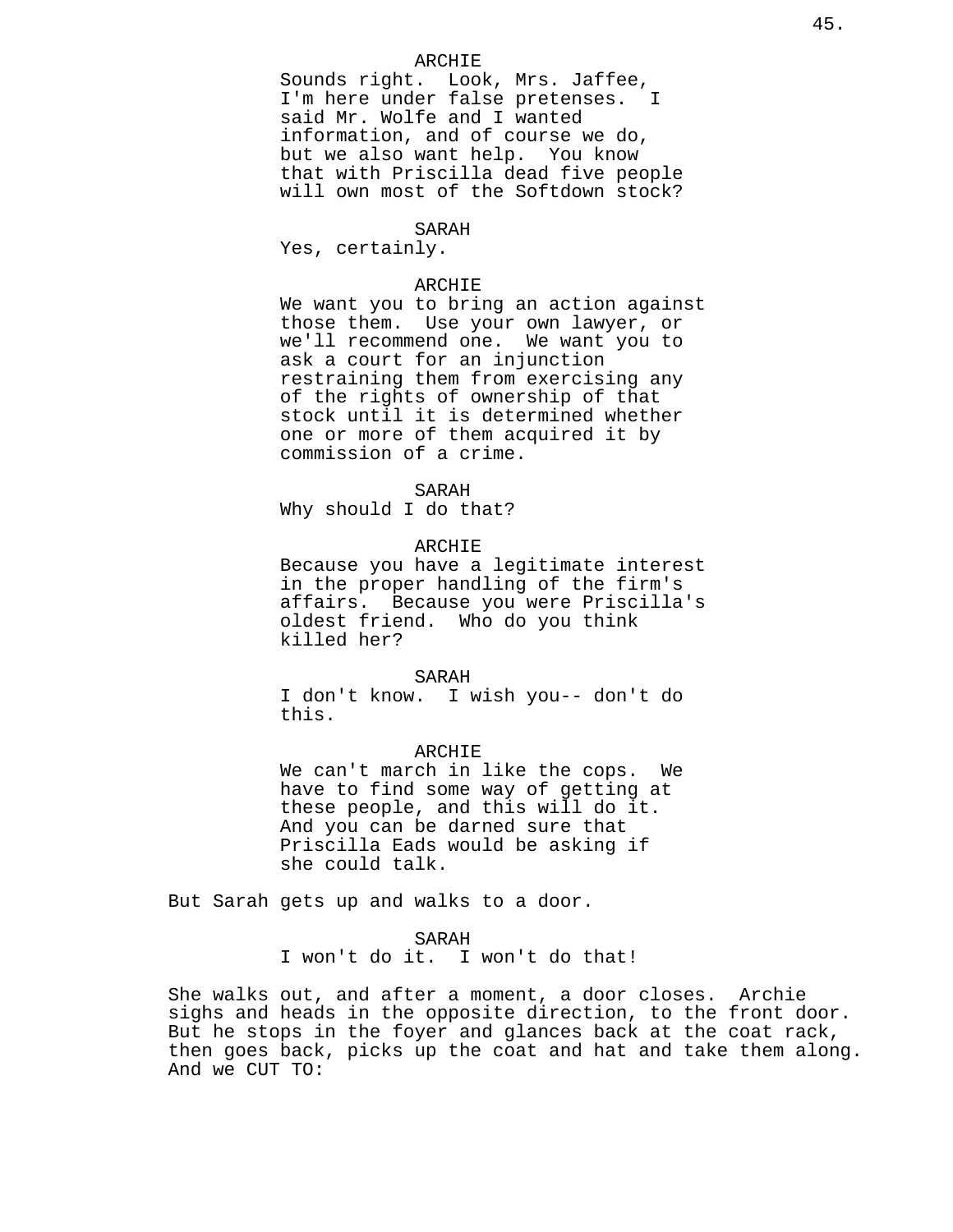Archie enters to find Wolfe at his desk, reading a MAGAZINE. Wolfe doesn't even bother to look up as he speaks.

> WOLFE Judging by your lugubrious gait and sour expression, I assume that your endeavors achieved nothing.

> ARCHIE There could be some buried clue or significant fact that showed itself but I missed it.

WOLFE Then you better type your report.

ARCHIE You mean my complete report? You want me to type it up, verbatim.

WOLFE

Yes.

ARCHIE It'll take all afternoon and maybe more.

WOLFE

I suppose so.

Archie stands there, staring at him. Now Wolfe looks up.

WOLFE (CONT'D) I asked you to type that report.

ARCHIE Yeah, I heard you. But that was only a stall, and you know it.

WOLFE

Archie, you may remember that I once returned a retainer of \$40,000 which a client named Zimmerman paid me, because he wanted to tell me how to handle his case instead of leaving it to me. Please type the report.

Wolfe returns to his magazine. Archie marches over to his desk, sits down in front of his typewriter and, as he gets down to work, we hear:

> ARCHIE'S VOICE I sat and looked at him with his damn magazine. (MORE)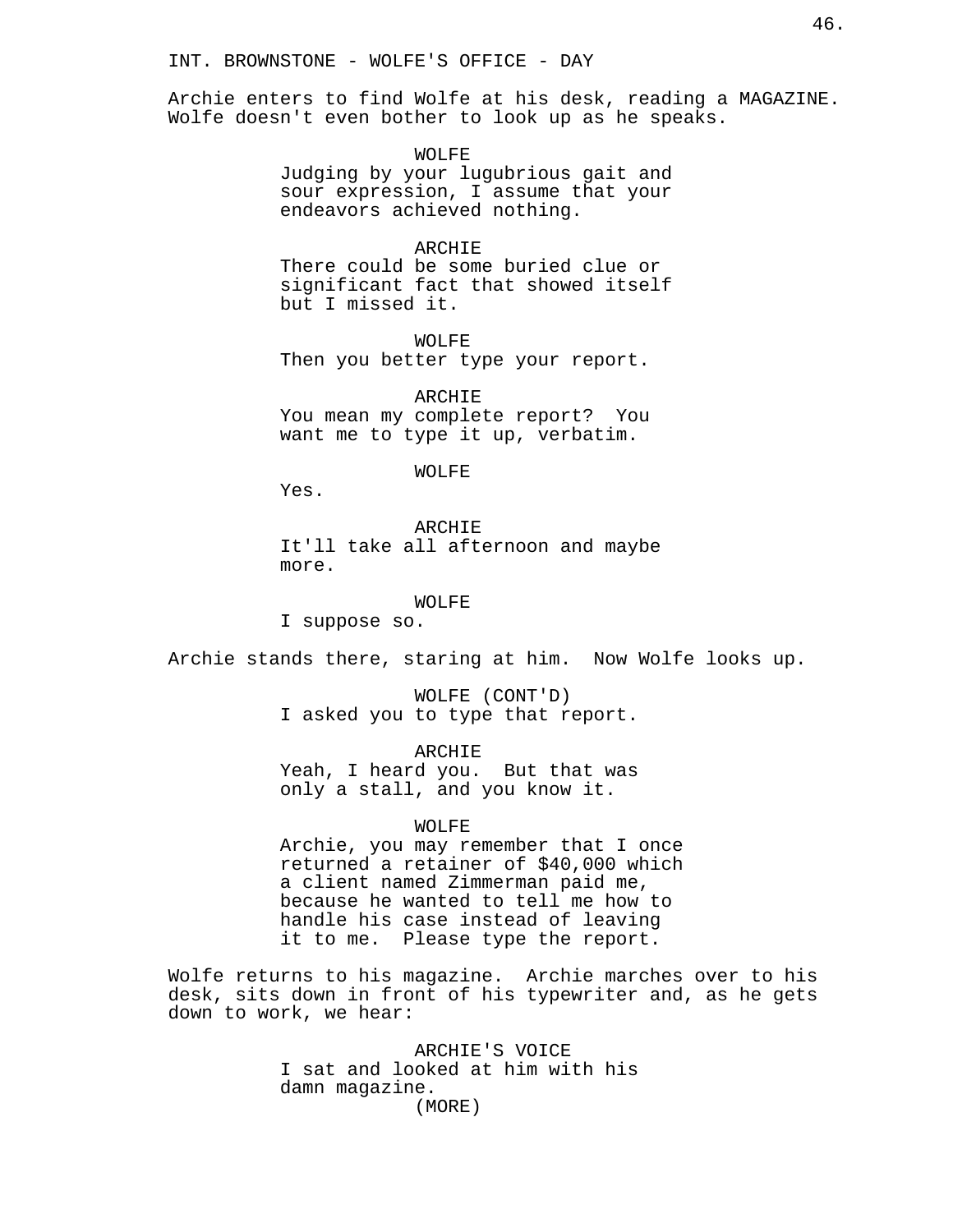ARCHIE'S VOICE (CONT'D) It would have been a pleasure to take a gun from the drawer and shoot it out of his hand but I regretfully decided it was inadvisable. So I swiveled, pulled the typewriter to me, got paper, twirled it in, and hit the keys.

WIPE TO:

INT. BROWNSTONE - WOLFE'S OFFICE - EVENING

Archie is still typing, as Wolfe enters.

ARCHIE'S VOICE Three and a half hours later, at six o'clock, I finished typing my report and someone rang the bell.

Archie rises, drops his report on Wolfe's desk, and goes to the door.

INT. BROWNSTONE - HALLWAY - EVENING

Archie opens the door. Standing there is ALBERT IRBY, a bald, impeccably dressed man in his 40s, clutching a briefcase.

#### ARCHIE

Can I help you?

IRBY

My name is Albert M. Irby, I'm a lawyer and I represent Eric Hagh, the former husband of Priscilla Eads. I would like to speak to Mr. Wolfe.

Archie steps aside, lets Irby in, and leads him to the front room.

> ARCHIE If you'll wait here for a moment.

INT. BROWNSTONE - WOLFE'S OFFICE - DAY

Archie enters, closing the door behind him.

ARCHIE Eric Hagh's lawyer, Albert Irby, is here to see you.

Wolfe looks up, surprised.

WOLFE Where the devil did you get him?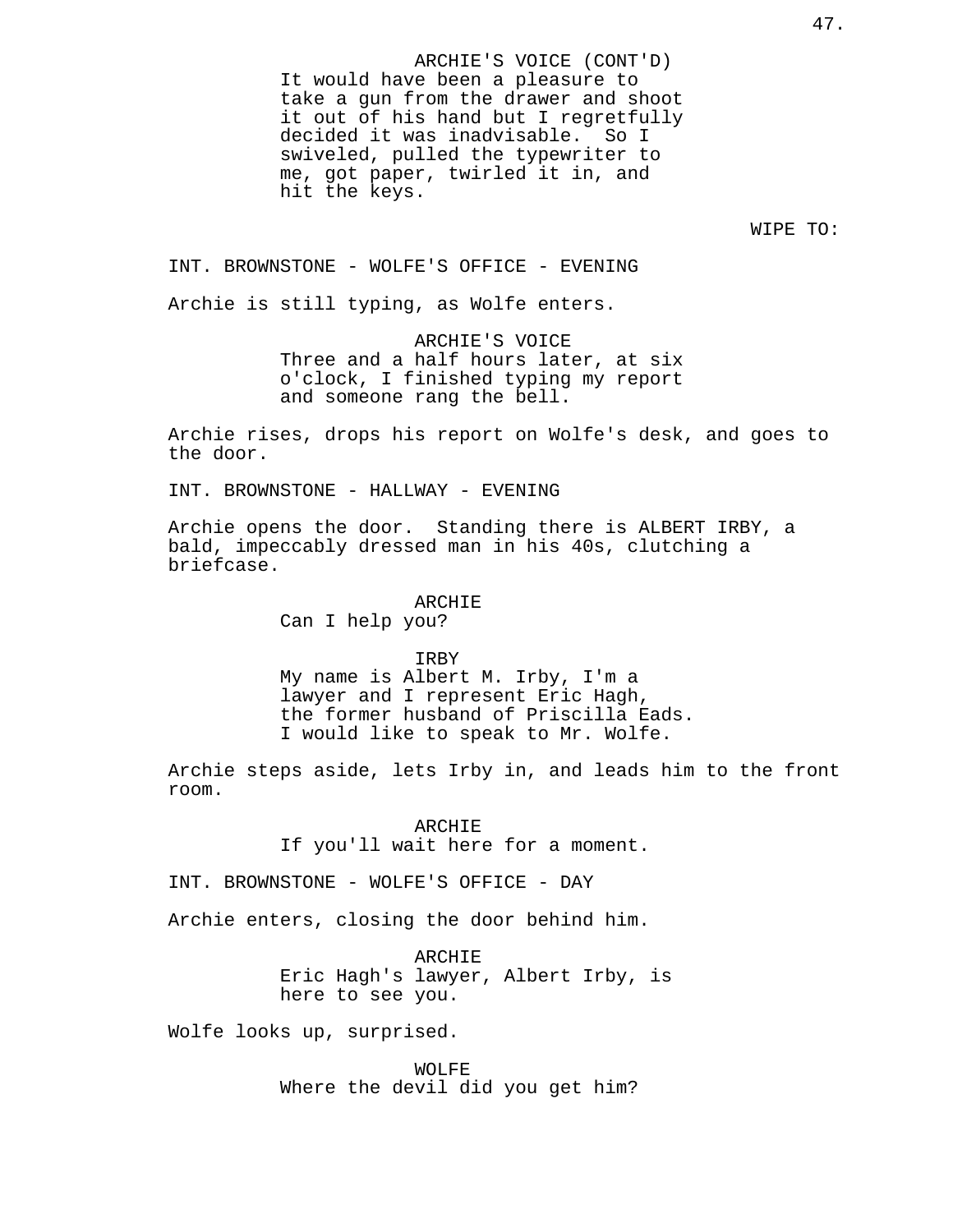ARCHIE I didn't exactly get him, he came.

WOLFE

What does he want?

ARCHIE

To talk with you. Since you don't like a client horning in on a case, I didn't press him for particulars.

Wolfe grunts with indignation.

WOLFE

Bring him in.

Archie goes to the door sliding doors, which separate the front room from the office, and opens them, ushering Irby in.

> ARCHIE Mr. Wolfe will see you now.

Irby nods to Archie and quickly approaches Wolfe's desk.

IRBY

I appreciate your seeing me, Mr. Wolfe. But I am not surprised, because I know of your great services in the cause of justice, and that's what I want, for my client, Eric Hagh. I was asked to represent him by a colleague in Venezuela, with whom--

WOLFE (interrupts:) My time and attention are not infinite, Mr. Irby.

IRBY Of course, forgive me.

Irby sits down and rests his briefcase on the little table at his elbow.

> IRBY (CONT'D) I have with me a Photostat of a letter, dated August 12th, 1946, written and signed by Priscilla Eads Hagh and witnessed by Margaret Fomos, in which Priscilla gave her husband, Eric, a half interest in all property then hers or to becomes hers at any time in the future.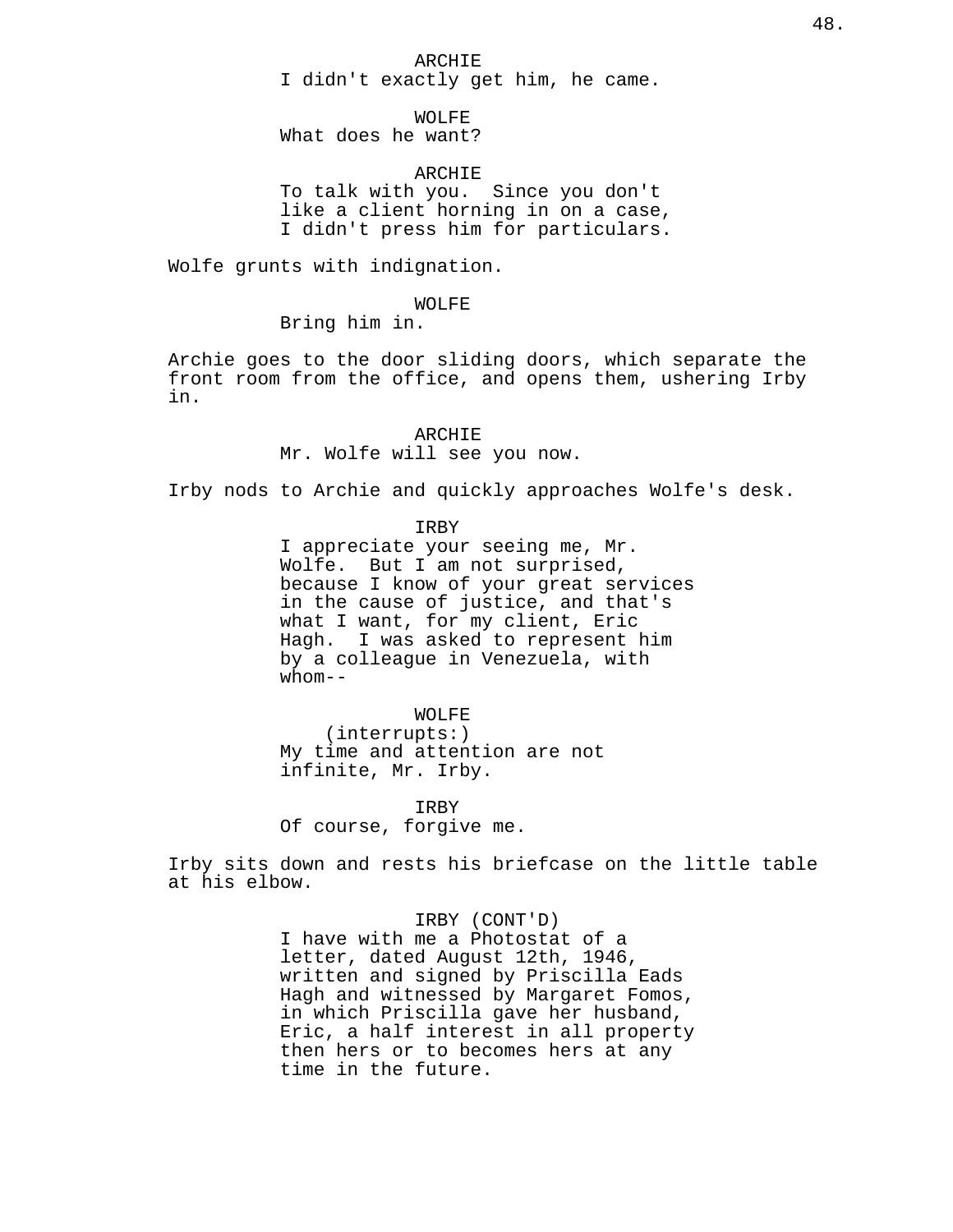## WOLFE

This is a legal matter and I am not a lawyer.

# IRBY

I came to see you not on a matter of law but a matter of fact. Miss Eads told me on Friday that she signed the document in good faith, and offered my client a \$100,000 settlement. He rejected it. So I went to see Mr. Helmar.

# WOLFE

I fail to see what this has to do with me.

# IRBY

Mr. Helmar claimed she never signed any document and accused my client of forging it. So I called Mr. Hagh and told him to get on the first plane to New York and bring the original document with him.

Wolfe glances at his watch impatiently.

#### WOLFE

In five minutes, my dinner will be served and I will be leaving this room whether you are finished speaking or not. You might consider arriving at your point sooner rather than later.

#### IRBY

It occurred to me that you can speak to the authenticity of the document. Miss Eads came to consult you and spent hours here. Surely the document was mentioned, and surely she acknowledged that she signed it. If Mr. Goodwin was present and can also speak, that will clinch it.

Irby glances at Archie, then back to Wolfe.

# IRBY (CONT'D)

Such assistance would be of great value to Mr. Hagh, amounting to five percent of the total sum received by him in settlement of his claim.

WOLFE Mr. Hagh is coming to New York?

# IRBY

Yes.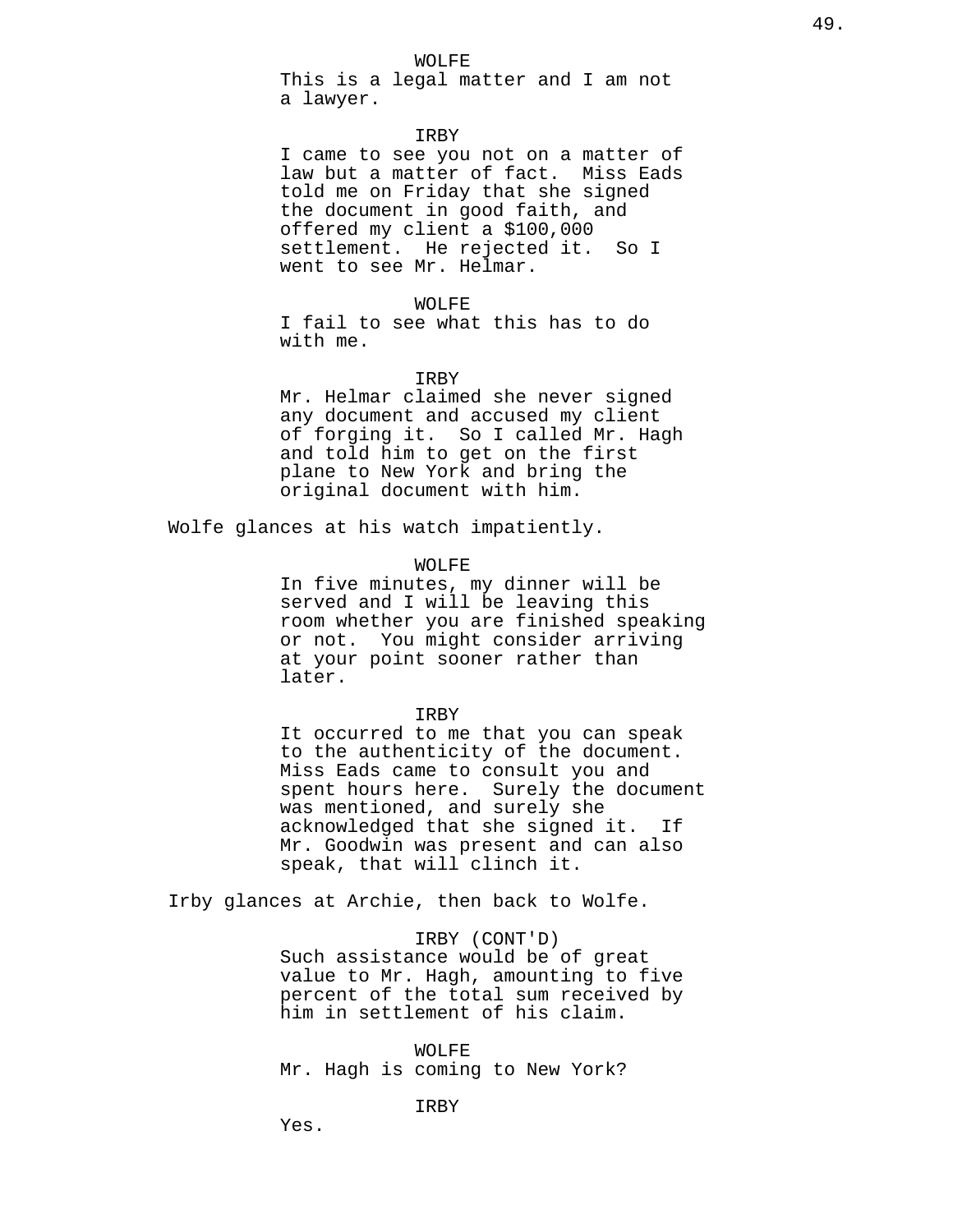WOLFE

When will he arrive?

IRBY Tomorrow afternoon, three o'clock.

WOLFE

I want to see him.

## IRBY

Certainly, I want you to. I'll bring him straight here from the airport. Meanwhile, I'd like to prepare affidavits--

# WOLFE

(interrupts:) There will be no affidavits until I have talked to your client, and then we'll see. I think there should be a meeting of those concerned in this matter, both sides, with you present, in this room, tomorrow evening at nine o'clock. I'll undertake to get Mr. Helmar and his associates here.

IRBY

I would welcome such a meeting. But I would want some assurance that--

# WOLFE

(interrupts:) No. By making me a flagrantly improper offer, you have forfeited all right to amenity. You'll have to take it as it comes. (glances at watch:) My dinner is served.

Archie picks up Irby's briefcase and hands it to him with a smile. Irby rises, obviously upset.

# IRBY

Very well, then. Good day.

Archie sees Irby out, then turns to Wolfe, who is already marching for the door himself, no happier than Irby was.

> WOLFE Are you satisfied?

ARCHIE No sir. And neither are you.

And as Wolfe passes, we DISSOLVE TO: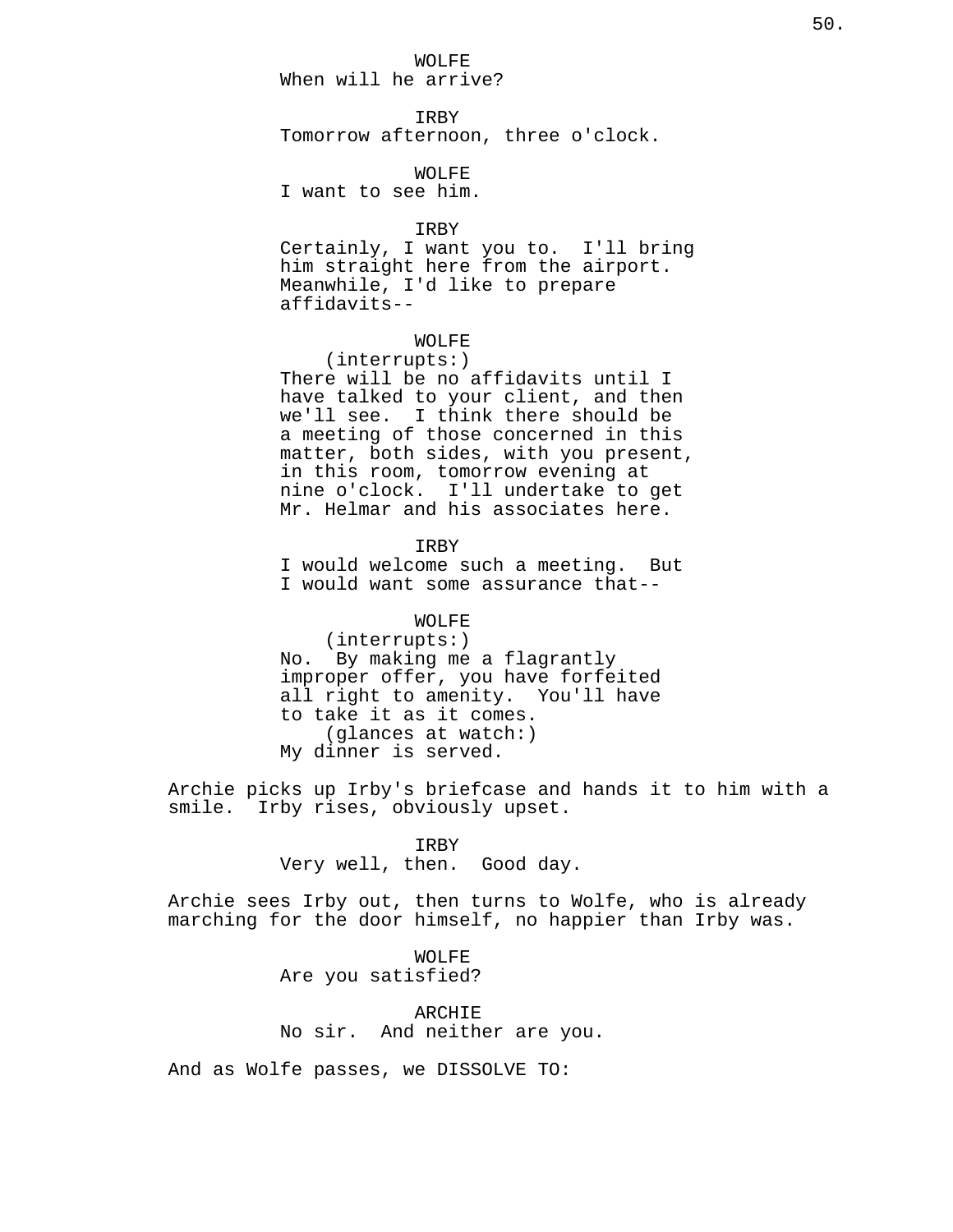Archie is at his desk, doodling.

ARCHIE'S VOICE The next morning, I decided for the thousandth time I didn't have the right temperament for working with Nero Wolfe. If I had, I would have long ago quit being exasperated by his assumption that there was no point starting the day's detecting activities until he came down from the plant room at eleven o'clock.

The phone rings. He snatches it up immediately, glad for something to do.

> ARCHIE Nero Wolfe's office, Archie Goodwin speaking.

SARAH This is Sarah Jaffee, Mr. Goodwin.

INTERCUT WITH:

INT. SARAH JAFFEE'S APARTMENT - DAY

As she talks on the phone with Archie.

ARCHIE So it is. Good Morning.

SARAH

I just had my breakfast and I wanted to phone you. There was no place at the table but mine.

ARCHIE

Good. In the long run, that'll save a lot of breakage on dishes.

SARAH

It will save more than that. (then:) I knew I was glad the coat and hat were gone, and I knew you had done a wonderful thing for me after the way I acted. I'm a terrible coward. I always have been.

ARCHIE It's all right, Mrs. Jaffee, I--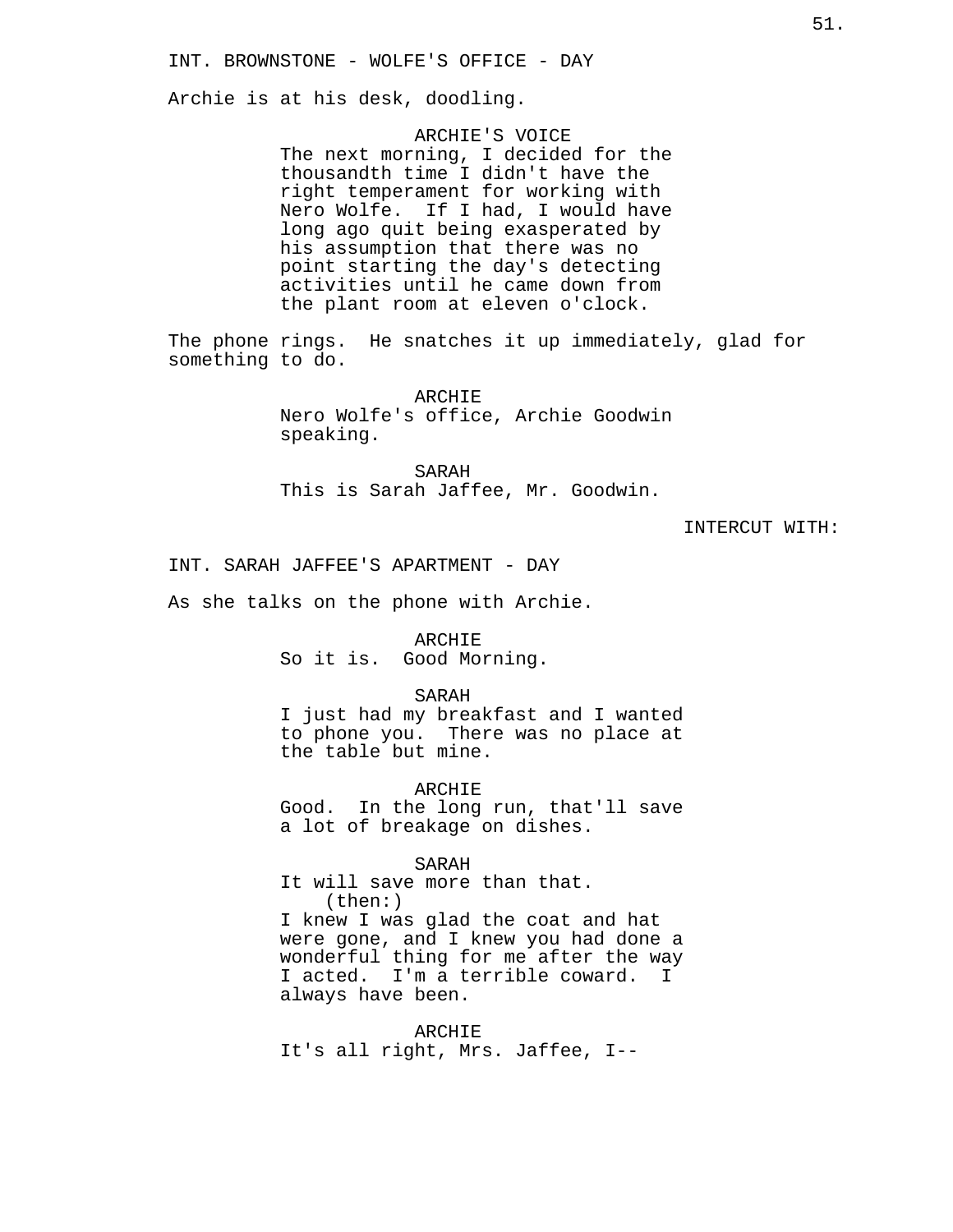# SARAH

(interrupts:) No, please. Let me finish or I won't. I slept better than I have for a long time. A wonderful sleep. And while I was eating breakfast, I realized I had to do what you asked. That thing with the lawyer? I'll do it...

# ARCHIE

You should call your lawyer.

#### SARAH

I don't want to tell him about it because he might not approve and I don't want to argue with him.

### ARCHIE

Then Mr. Wolfe's lawyer, Nathanial Parker, will be asked to act on your behalf and you couldn't possibly do any better.

SARAH I don't think I'm still a nut, but I'm still a coward, so I'm pretty brave to do this and I hope you know it.

ARCHIE I do and I appreciate it.

WIPE TO:

INT. BROWNSTONE - WOLFE'S OFFICE - DAY

Wolfe, Sarah, and NATHANIEL PARKER, 30s, Wolfe's well-dressed and handsome lawyer. They are talking, over which we hear:

> ARCHIE'S VOICE We gave Parker all the details, as well as all of our intentions. He was not enthusiastic, which was nothing new, and he made it plain that since he would be Mrs. Jaffee's lawyer of record, her interest would be his primary consideration.

PARKER I will need a dollar, Mrs. Jaffee.

SARAH

What for?

PARKER My token retainer.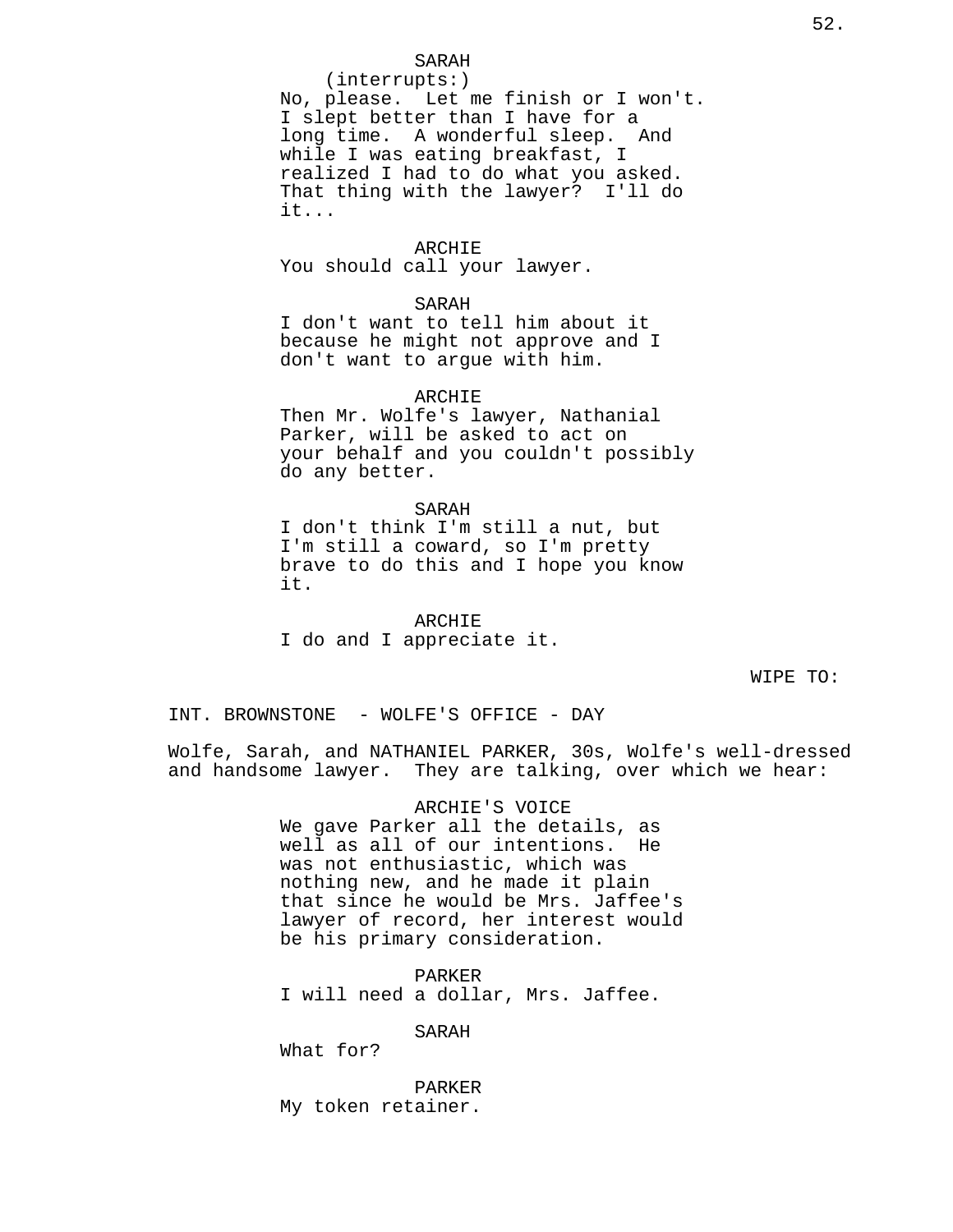She opens her purse and gives him the money. As they conduct their transaction, Wolfe nods to Archie, who picks up the TELEPHONE RECEIVER and dials. Wolfe picks up the extension and listens.

# ARCHIE

(into phone:) Mr. Helmar, please. Nathaniel Parker's office calling. It's regarding a legal matter concerning Mrs. Sarah Jaffee and Softdown Incorporated.

INTERCUT WITH:

INT. HELMAR'S OFFICE - DAY

As Helmar picks up his phone.

HELMAR Helmar speaking.

ARCHIE Please hold for Mr. Parker.

Archie hands the phone to Parker, who is calm, cool and anything by pugnacious.

### PARKER

I'm Nathaniel Parker, an attorney. I'm preparing to start an action for a client, and I'm calling you as a matter of professional courtesy. The client is Mrs. Sarah Jaffee. I believe you know her?

HELMAR

I've known her all her life. What kind of action?

PARKER

Perhaps I should explain that Mrs. Jaffee was referred to me by Mr. Nero Wolfe, who suggested this course of action to her.

Helmar is outraged.

HELMAR

That crook? That damned scoundrel? What did he tell her to do?

# PARKER

To ask the court to enjoin you and the board from assuming ownership of any of the capital stock of Softdown Inc. and from attempting to exercise (MORE)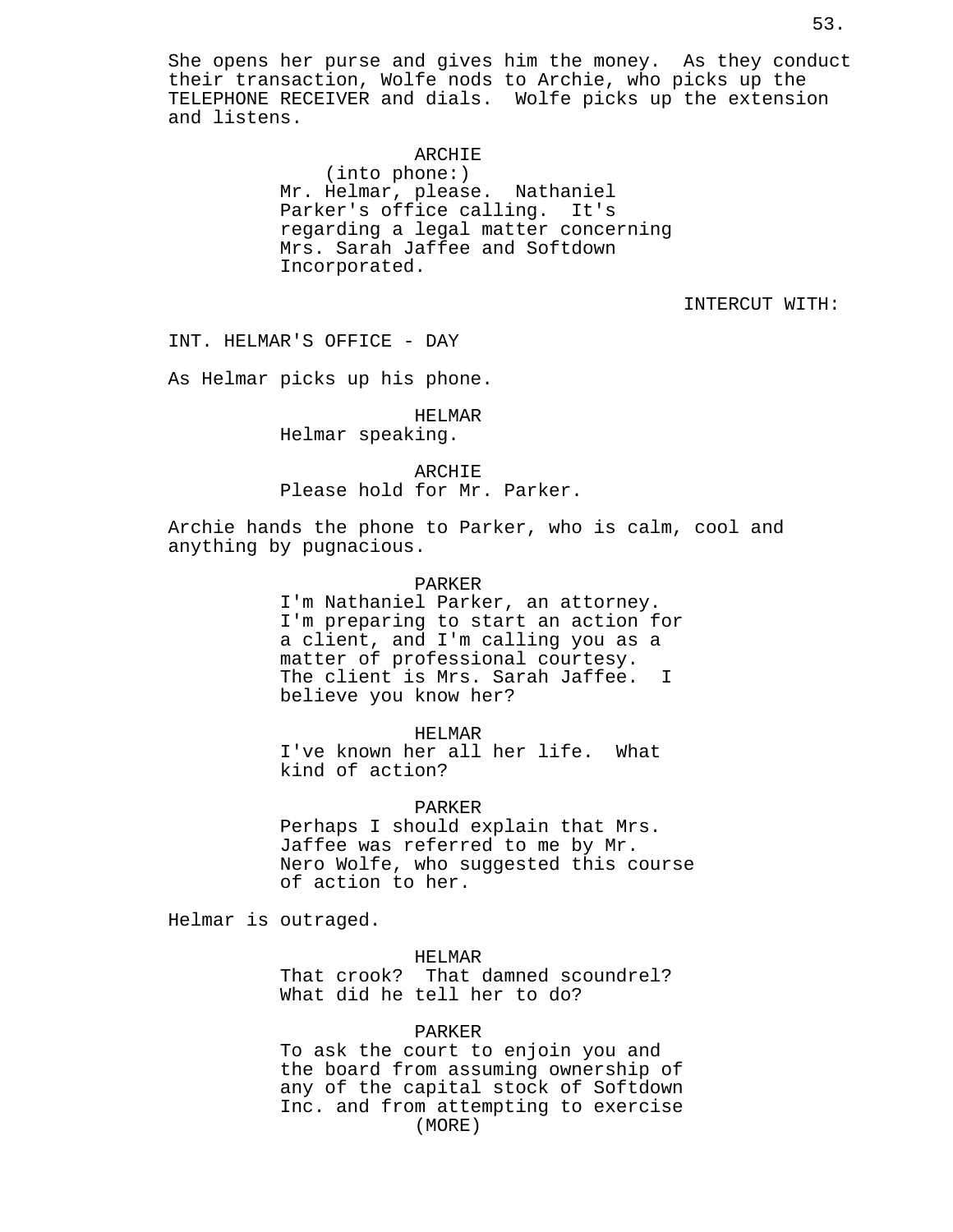# PARKER (CONT'D)

any rights of ownership -- until it is determined whether any of you acquired the stock by murdering Priscilla Eads.

# HELMAR

This is an act of malice! No judge would grant such an injunction.

## PARKER

That remains to be seen, but I think an effort should he made to avoid going to court and that it be made tonight, at Mr. Wolfe's office, and that all those involved be present.

HELMAR

At Wolfe's office? Never, Never! He's a murderer himself.

# PARKER

I will draft the application and have everything in readiness, including a date with the judge, unless I receive word by three o'clock that all five of you will be in Mr. Wolfe's office at nine this evening. Good day, Mr. Helmar.

And with that, Parker hangs up and looks at Wolfe.

PARKER (CONT'D) They'll come. (then:) Damn you, Wolfe. I have theater tickets.

WOLFE Use them. I won't need you.

PARKER And leave my client defenseless? Ha! (to Sarah:) Mrs. Jaffee, one of my functions as your attorney is to keep you away from dangerous persons and influences, and these two men together represent all the perils and pitfalls you can imagine. Will you have lunch with me?

SARAH I'd be delighted, Mr. Parker.

She smiles and together they walk out.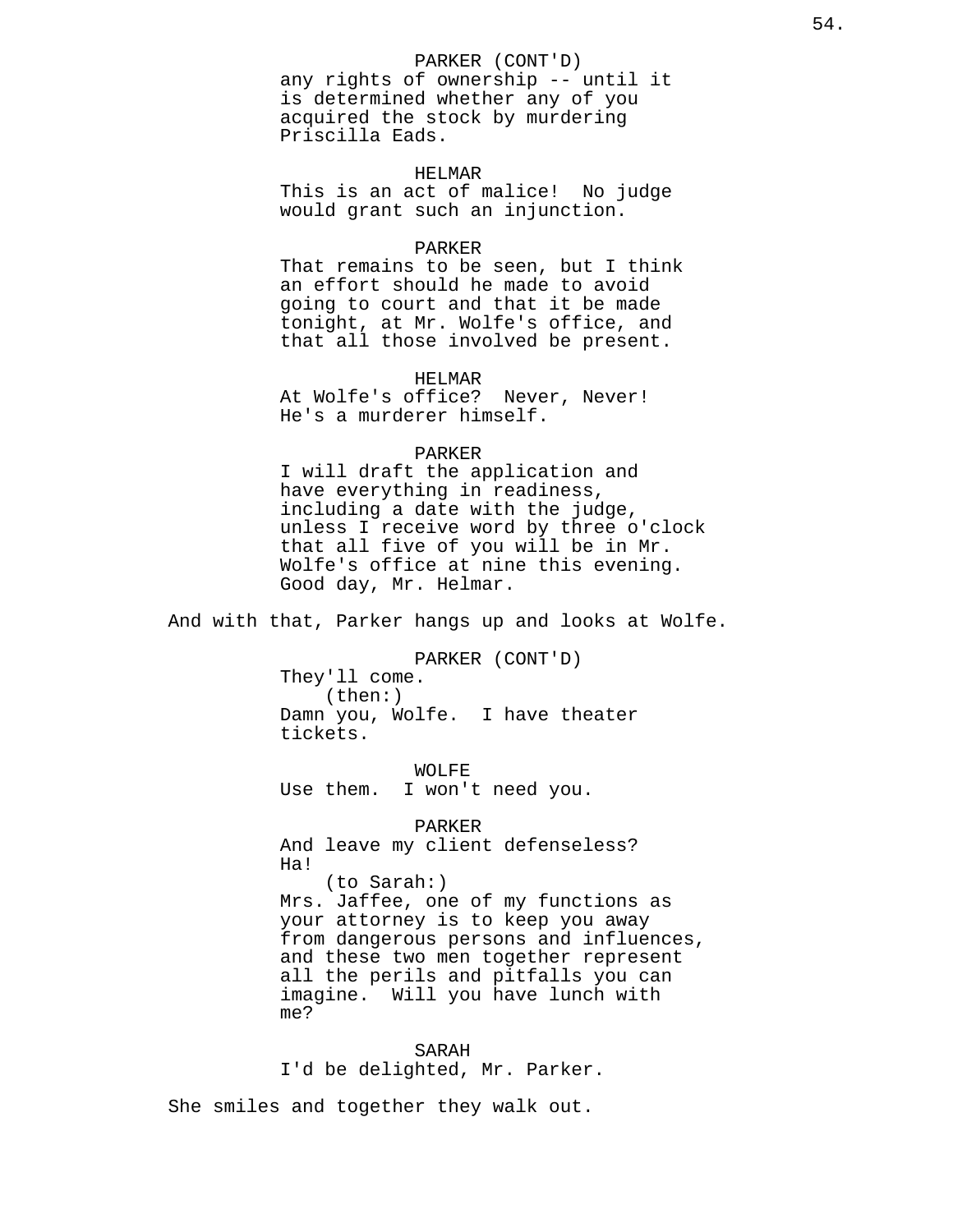Pfui.

And on Archie's smile and Wolfe's scowl, we

WIPE TO:

INT. BROWNSTONE - WOLFE'S OFFICE - NIGHT

The place is packed and everyone is taking their seats. There's the five Softdown directors, as well as Sarah Jaffee and Nathaniel Parker.

> ARCHIE'S VOICE The Softdown crowd showed up on time, as expected.

Arthur Irby and his client, ERIC HAGH, are the last to enter. Archie eyes Hagh, 30s, who is blond, handsome and wearing a wrinkled, white linen suit. Hagh takes a seat beside Sarah.

> ARCHIE'S VOICE (CONT'D) And we finally got to meet Eric Hagh. There had been so much talk about South America, I had expected him to be a cross between Diego Rivera and Peron, but I couldn't have told him from a Viking if it hadn't been for his clothes.

Wolfe enters and goes to his desk, which isn't easy, considering his girth and how many people are crowded into the room.

WOLFE

Good-evening.

Before Wolfe gets satisfactorily adjusted in his chair, Perry Helmar stands up, holding a paper in his hand.

> HELMAR I have a prepared statement which I would like to read.

# WOLFE

Go ahead.

# HELMAR

"Speaking for myself, I challenge the propriety of participation of Nero Wolfe in any discussion of the affairs of Priscilla Eads, deceased, or of any matters relating to her, including her death. (MORE)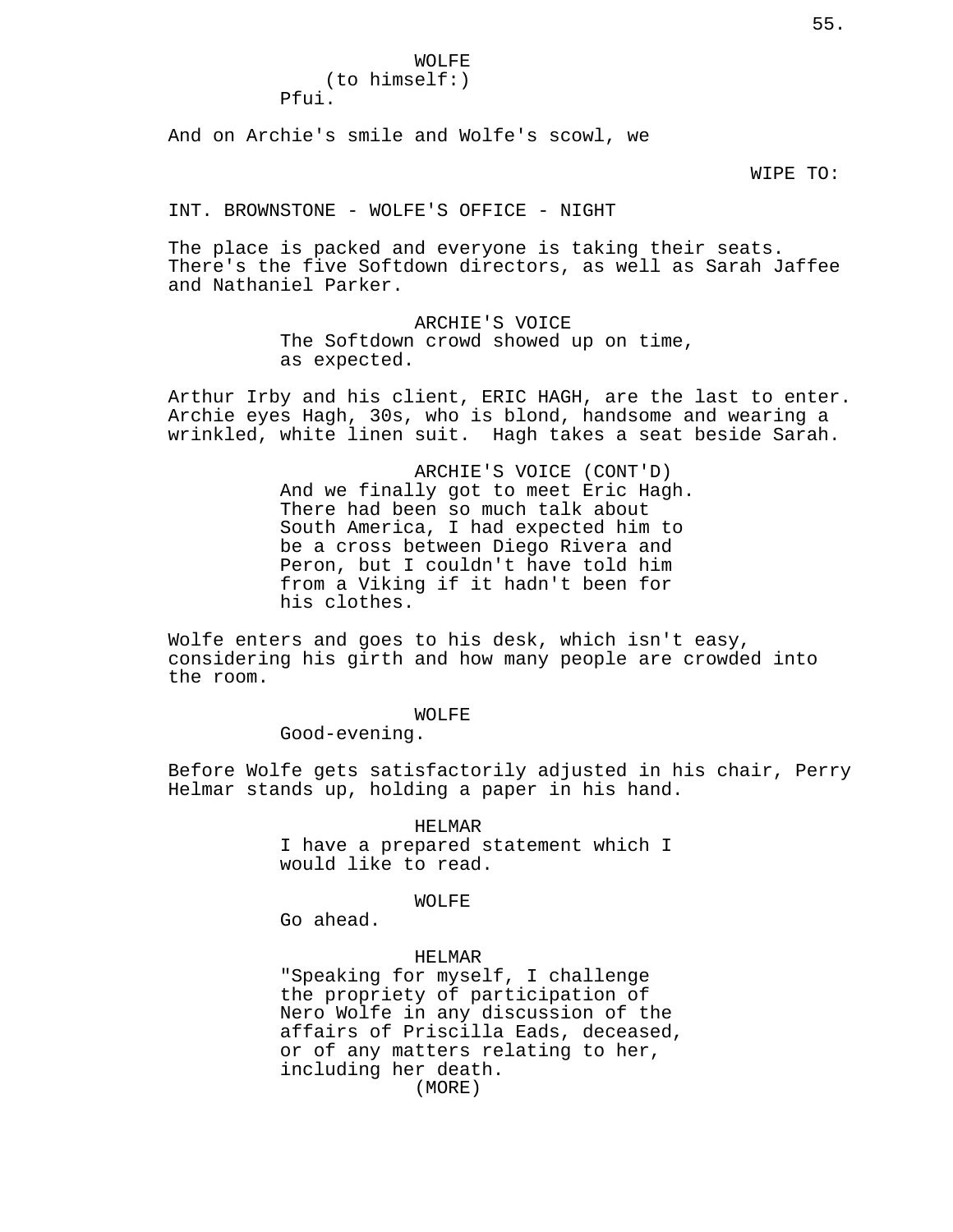# HELMAR (CONT'D)

I base this challenge on the fact that Nero Wolfe, by his concealment from the undersigned of the presence in his house of said Priscilla Eads, and by his gross and premeditated deception of the undersigned, contributed to her peril and thereby became to a considerable degree responsible for her death by violence. The full details of his deception have been supplied to the District Attorney by me in a signed statement."

Helmar sits down, leaving the paper on Wolfe's desk. Wolfe ignores it.

## WOLFE

I could reply to Mr. Helmar's indictment of me, but it would take time and we should get on. First, I'll make one thing clear: my status in this business. I have been engaged to investigate the murder of Priscilla Eads and that is my sole interest.

HELMAR

By Sarah Jaffee?

WOLFE No. My client's identity is not your concern.

## HELMAR

For the record, the threat of legal action on behalf of Mrs. Jaffee is an unjustified, unprovoked, and reprehensible attempt at coercion.

### WOLFE

In my opinion, it is entirely proper for Mrs. Jaffee, as a stockholder in the corporation, to bring the action contemplated, but that will be determined not by my opinion or yours, but by a court tomorrow unless developments here this evening make it unnecessary.

PITKIN

What developments would make it unnecessary?

### WOLFE

Any of several. For instance, my discovery of the identity of the murderer.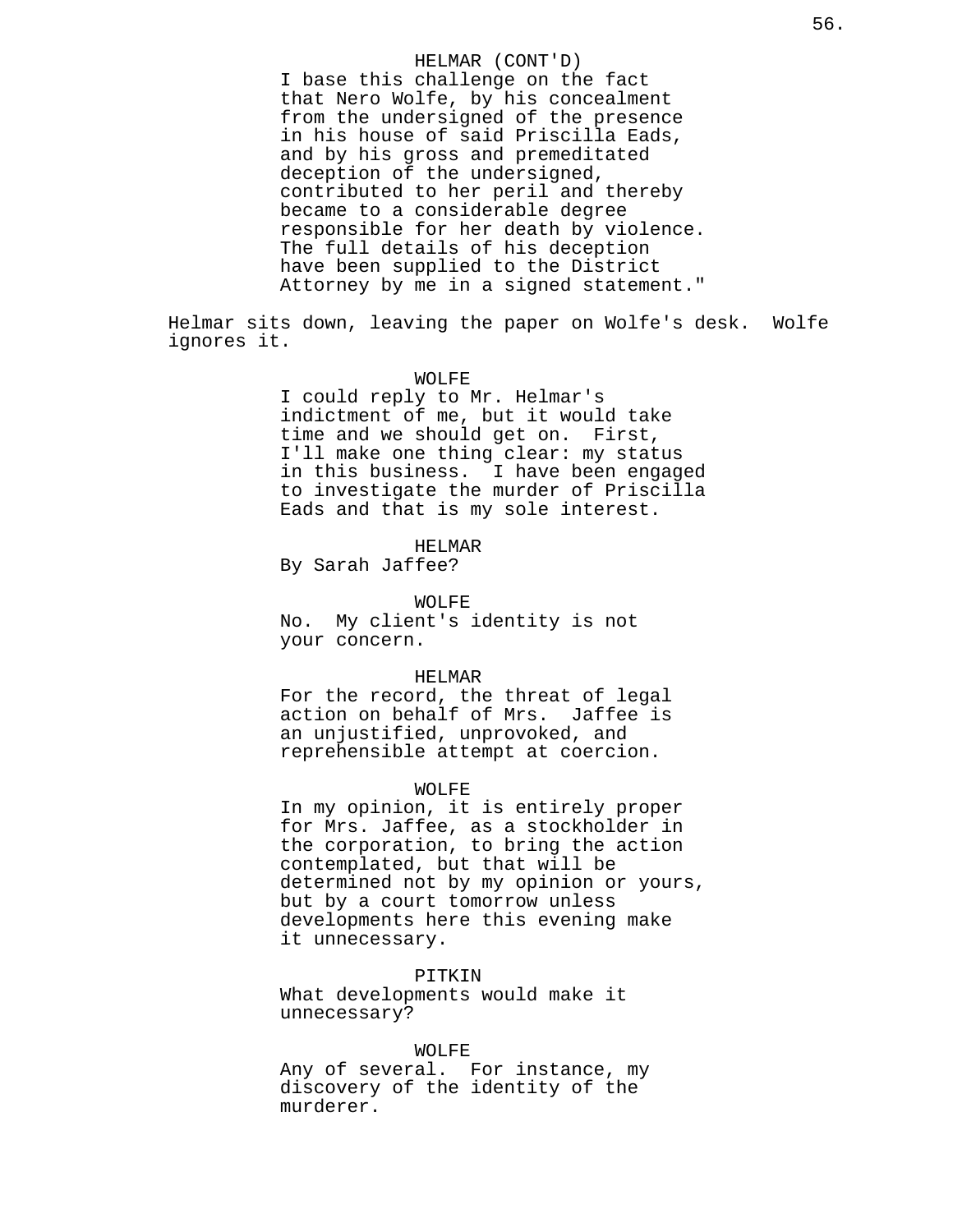Wolfe's eyes move deliberately over the crowd, prolonging the moment for effect. But no one moves or speaks.

> WOLFE (CONT'D) Another possible development would be for me to conclude, after inquiry, that none of you five people was involved in the murder. The purpose of this meeting is that inquiry by me.

# HELMAR

The purpose of this meeting is an explanation by you and Counselor Parker of this whole outrageous proceeding!

Wolfe's gaze pins him.

WOLFE Do you really mean that?

HELMAR

I certainly do.

WOLFE

Then get out.

Wolfe waves his hand.

WOLFE (CONT'D) Out! I've had enough of you.

The five don't move, except their heads, to exchange looks.

WOLFE (CONT'D) Before you go, Mr. Helmar, I accuse you of an impudent lie in an attempt to defraud. In this room Monday evening, Miss Eads told Mr. Goodwin and me categorically that she signed that document, and of course you knew --

HAGH (interrupts:) Bravo! That is honesty for you, gentlemen!

Hagh jumps out of his chair, pulling an envelope out of his pocket.

> HAGH (CONT'D) (waves envelope) Here it is! Here it is!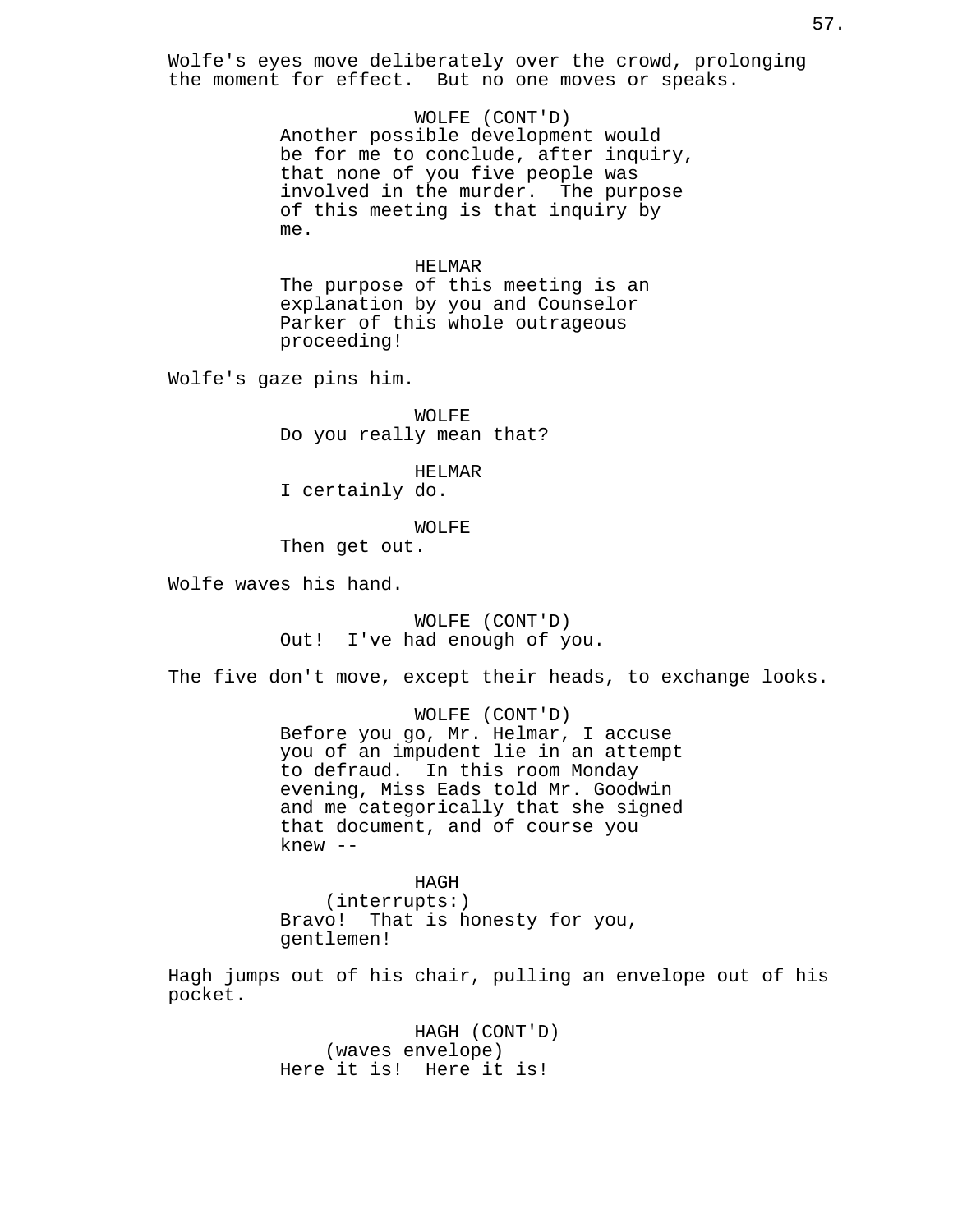### HELMAR

This is fantastic. We submit to trial on a charge of murder, before you as a judge and jury?

#### WOLFE

No, not as you put it. I have no electric chair in readiness. But if Mrs. Jaffee asks for an injunction, and you dispute it, that will be a disagreeable experience for you. You may be able to prevent it by debating it here, privately, this evening.

# VIOLA

What do you mean by inquiry?

#### WOLFE

Put it this way: I say to you, Miss Duday, there is a suspicion that you had something to do with the murders of Priscilla Eads and Margaret Fomos, that you may actually have committed the crimes with your own hands. What have you to say to remove or discredit that suspicion? (looks at his watch:)

You have five minutes.

#### HELMAR

That's a subtle and dangerous trick, Viola.

WOLFE How dangerous to the innocent?

VIOLA (to Helmar:) I think I'll take a chance on the danger. (to Wolfe:) It's true I'll get a large block of stock, as they will--

She motions to the other four directors.

# VIOLA (CONT'D)

--but they can outvote me and push me out if they feel like it. Whereas if Priscilla had lived, I would soon have been the active head of the corporation, in complete control. Does that seem pertinent?

# WOLFE Did you know that Mrs. Fomos would be a director?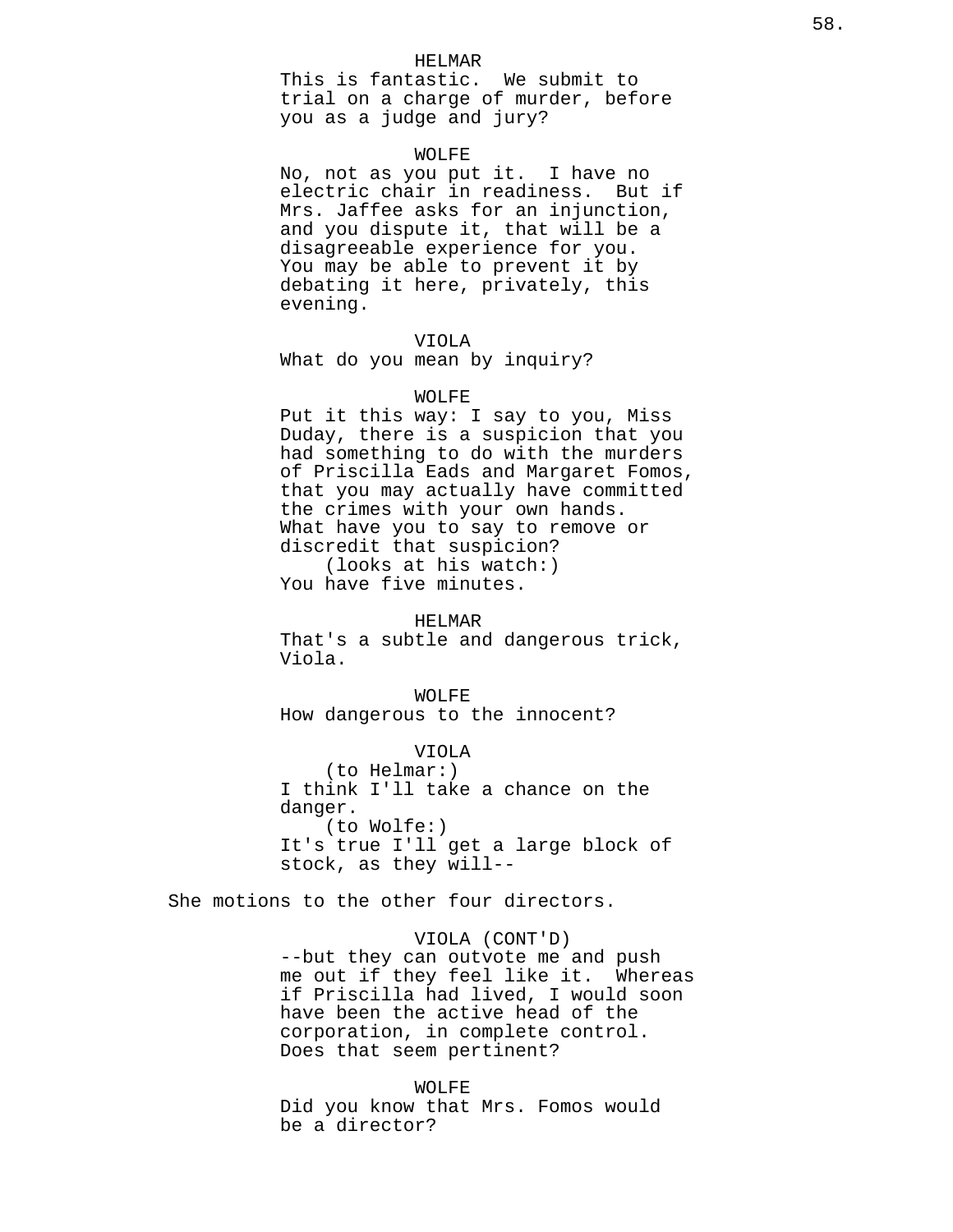# VIOLA

Yes. Priscilla wanted all the directors to be women. Although she was not fond of me personally, she thought women should have more positions of power. She resented it that they--

(glances at the four men:)

-- did not conceal their doubt of her ability to understand the mysterious process of making and selling towels.

# WOLFE

Do you know of any reason why Miss Eads decided to seek seclusion here?

### VIOLA

My guess is it was because they were pestering her, especially Helmar, and she had enough of them.

### WOLFE

Why especially Helmar?

# VIOLA

Because he had more at stake. Helmar is not an officer of the corporation, but he has been drawing \$40,000 a year as counsel. After June 13th, I doubt he would have drawn anything at all.

#### HELMAR

That's false and you know it. That's utterly unfounded.

WOLFE You'll have your turn.

#### VIOLA

He can have it now. That's all I have to say.

#### WOLFE

Very well, Mr. Helmar?

### HELMAR

My income from my law practice, exclusive of the payments from Softdown, is adequate for my needs. And even if I had been desperate, I would not have resorted to murder. The idea that a man of my training and temperament would perform so vicious a deed and incur so tremendous (MORE)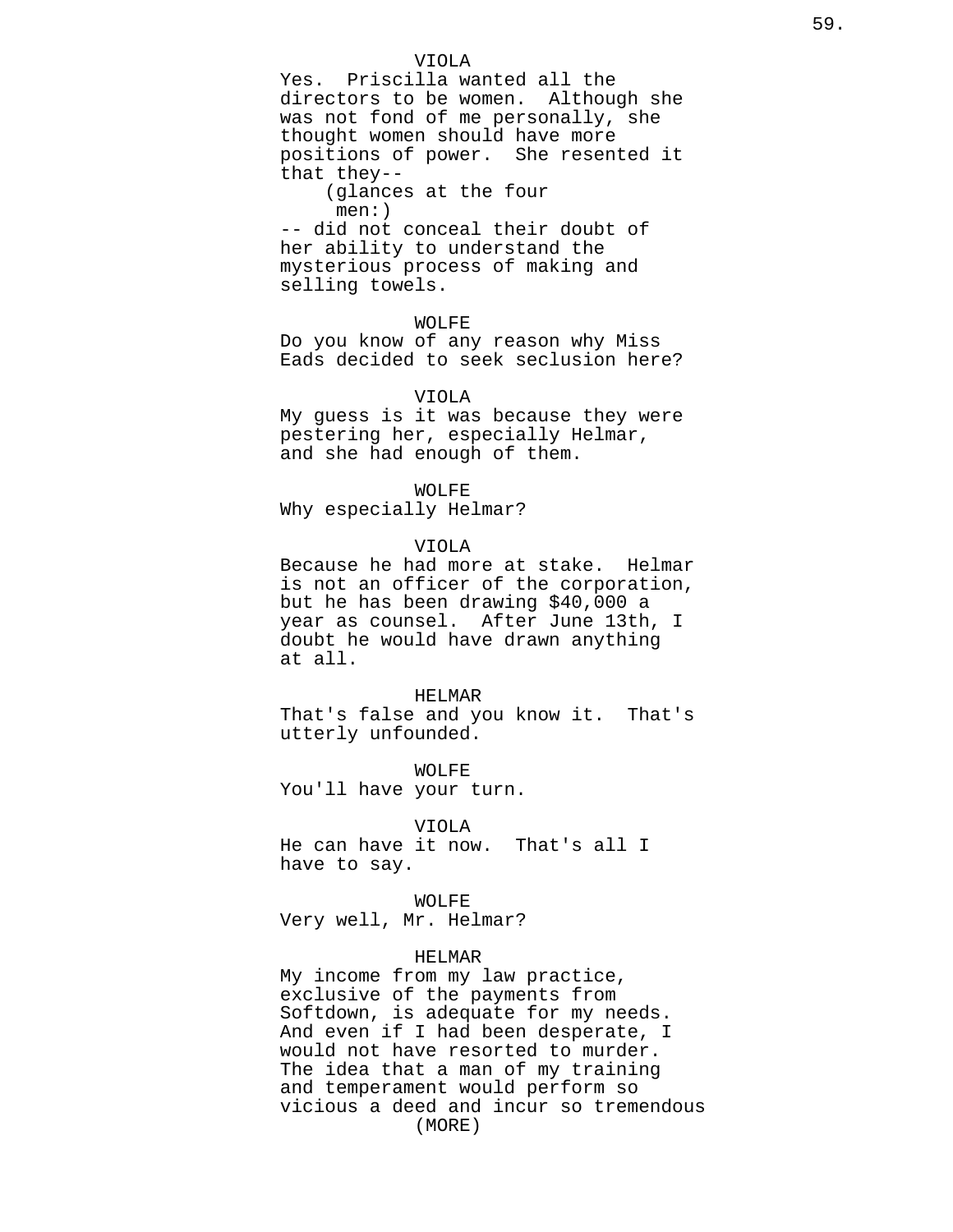# HELMAR (CONT'D)

a risk is repugnant to every reputable theory of human conduct. That's all.

# WOLFE

Not quite. You leave too much untouched. If there was no question of desperation, why did you offer me \$5000 to find Miss Eads within six days and double that to produce her, as you put it, alive and well?

#### HELMAR

I told you why. I thought she'd go to Venezuela to see her former husband and I wanted to stop her before she reached him. I was afraid she might do something foolish.

Helmar points an accusatory finger at Wolfe.

HELMAR (CONT'D) And you had her here, in this house, he kept it from me. And after I left you sent her to her death!

Wolfe, once again, ignores the accusation.

WOLFE Then you're conceding the document Mr. Hagh was waving around is authentic? That his wife signed it?

## HELMAR

No.

WOLFE If she hadn't and it was a fake, why would she go flying off to Venezuela?

HELMAR She was wild sometimes.

# WOLFE

You can't have it both ways, Mr. Helmar. Did she acknowledge to you that she had signed it or not?

HELMAR

I'll reserve my answer to that.

#### WOLFE

I doubt if aging will help it. How do you explain her backing out of her appointment with you and asking you not to try and find her?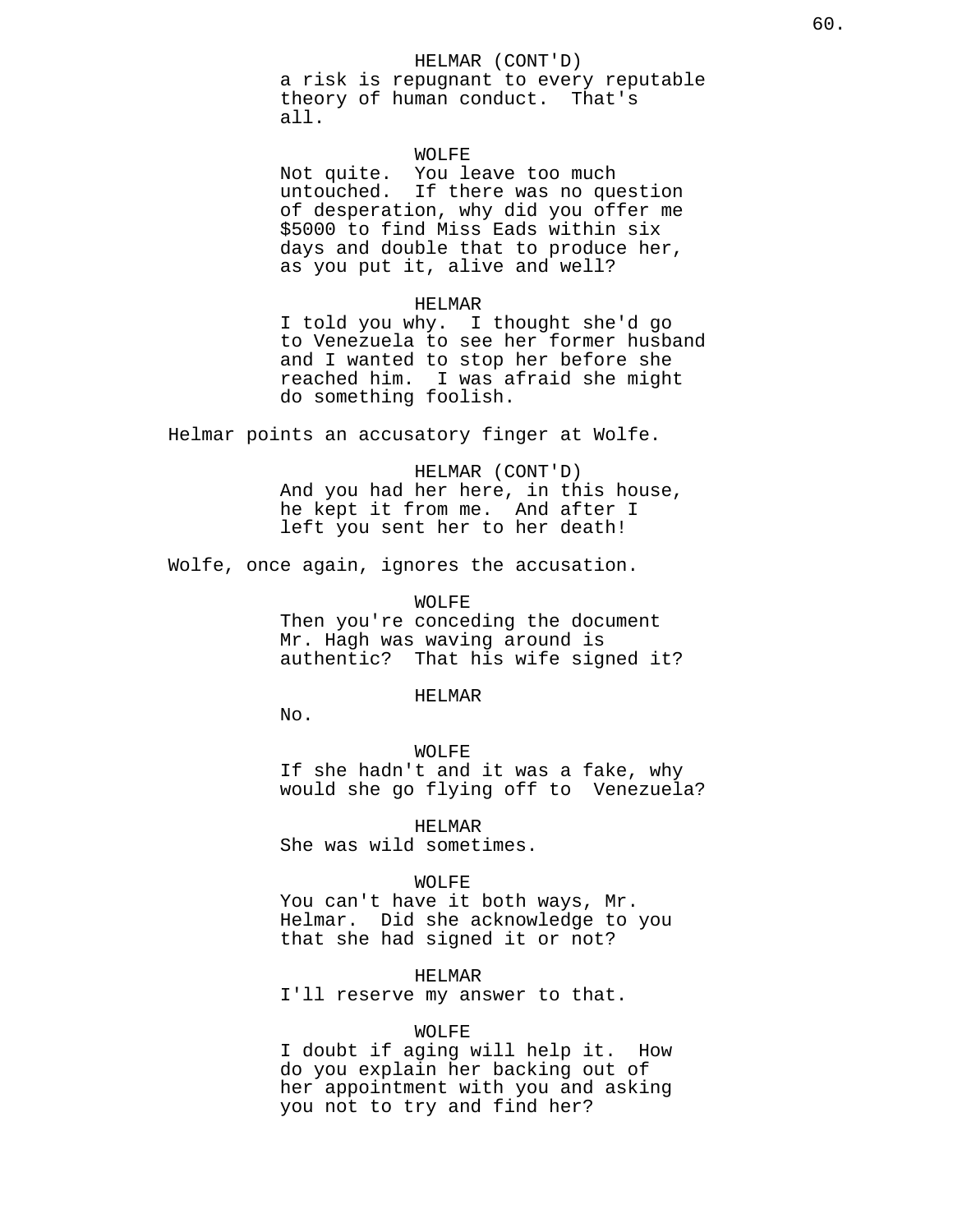#### HELMAR

She knew I was coming with proof that Miss Duday was utterly incompetent to handle the affairs of a corporation. I think it likely she was already aware that she would have to abandon her idea of putting Miss Duday in control and she didn't want to face me and admit it.

# VIOLA

What a monstrous liar you are, Perry.

WOLFE What about Miss O'Neil?

HELMAR I have nothing to say about Miss O'Neil.

## WOLFE

Oh come. She may be a mere voluptuous irrelevance, but I need to know. Was she intimate with both Mr. Brucker and you, or neither? What was she after, diversion, treasure or a man?

Helmar can barely hold his anger in check.

## HELMAR

It was stupid to submit to this at all. You make ignorant and malicious insinuations about a young woman whom you are not fit to touch. In her innocence and modest merit she is so far above all this depravity - no! I was a fool to come.

WOLFE I take it you are through, Mr. Helmar?

HELMAR

I am.

### WOLFE

Mr. Brucker?

# BRUCKER

I would like to tell you, Mr. Wolfe, that I regard this action by Mrs. Jaffee as completely justified. I welcome and appreciate your assistance in arranging a compromise.

WOLFE

You are wasting time, sir. I am an investigator, not a negotiator. (MORE)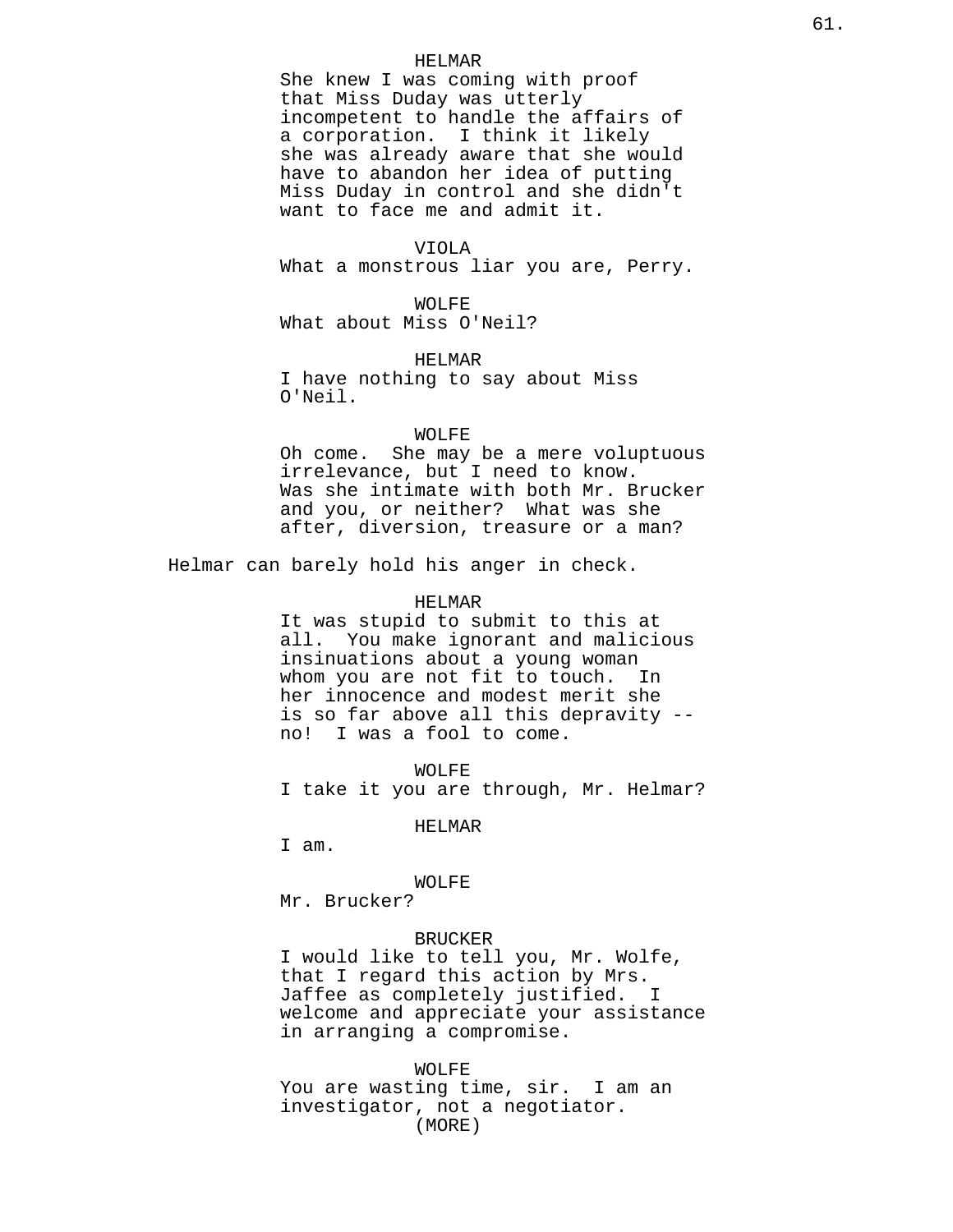### WOLFE (CONT'D)

I'm after a murderer. Is it you? I don't know, but you do. I ask you to speak to that.

## BRUCKER

I'm just a plodding, hard-working businessman, Mr. Wolfe. I remember a day in 1932, the worst year for American business in this century. It was a cold, December day, and word had gotten around that several of us in my section would be fired...

### WOLFE

Do you think this is pertinent?

## BRUCKER

I do, yes, sir. On that cold, December day, Mrs. Eads came to see Mr. Eads and brought their five year old daughter, Priscilla, a lovely girl. She roamed the halls while her parents talked. She asked what my name was and I told her, Jay. Do you know what she said?

He waits for a reply, forcing Wolfe to mutter, against his will:

## WOLFE

No.

#### BRUCKER

She said 'Jay? You don't look like a bluejay!' She was simply irresistible. I had a little yarn in my pocket, a short strand of bright green, and I put it around her neck and told her it was a beautiful necklace I was giving her for Christmas. She was delighted, making cries of glee. When her parents came to get her, she showed them her necklace and you know what she said to her father?

WOLFE

(reluctantly:) No.

#### BRUCKER

She said, 'Daddy, look what Jay gave me. Oh, Daddy, don't make Jay go with the others. You must keep Jay.' And I was kept. You can imagine how I feel now knowing that I am suspected of killing Priscilla with these hands.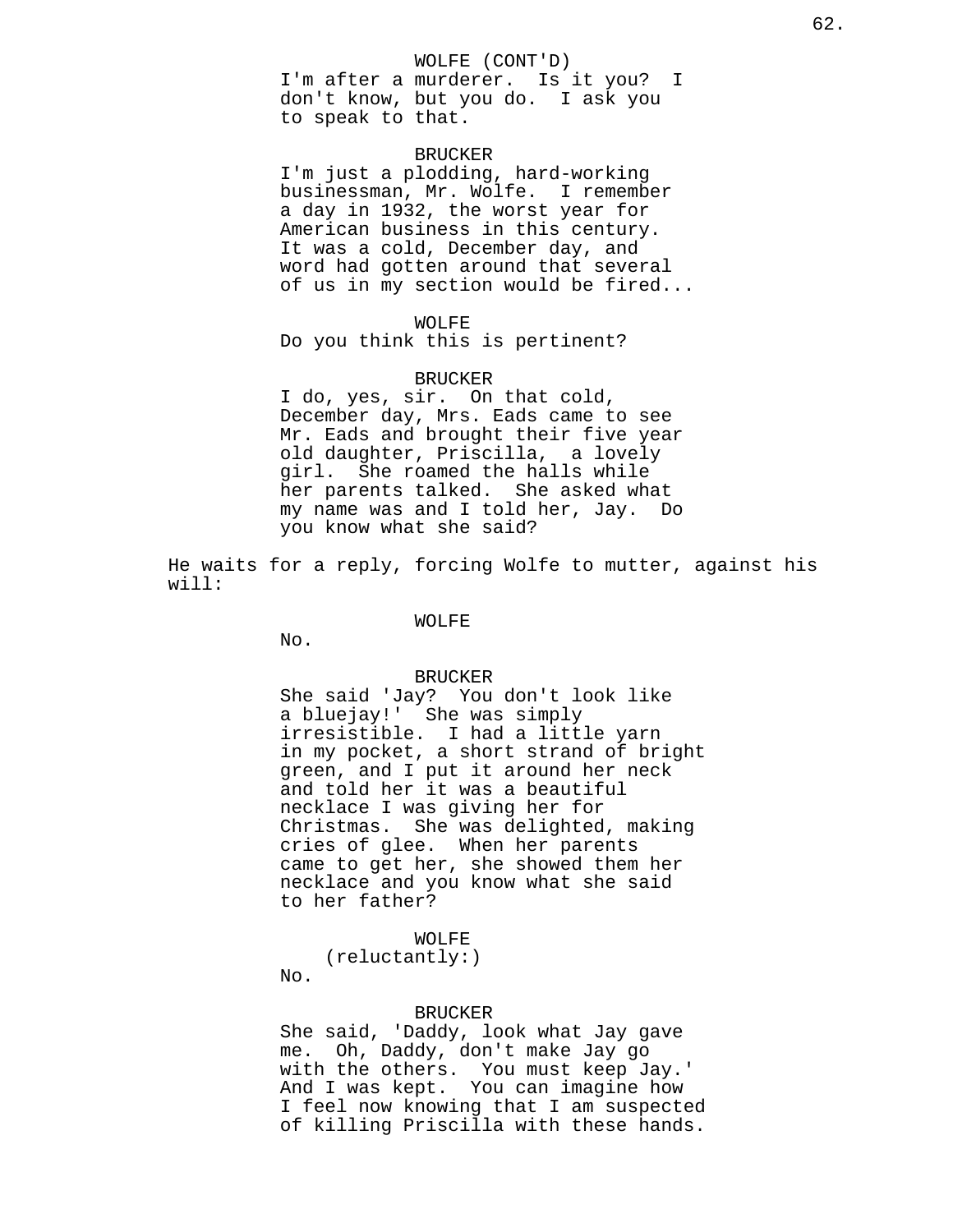He extends his hands, which are shaking.

BRUCKER (CONT'D) These hands that tied that necklace on her twenty years ago!

There is a moment of silence, then:

WOLFE

Well, sir?

BRUCKER I have no more to say.

WOLFE You're not serious.

VIOLA

Oh yes, he is.

# WOLFE

Manifestly, sir, either your mental processes are badly constipated or you think mine are. Let's jump twenty years to the day before yesterday. You told Mr. Goodwin that you had been discussing the notion that Miss Eads had been killed by her former husband, Mr. Hagh.

HAGH

Who said that?

Eric Hagh gets up and turns to confront the others.

HAGH (CONT'D) Who said that?

WOLFE Sit down, Mr. Hagh.

HAGH I want an answer.

Archie heads for Hagh.

ARCHIE

Back up.

HAGH I've been accused of murder!

ARCHIE

Why not? So has everyone else. Sit down and listen and start cooking up a defense.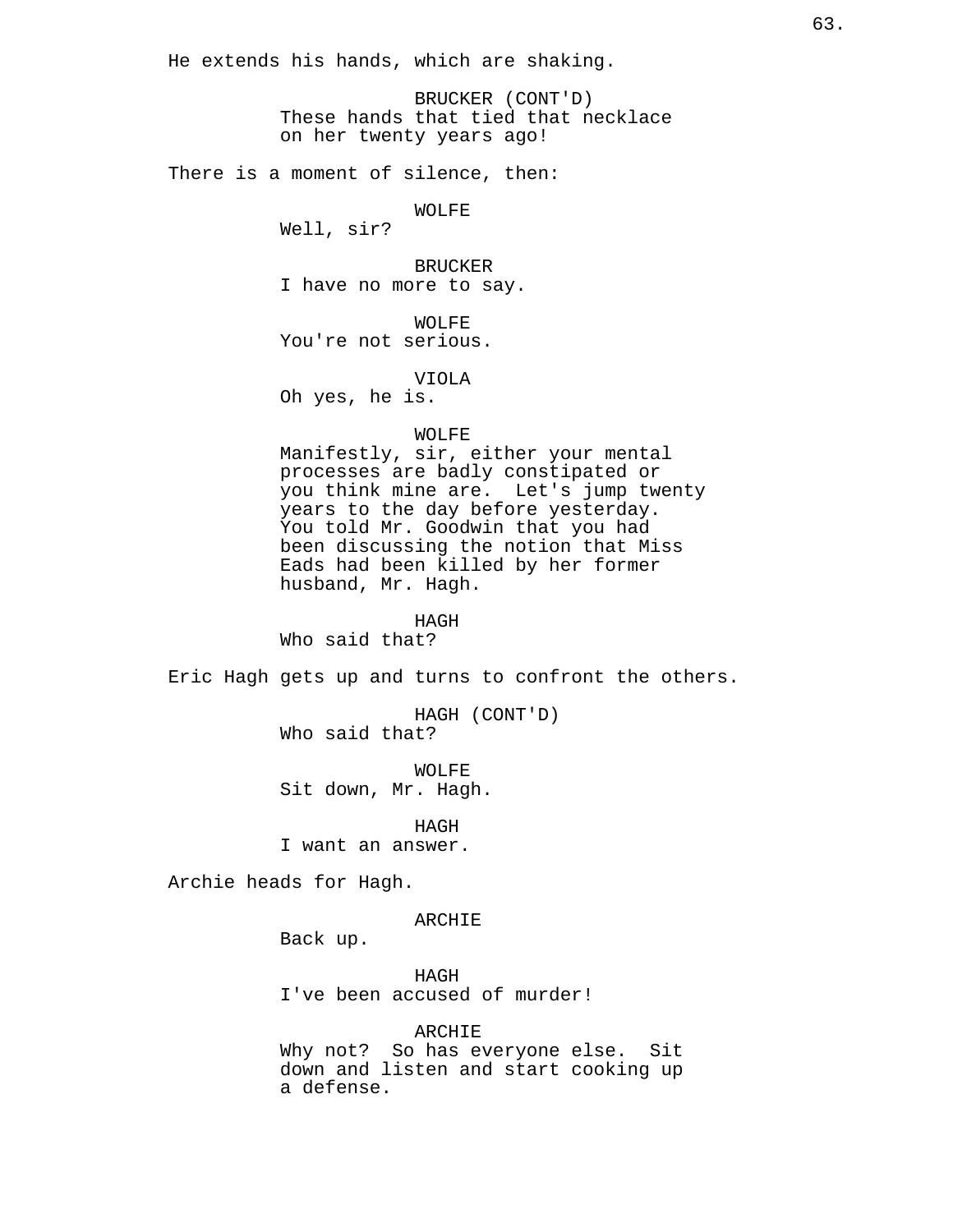Irby puts his hand on Hagh's arm, urging him to sit with a gentle tug. Hagh reluctantly takes his seat. Wolfe turns back to Brucker.

# WOLFE

I am impressed by your enterprise in hustling off to Venezuela for a candidate for the killer when there was no lack of eligibles near at hand. What was in it for Mr. Hagh? Why would he want her dead?

#### BRUCKER

I can't tell you.

WOLFE

That's a pity, since the simplest way for you people to make me doubt your guilt would be to offer an acceptable substitute. Have you one?

## BRUCKER

No.

Wolfe's gaze went left, to Mr. Quest.

# WOLFE

Mr. Quest?

The old man clears his throat.

### QUEST

I've been in this business sixty two years. In 1923, when I was made vice president by Nathan Eads, he promised me that someday I would be given a substantial block of the corporation. In the years that followed, the promised was repeated several times, but it was never kept.

# WOLFE

I assume you will be returning to the present day shortly, Mr. Quest?

# QUEST

In 1942, he died and when his will was read, I found that once more he'd broken his promise to me. So I decided to kill his daughter Priscilla, then fifteen years old. I decided to strangle her.

Everyone is shocked. Viola gasps.

Bernie!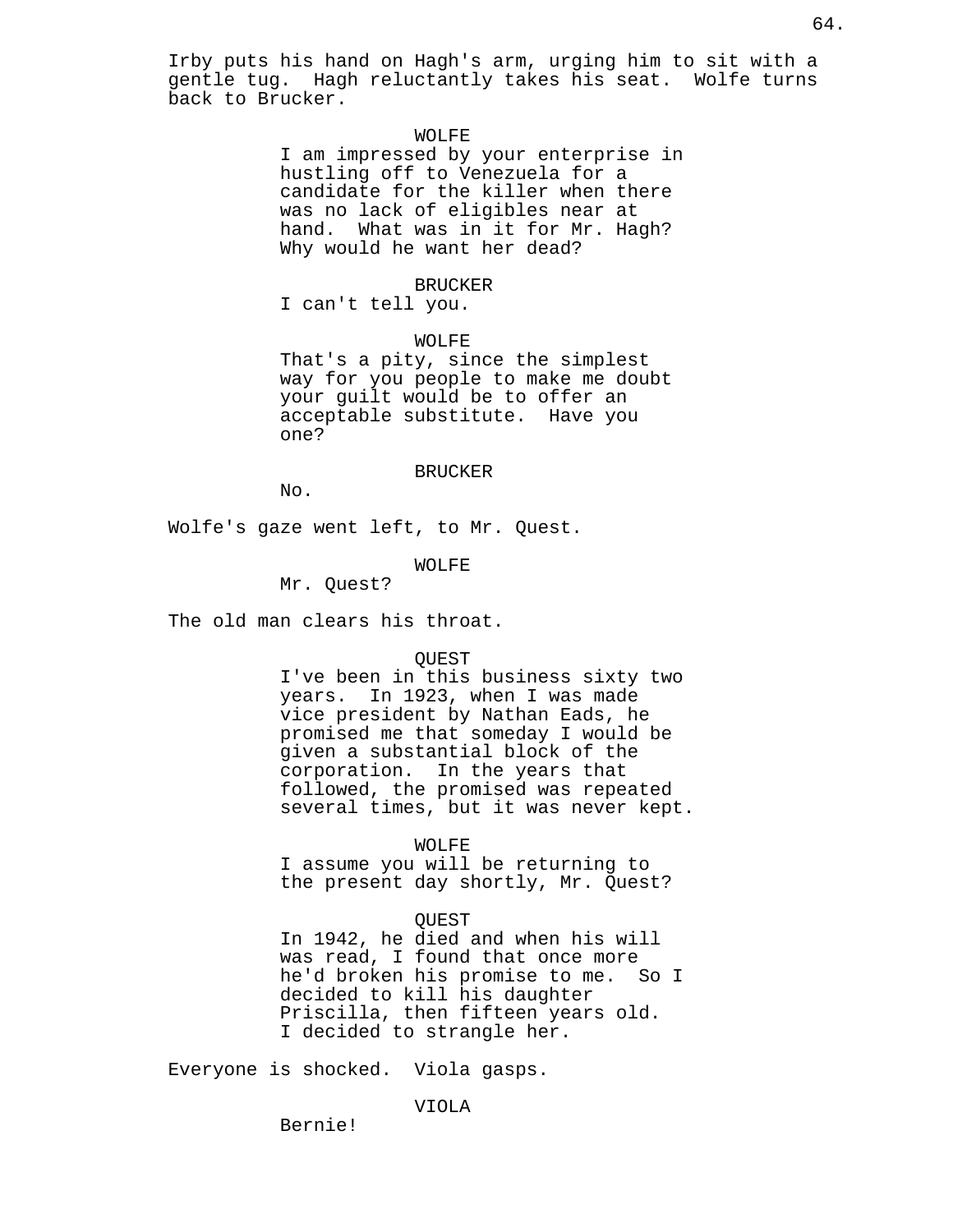# QUEST

I found some clothesline in an alley. I had to know how much tension was needed to choke off the air and sound and make her helpless quickly...so I tried it on myself. I wrapped it around my neck and pulled.

### BRUCKER

My God.

# QUEST

I awoke on the floor...I stared at the cord in my hand.. felt the livid ring around my neck...and came to my senses. I couldn't do it. For ten years, that cord, neatly coiled, has been on a tray on my dresser, where I see it morning and night. I have often been asked what it is and why it is there, but I have never told until now.

WOLFE Is it still there?

Quest is startled.

QUEST

Ofcourse!

WOLFE Has it been there continuously?

Quest is even more startled.

QUEST

I don't know. I haven't been home since Monday morning. I've been staying with my son in town -- I want to phone.

Quest gets to his feet.

QUEST (CONT'D) I want to phone!

Archie offers it to him.

ARCHIE

Here.

Quest comes over and quickly dials. Everyone waits.

QUEST Della?....this is Mr. Quest. I am sorry to get you out of bed. (MORE)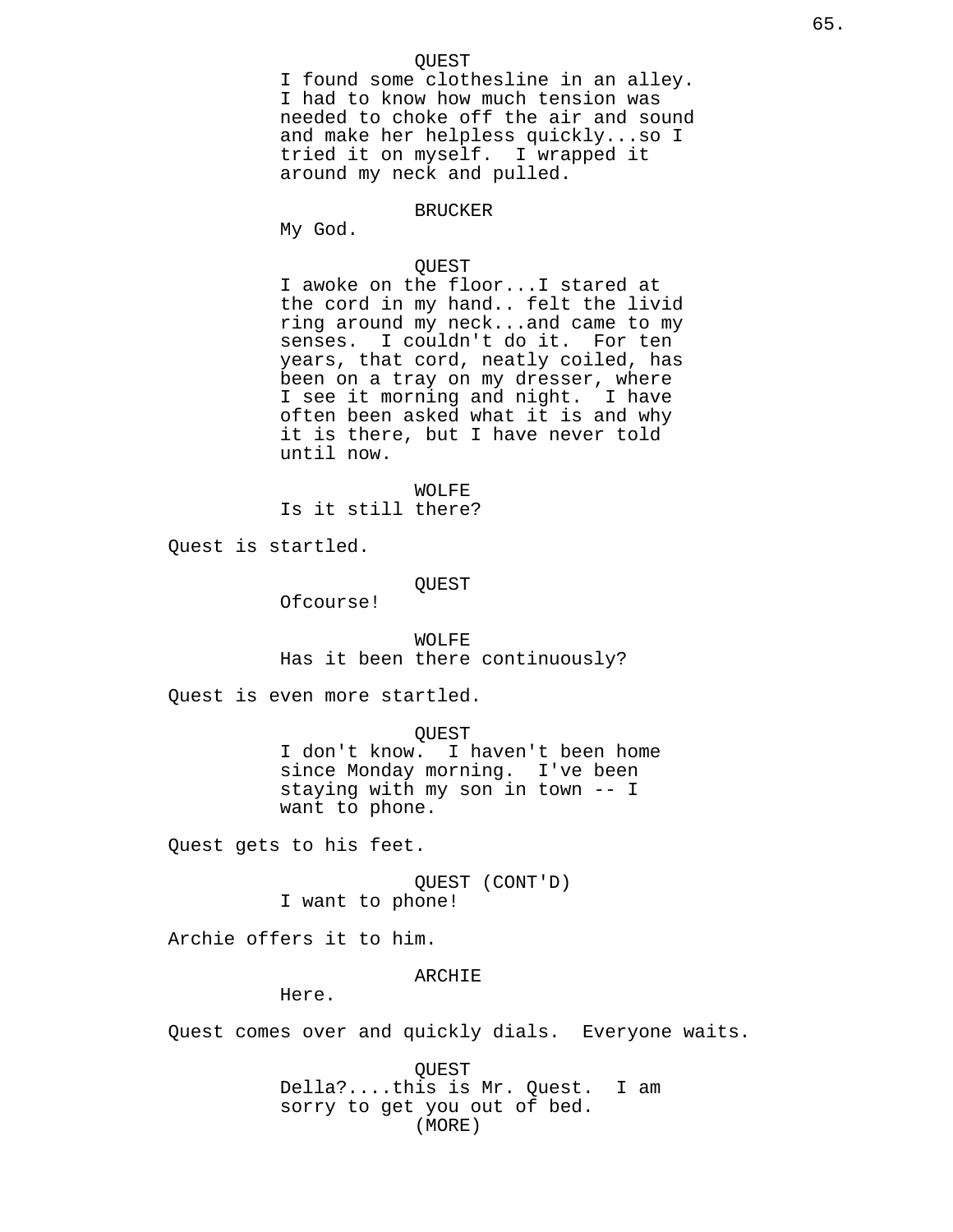QUEST (CONT'D) I need you to do something for me. You know that piece of old clothesline on my dresser? I want you to go and see if it's still there. All eyes are on him as he waits. Wolfe picks up his own phone and listens in. QUEST (CONT'D) Yes, Della? It is? You're sure? No, I just wanted to know. Good night. Quest hangs up the phone and turns to Wolfe, who also sets down his receiver on its cradle. QUEST (CONT'D) I could have used it, Mr. Wolfe, that's true, but I couldn't possibly have put it back, because I haven't been there. Quest reaches into his pocket and puts TWO DIMES AND A NICKEL on Archie's desk. QUEST (CONT'D) It's a quarter call, with tax. Thank you. Quest returns to his seat. WOLFE That was well conceived and superbly executed, flummery or not. You have nothing to add? QUEST No. WOLFE So you also know when to stop. Wolfe turns to his right. WOLFE (CONT'D) And you, Mr. Pitkin? Were you, too, blessed with a catharsis many years ago? PITKIN I'm not sure I know what a catharsis is. Will you define it?

66.

WOLFE

I'd rather withdraw it. What have you to say to remove or discredit suspicion that you are the murderer?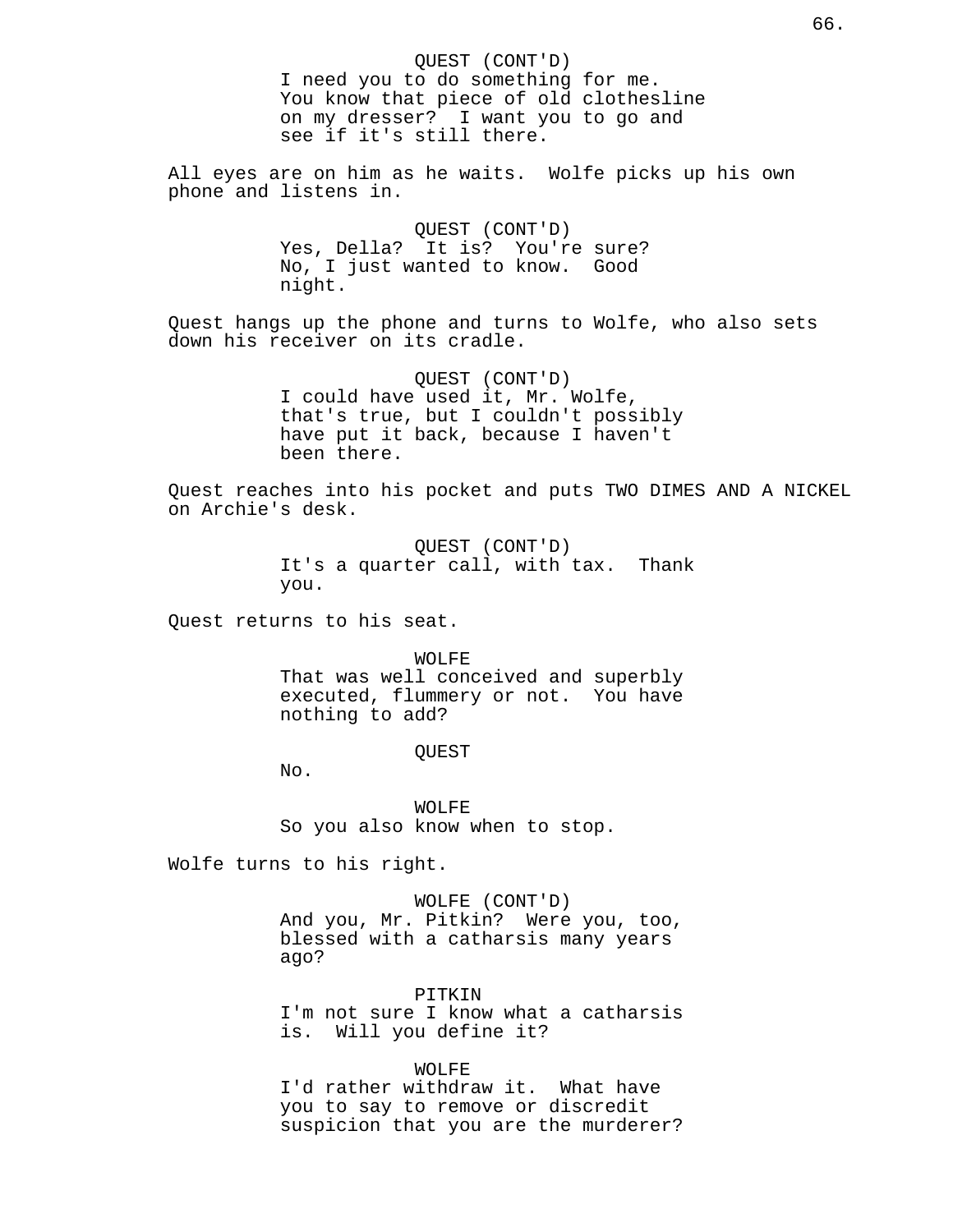# PITKIN

That's not the way to do it. That's un-American. First show me the evidence, if there is any, and I will answer it. That's the American way.

WOLFE There is no evidence.

# PITKIN

Then you have no suspicion.

# WOLFE

Either, sir, you're an ass or you're masquerading as one. When there is evidence that you have murdered, there will not be a suspicion, but a conviction. If I had evidence that one or more of you were guilty, I wouldn't sit here half the night, inviting you to jabber. I would phone the police to come and get you. Now -- are you capable of deliberate murder?

# PITKIN

No, because of the way I look at things.

## WOLFE

How do you look at things?

# PITKIN

From the standpoint of profit and loss. One rule is this: if the risk of a transaction is very great, it should not be considered at all, no matter what profit it offers if it is successful. You apply that to murder, and what do you get? Profit and loss, Mr. Wolfe.

Pitkin thinks of something and turns to Sarah Jaffee.

PITKIN (CONT'D) Mrs. Jaffee, your average income in Softdown dividends for the past five years has been \$40,000. Have you earned one cent of it?

SARAH My father did the earning.

PITKIN (to Hagh:) And you, Mr. Hagh. (MORE)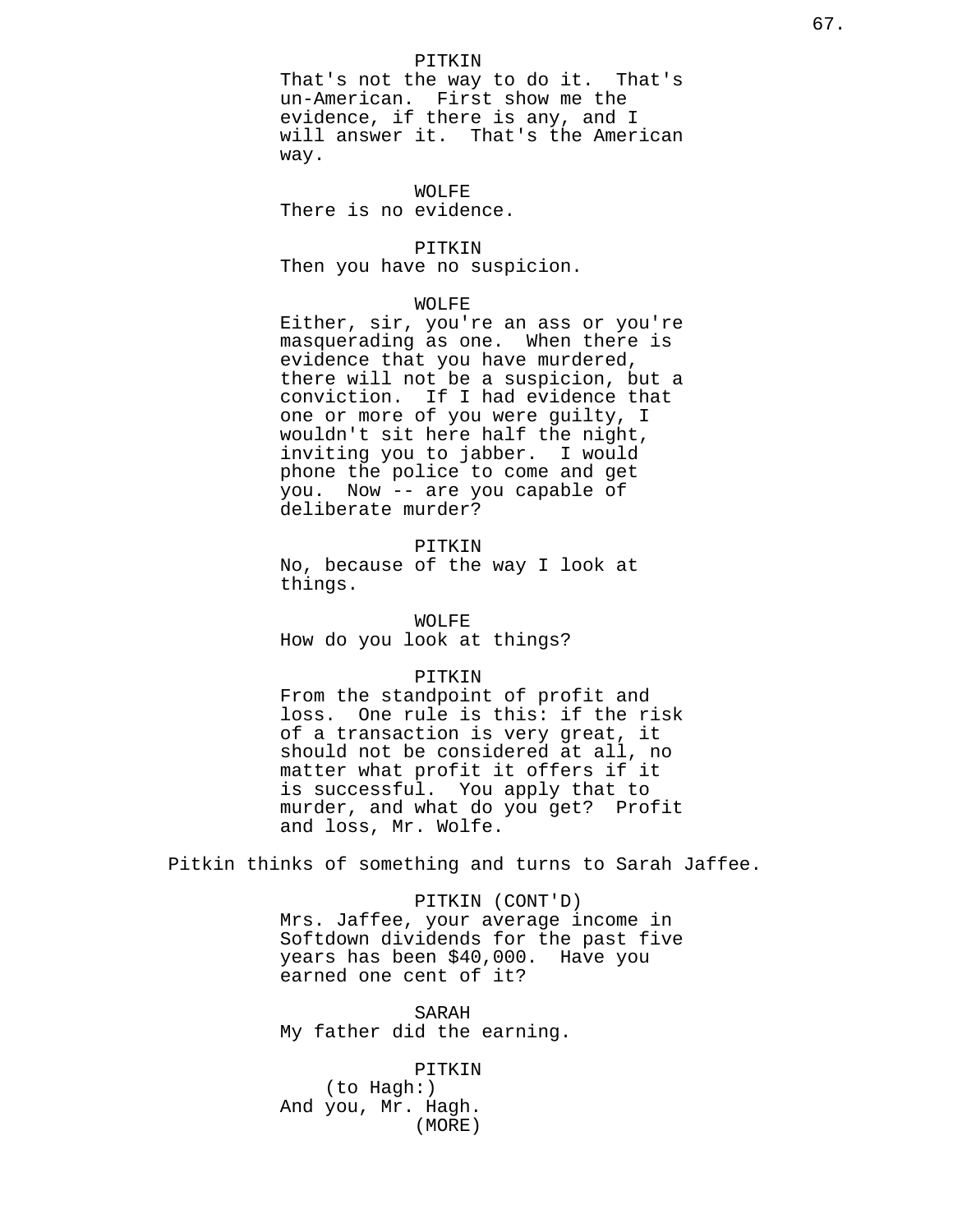# PITKIN (CONT'D)

You're demanding a share of Softdown profits, but you certainly haven't earned anything and nobody related to you or connected with you has earned anything. Isn't that correct?

HAGH

It is perfectly correct. And I feel no embarrassment being put in the same class with the charming Mrs. Jaffee.

Hagh smiles at Sarah, who TURNS AWAY, suddenly very uncomfortable. Pitkin turns back to Wolfe.

PITKIN

The income I will get from Softdown stock is called unearned income, but actually I earned it from years of devoted service. I deserve it, unlike them.

#### WOLFE

How about Miss Eads? Wasn't she also a parasite? Or had the interest she'd recently shown in the business made her an earner?

#### PITKIN

That was no service to the corporation. It was an interference.

## WOLFE

Then she had earned nothing and deserved nothing.

# PITKIN

That's right.

#### WOLFE

But in a week, she would have taken title to 90% of the company's stock, leaving you earners with nothing but your salaries. Wasn't that deplorable?

### PITKIN

Yes, we all thought so.

# WOLFE

You, perhaps, with uncommon warmth because you are fiercely anti-feminist and hate to see a woman own or run anything?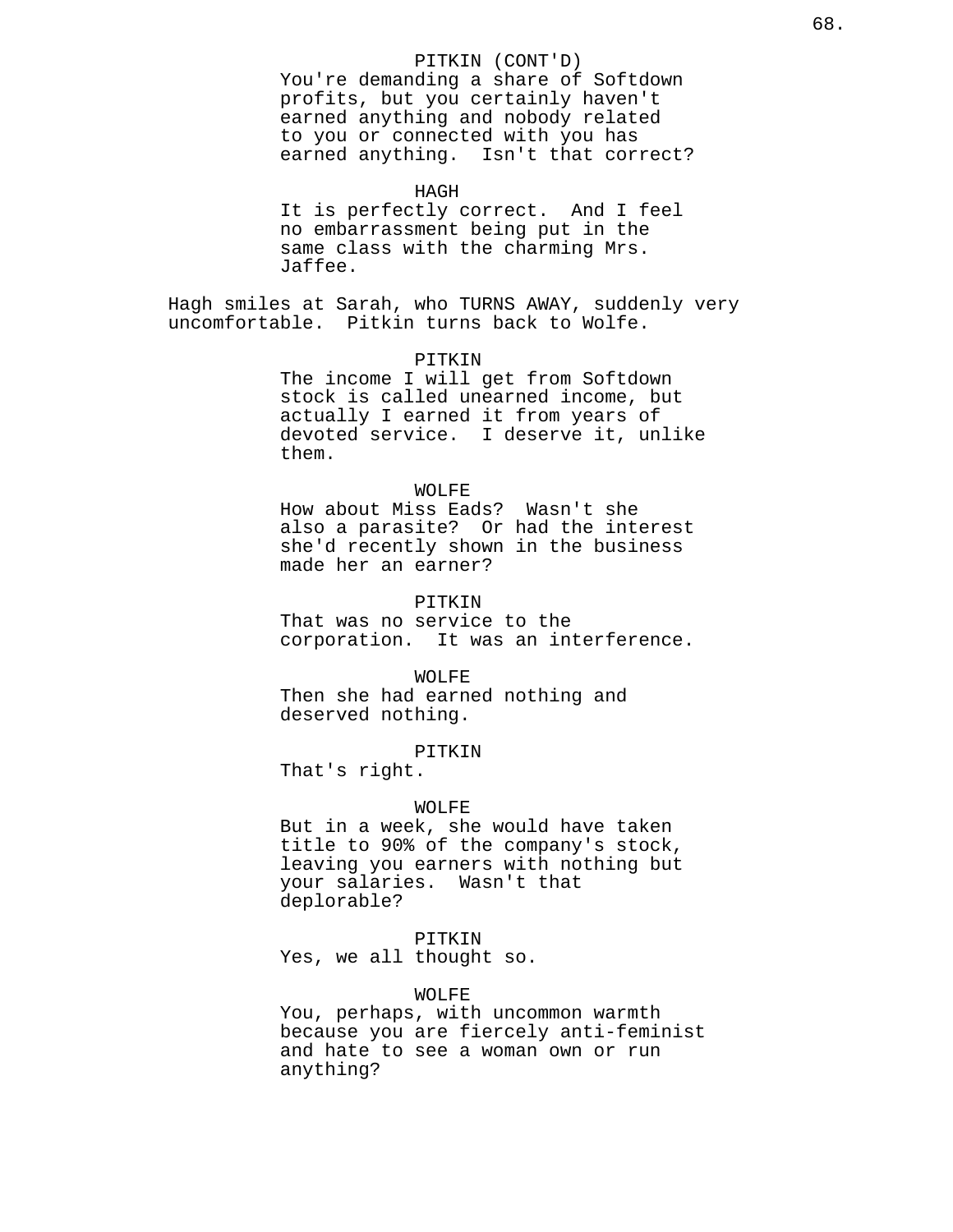# PITKIN

I merely feel that women should be subject to the rules of bookkeeping and be permitted to take only what they earn, and on account of their defects of ability and character, they are incapable of earning much more than bare subsistence.

Wolfe puts his palms down on the table. He's finished. He looks around at everyone.

> WOLFE I think I've had enough of you. I'm not at all sure the evening has been well-spent, whether, as Mr. Pitkin puts it, it shows a profit or a loss. (then:) It's past midnight. I must digest what I have heard and seen. I make only this commitment: Mr Parker will take no action on behalf of Mrs. Jaffee until he has heard from me some time tomorrow.

And as the guests file out we WIPE TO:

INT. BROWNSTONE - HALLWAY - NIGHT

Archie closes the door on the last guest, then turns to find Wolfe stepping into the elevator.

ARCHIE

Which one?

WOLFE Which one what?

ARCHIE

Excuse me. If you're as stumped as you look, God help your client.

WOLFE

Archie, do you know who killed Miss Eads and Mrs. Fomos?

ARCHIE

No, sir.

WOLFE

I do, or I did, but there's a contradiction. What about Mrs. Jaffee? Is she a snake or a cheat?

ARCHIE No. Nice odds, say ten to one.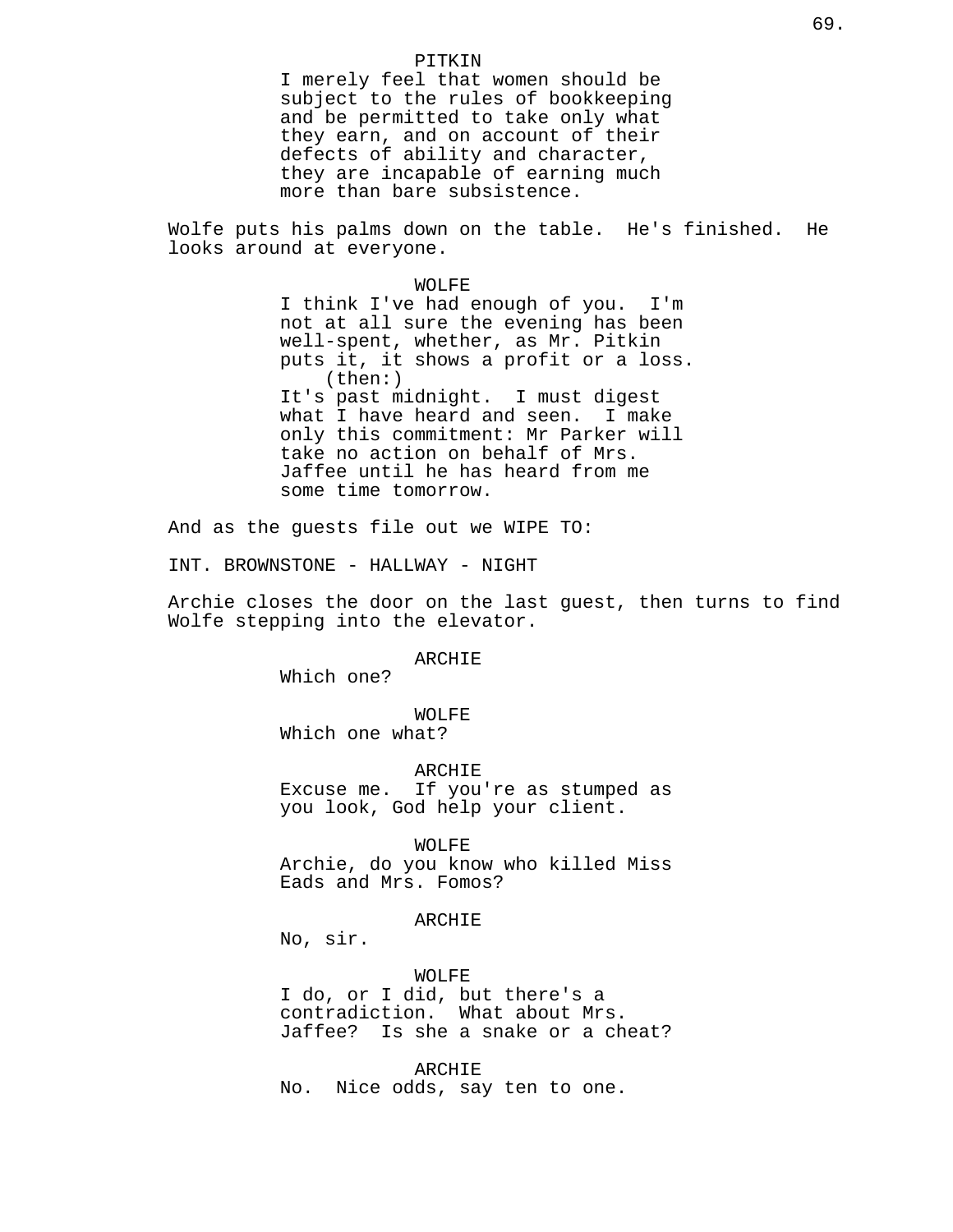WOLFE

Then I need to ask her something, after consideration. Will you please have her here in the morning, at eleven?

# ARCHIE

Yes, sir.

And with that, Wolfe ascends and we DISSOLVE TO:

INT. BROWNSTONE - ARCHIE'S BEDROOM - NIGHT

Archie is sound asleep when the PHONE RINGS. He grabs it after two rings.

ARCHIE

Yeah?

SARAH I'm awfully sorry, Mr. Goodwin, did I wake you?

ARCHIE Not quite, Mrs. Jaffee. Go ahead and finish it.

### INTERCUT WITH:

INT. SARAH'S APARTMENT - NIGHT

She's talking on the phone in the living room, across from the foyer. The room is drenched in shadows.

> SARAH I guess I should have waited until morning, but I thought you might have found them and wondered whose they were. Did you find any keys?

ARCHIE No. Why, did you lose some?

SARAH

Yes, two on a ring, to the door downstairs and my apartment. They were in my bag.

Archie sits up, fully awake now.

ARCHIE Where are you now?

SARAH I'm home in my apartment.

ARCHIE How did you get in?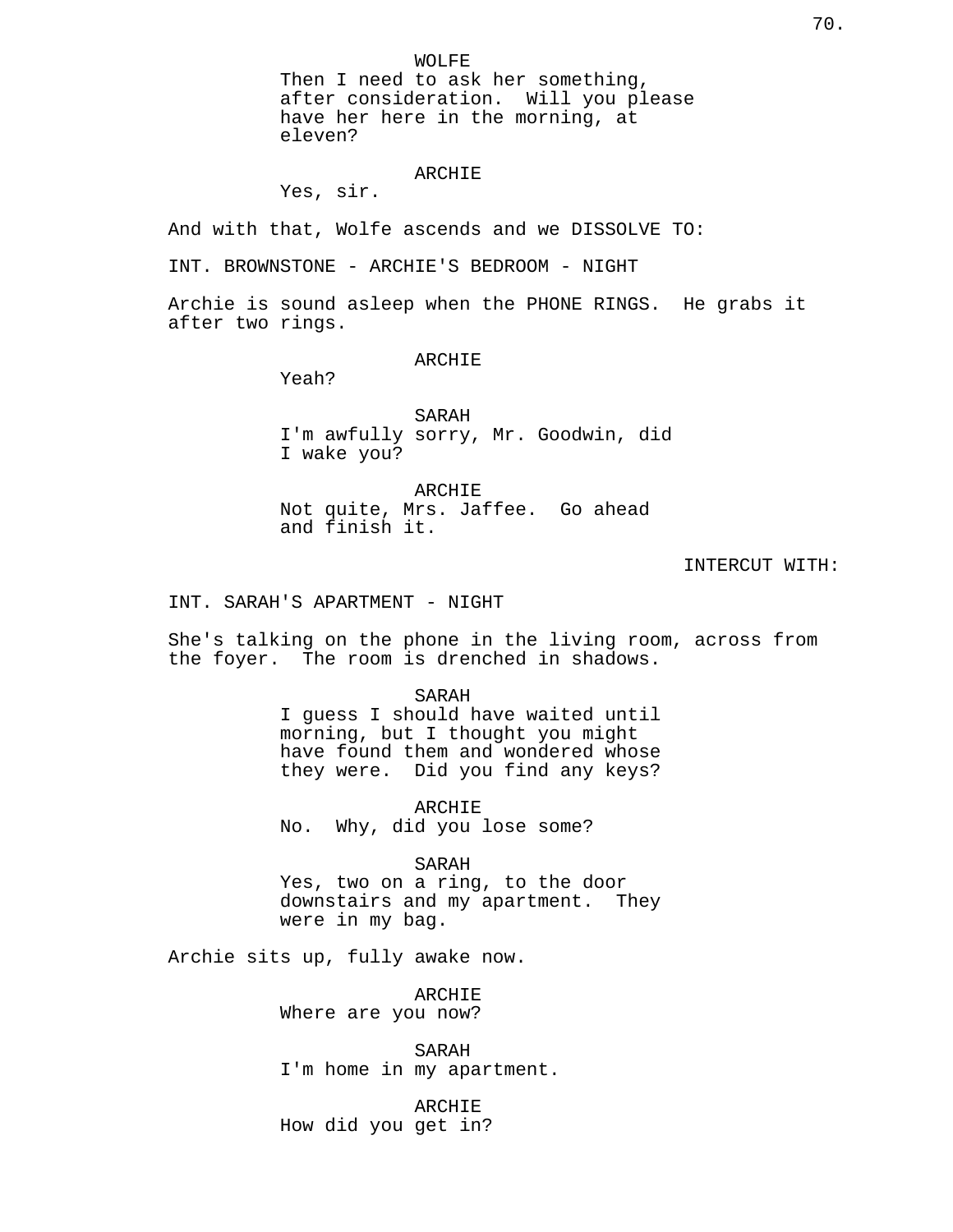## SARAH

The night man . He has a key. I might have lost them in the Flamingo Club or the taxi, but I thought I ought to phone you in case you found them. I'm sorry I bothered you. Good night.

### ARCHIE

Wait. Don't ring off.

Archie moves to the edge of his bed and checks the clock. It reads 1:50.

> ARCHIE (CONT'D) Is Olga there?

> SARAH No, she doesn't sleep here.

ARCHIE You went to the Flamingo Club with Mr. Parker?

SARAH We stopped for a drink and a dance.

ARCHIE When did you miss the keys?

## SARAH

While I was coming up in the elevator. I went to get them from my bag, and they weren't there.

# ARCHIE

Why didn't you notice downstairs on the sidewalk?

SARAH

The night man was there with the door open.

ARCHIE And Parker didn't go up with you.

# SARAH

No.

Archie takes a deep breath. He is very concerned now. He starts to get dressed as he talks to her.

> ARCHIE Okay, don't ring off. Keep that phone at your ear and mouth.

# SARAH

Why? What--?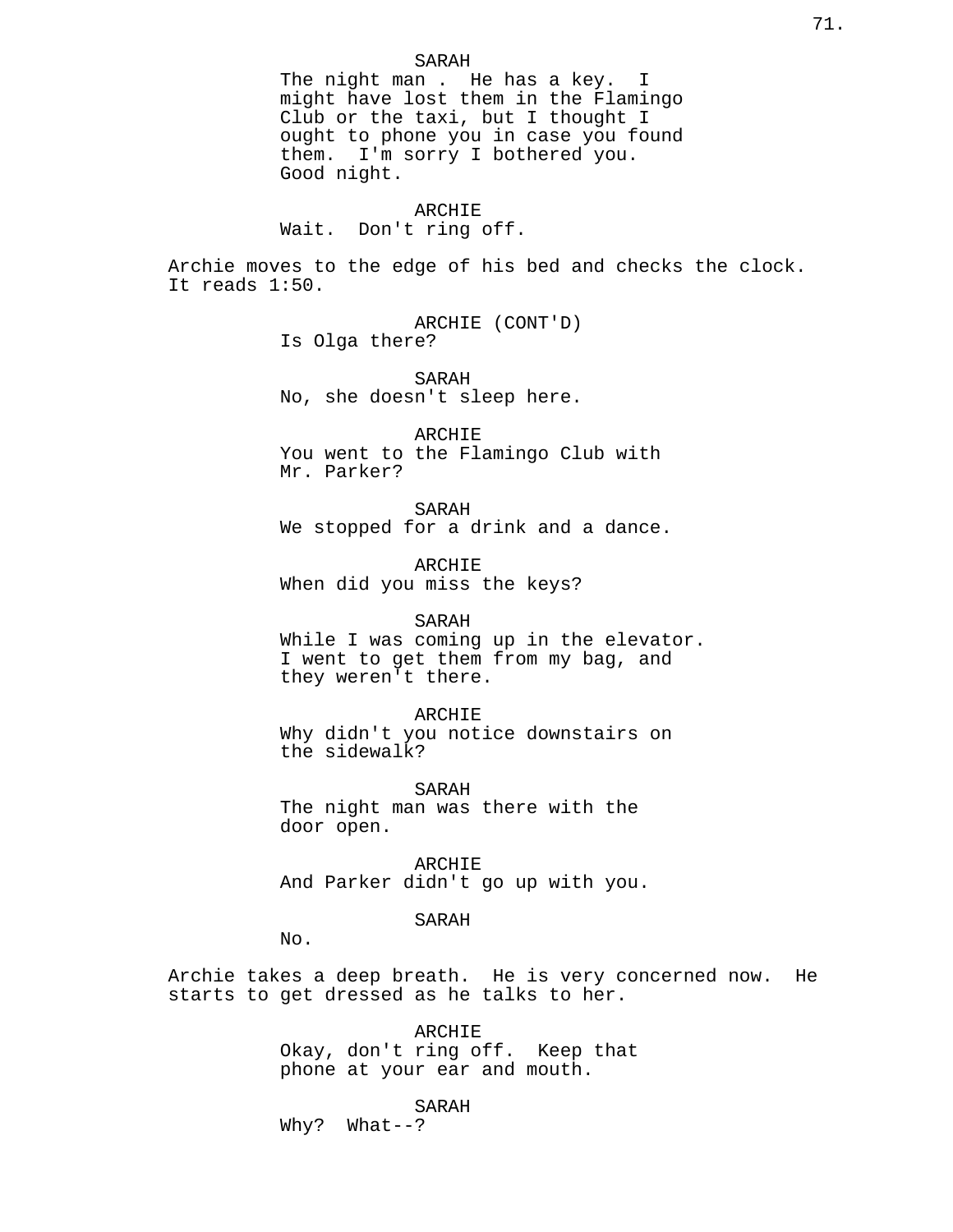# ARCHIE

Nothing. A million to one it's nothing, you lost some keys, that's all. I'm just nervous about keys. After the night man let you in to the apartment, how long were you there before you phoned me?

## SARAH

I called you right away. I wanted to get you before you were asleep. What do you mean, you're nervous about keys?

# ARCHIE

I mean I'm coming right over right away. Where's the phone you're talking from?

#### SARAH

In the living room.

# ARCHIE

That's at the other end from the foyer?

# SARAH

Yes.

(then, nervously:) Did you say you're coming over here?

# ARCHIE

Listen carefully. This is almost certainly a false alarm, but listen anyway. Don't ring off. When I say, 'Go ahead,' you say this to me, quote, II don't think so, but if you'll hold the line, I'll go to the foyer and see if it's there' unquote. Do you want me to repeat that?

That only makes her more nervous now.

### SARAH

No, you don't need to.

# ARCHIE

Good. As soon as you say that, put the phone down -- just put it down, don't ring off -- walk to the foyer, go straight to the outside door, go through it and close it with a bang. Go to the elevator and push the button, and keep your finger on it until the elevator comes. Go downstairs with the elevator man and wait for me. Did you get all that?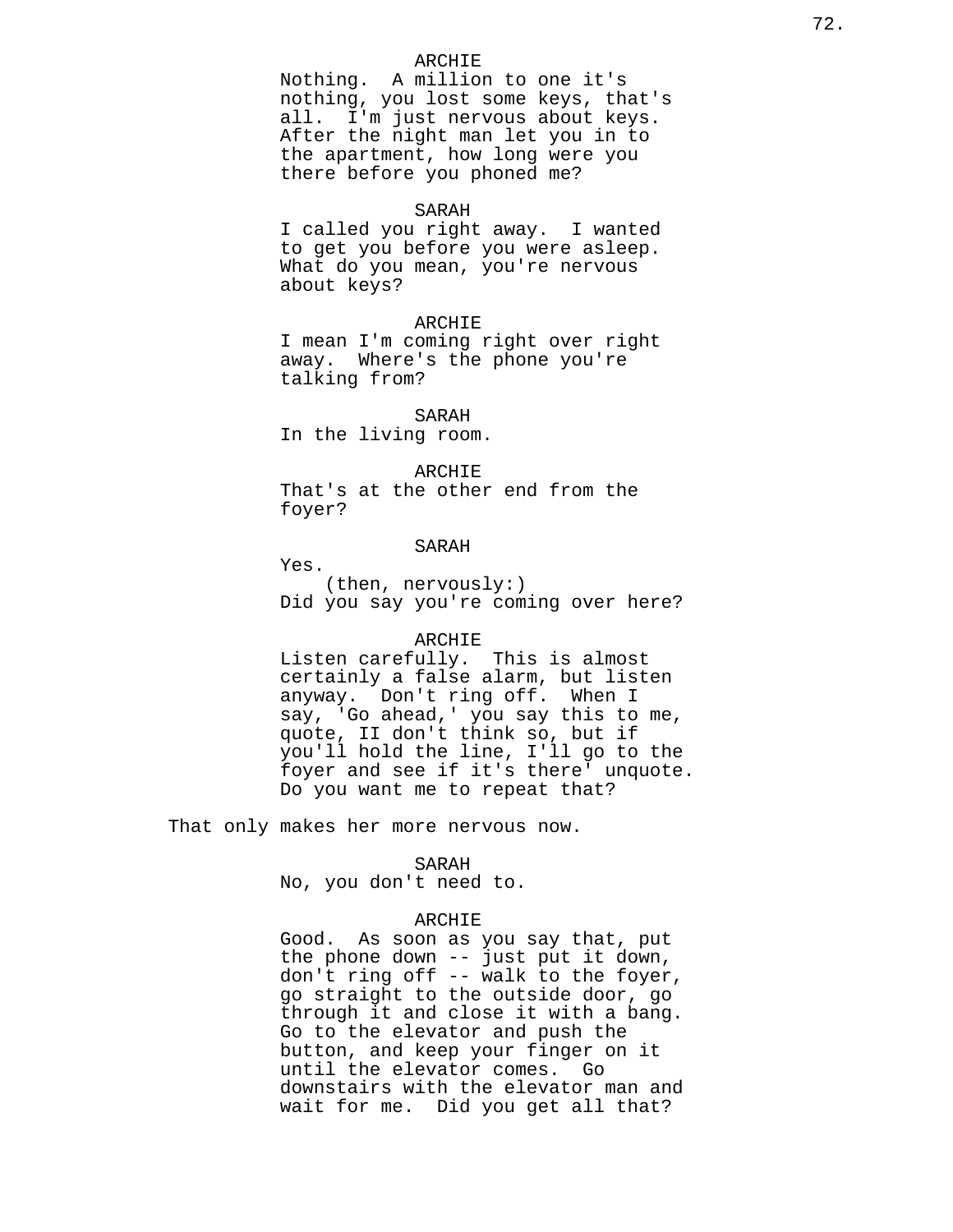SARAH

Yes.

ARCHIE Will you do it just that way?

SARAH

Yes,  $I$  -- I will.

# ARCHIE

That's the girl. Don't forget to bang the door, because I'm going to keep the phone to my ear until I hear that, and then I'll go. After I get there, you can have a good laugh at me for being so nervous and then we'll decide what to do next. For one thing, I'm a better dancer than Parker and it's only two o'clock. Are you all set?

### SARAH

Yes.

ARCHIE

Go ahead.

SARAH

I don't think so, but will you hold the line? Uh -- hold the line and I'll go see if it's in the foyer.

Archie holds the phone tight, tense with anxiety and concern.

ARCHIE'S VOICE It had been a lot of years since I'd played prisoner's base. The phone in the living room was one base, and the elevator outside was another, and it was up to Sarah Jaffee to make the run without being tagged. I didn't hear the door bang... maybe she forgot, but I doubted it.

Archie drops the receiver and runs out of his room.

EXT. SARAH JAFFEE'S APARTMENT BUILDING - NIGHT

A TAXI screeches to a stop out front. Archie jumps out and starts banging on the glass entrance door. After a moment, the uniformed NIGHT MAN appears.

> NIGHT MAN What do you want?

## ARCHIE

I want in!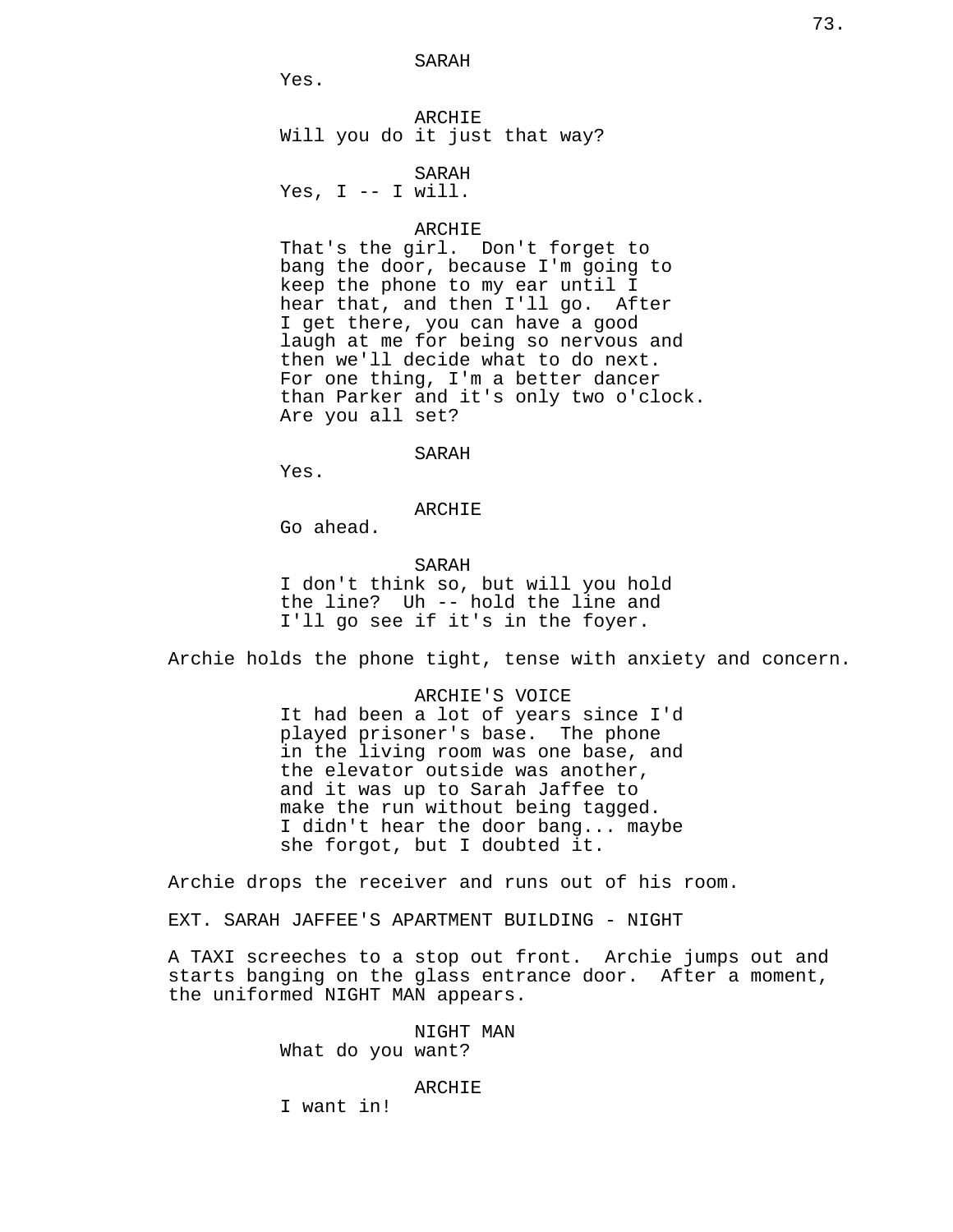For what?

ARCHIE To see Mrs. Jaffee. I'm expected.

NIGHT MAN At this time of night? Nuts. What's your name?

Archie groans with frustration, pulls out HIS GUN. The Night Man raises his hands, terrified. At the same moment, the TAXI speeds off, TIRES SQUEALING. Archie breaks a hole in the glass with his gun, reaches in through the hole and opens the door.

INT. SARAH JAFFEE'S APARTMENT - LOBBY - NIGHT

Archie enters, keeping his gun aimed at the night man.

ARCHIE Have you seen Mrs. Jaffee in the last half-hour? Or heard her? Talk fast. Have you?

NIGHT MAN

No.

ARCHIE Into the elevator. Step on it! Sixth floor.

He obeys.

NIGHT MAN That hackie will have a cop here in no time.

ARCHIE

Good.

And the elevator goes up... and we CUT TO:

INT. CORRIDOR - NIGHT

They go up to Sarah's door.

ARCHIE Get out your keys and open the door.

NIGHT MAN But I'm not supposed to--

Archie aims his gun at him.

ARCHIE

Do it.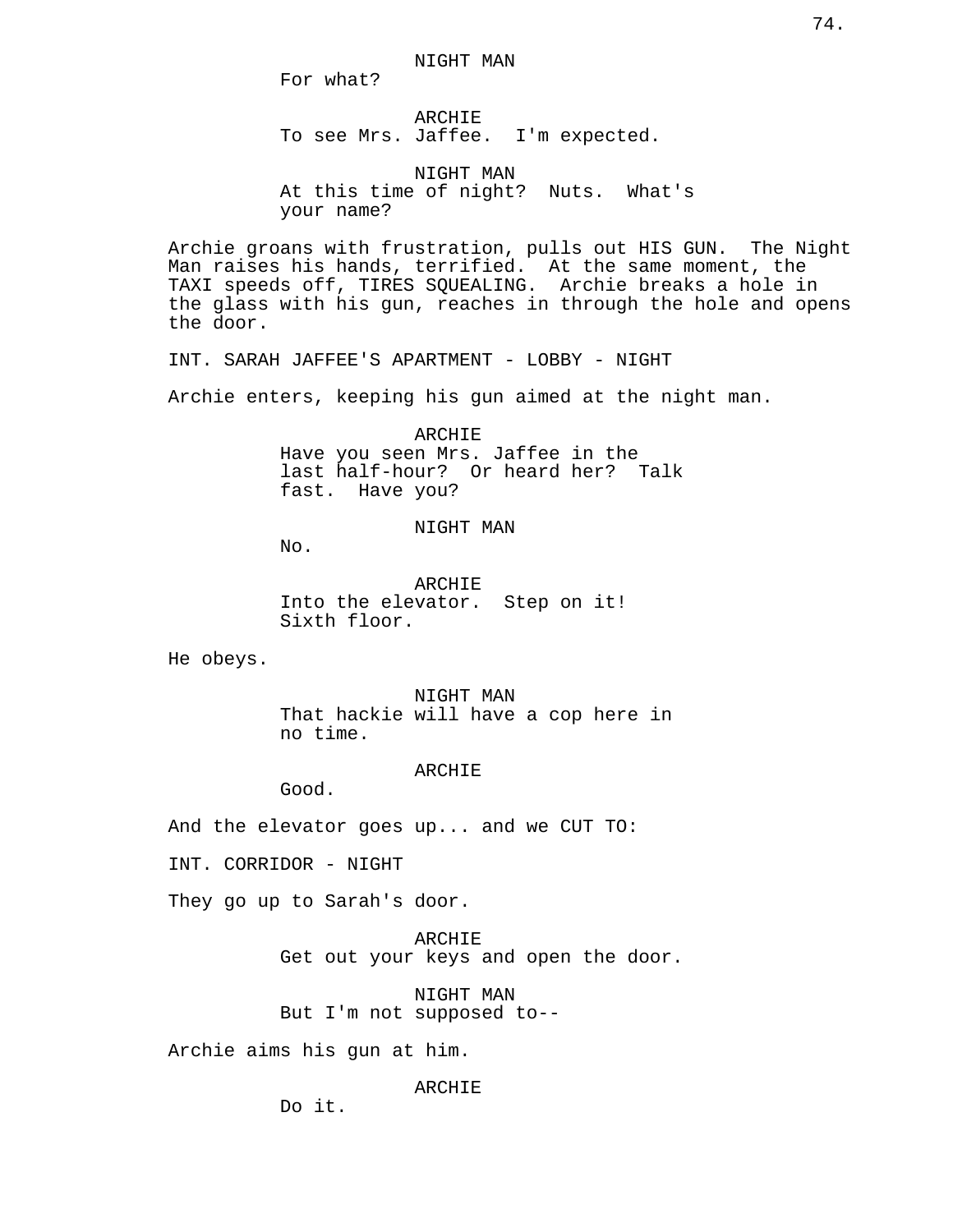Archie presses his finger against the bell button while the Night Man fumbles with his keys and unlocks the door. Archie pushes the door open... and there she is. SARAH is lying on the floor, her body in a twisted position, a dark bruise around her neck, her eyes bulging, her swollen tongue sticking out of her mouth.

## NIGHT MAN

Christ almighty.

ARCHIE Take the elevator down and stay there. The police will want it.

Archie shoves him out and steps inside.

INT. SARAH JAFFEE'S APARTMENT - NIGHT

Archie closes the door and looks around. He takes note of an OPEN CLOSET DOOR and a BRONZE TIGER BOOKEND and a COILED CORD on the floor.

> ARCHIE'S VOICE She had followed instructions all right, but had never reached the outside door. Three paces from where she lay, he came out of the closet, struck her with the bookend, then finished up with a doubled cord from a Venetian blind. Everything was right there.

Archie goes to the phone. The receiver is still resting on the table. He cradles the receiver, waits a moment, then dials.

WOLFE'S VOICE

Hello?

ARCHIE It's Archie. Get this, because we may be interrupted.

INTERCUT WITH:

INT. BROWNSTONE - WOLFE'S BEDROOM - NIGHT

Wolfe is in his enormous bed, holding the phone to his ear.

ARCHIE

Sarah Jaffee phoned me, her keys were missing from her bag and the elevator man had let her in. I said I would come over and told her what to do in the mean time. I came, and I'm phoning from her apartment. (MORE)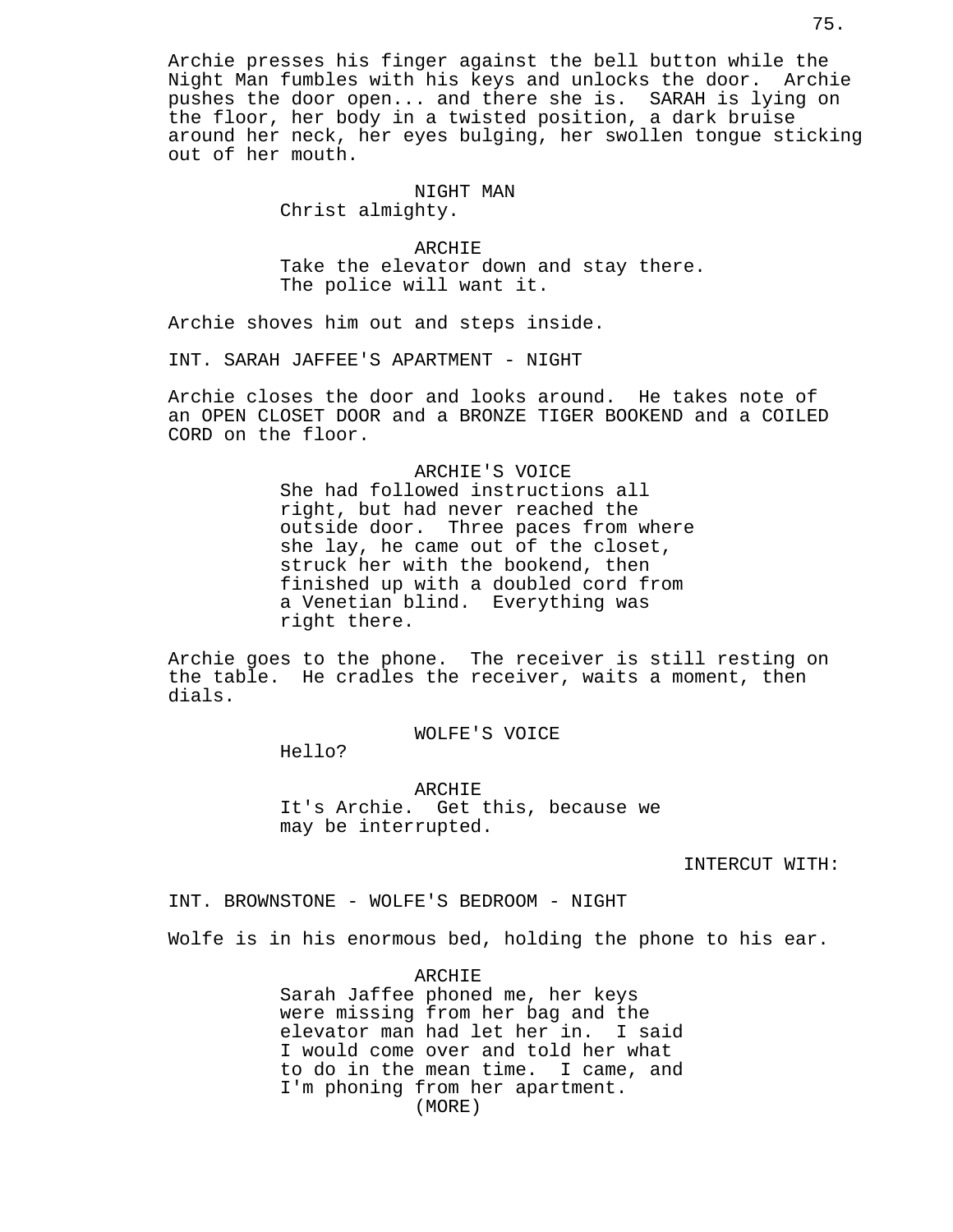### ARCHIE (CONT'D)

She did what I told her, but she's here on the floor, dead. The next time she's in danger, she should phone someone else.

## WOLFE

Archie.

## ARCHIE

Yes, sir.

WOLFE I said it is vainglorious to reproach yourself for lack of omniscience. That is also true of omnipotence. Report in when you can.

## ARCHIE

Right. Happy dreams.

Suddenly two police officers burst into the room, runs drawn.

OFFICER Drop that phone and get your hands up.

And as Archie does as he's told, we DISSOLVE TO:

INT. POLICE STATION - DAY

Under Archie's voice-over, we see him being interrogated by ROWCLIFF and other cops. A stenographer takes everything down.

> ARCHIE'S VOICE I spent over eight hours at police headquarters being questioned and gave, several times, a complete account of the meeting in Wolfe's office and my phone call with Sarah Jaffee. After that, they let me go...

> > WIPE TO:

INT. POLICE STATION - CORRIDOR - DAY

We see Archie emerge from an office and wander down the corridor, looking for someone. It has now been roughly 24 hours since Archie last slept, and he looks it. Cramer is emerging from Commissioner Skinner's office when Archie corners him.

> ARCHIE I need to talk with you.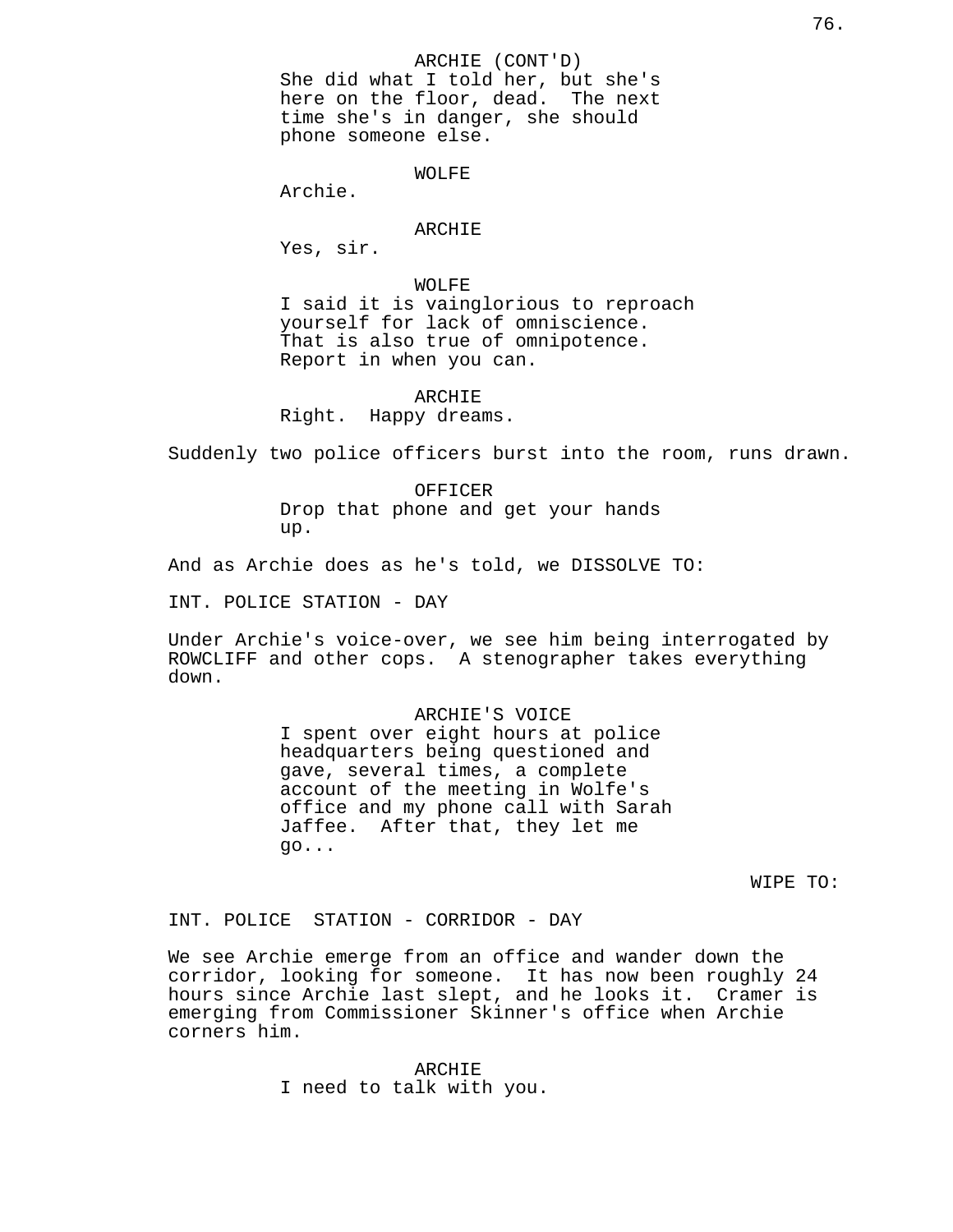Are you on another errand for Wolfe?

### ARCHIE

No. Look, Sarah Jaffee's murder wasn't just bad luck. While she was on the phone with me, her killer was in the closet waiting for her. I told her what to do. I could have told her to run to an open window and scream and that might have saved her. But I didn't. I had something better and I was wrong.

## CRAMER

What do you want, a medal?

### ARCHIE

I will not go home and sit on my ass waiting for Mr. Wolfe to have a fit of genius. I want to sit in on your interviews with the suspects and offer my comments when it might help.

### CRAMER

A typical Wolfe approach.

## ARCHIE

This is strictly personal, purely because I don't expect to feel like sleeping for a while. I was there, I can help you, and I will do anything else you think will be useful.

#### CRAMER

If this is a dodge, I'll hook you good. Nothing goes to Wolfe, not a damn word, or to anyone else.

#### ARCHIE

Agreed.

### CRAMER

This has already made a big noise. Two dozen copies have been made of your full report. The commissioner himself is studying one of them right now.

Cramer motions down the corridor.

CRAMER (CONT'D) Deputy Commissioner Wade is in the room down the hall with Brucker, D.A. Bowen is with Miss Duday, Mandelbaum is going to start on Hagh, and I'm going to do a retake on (MORE)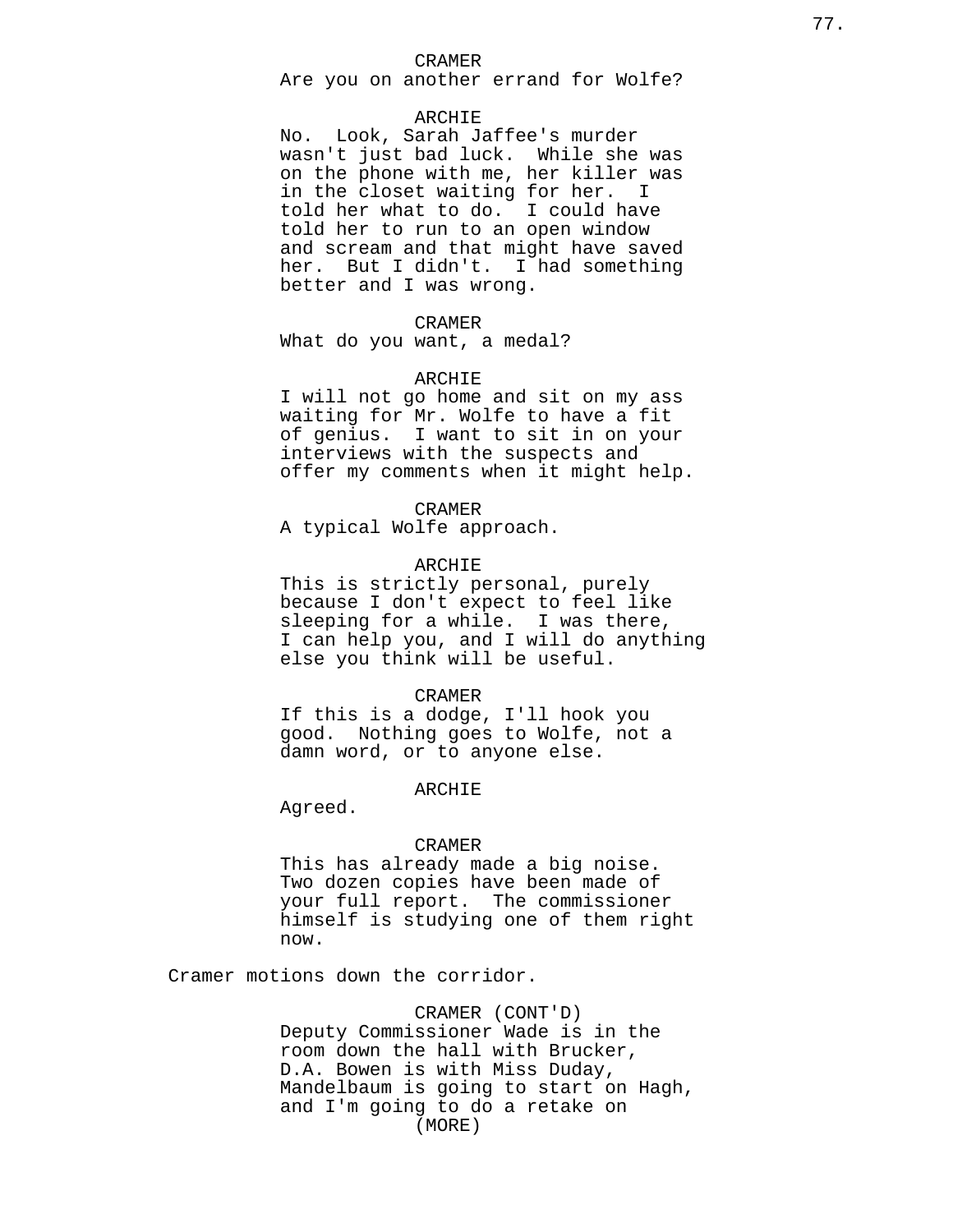CRAMER (CONT'D) Helmar. You can join any one of them or come with me.

ARCHIE

I'll go with you.

WIPE TO:

INT. POLICE STATION - INTERROGATION ROOM - MONTAGE

Under Archie's voice-over, we see him in a MONTAGE OF INTERROGATIONS, starting with Helmar and on through the rest of the suspects (Pitkin, Fomos, Brucker, Quest, Duday, and even Nathaniel Parker). As time wears on, as day becomes night and then day again, Archie looks worse and worse.

> ARCHIE'S VOICE My first appearance as informal adjunct of the NYPD lasted five hours, the rest of the interrogations were nearly as long. All of the suspects, including Parker, had solid alibis.

> > WIPE TO:

INT. BROWNSTONE - KITCHEN - DAY

As Archie enters, showered and changed, but still looking terribly haggard.

ARCHIE'S VOICE

Finally, at five on Saturday morning, a day after Sarah Jaffee's murder, I returned to West 35th Street for a shower and a meal before returning to the station.

He starts poking around, looking for food as Fritz enters. Fritz is shocked by Archie's appearance.

> FRITZ Good God, you look awful.

ARCHIE Thanks. What's for breakfast?

FRITZ Sit down and I'll get it started.

Archie takes a seat as Fritz begins his preparations.

FRITZ (CONT'D) This is getting to be a habit.

ARCHIE

What is?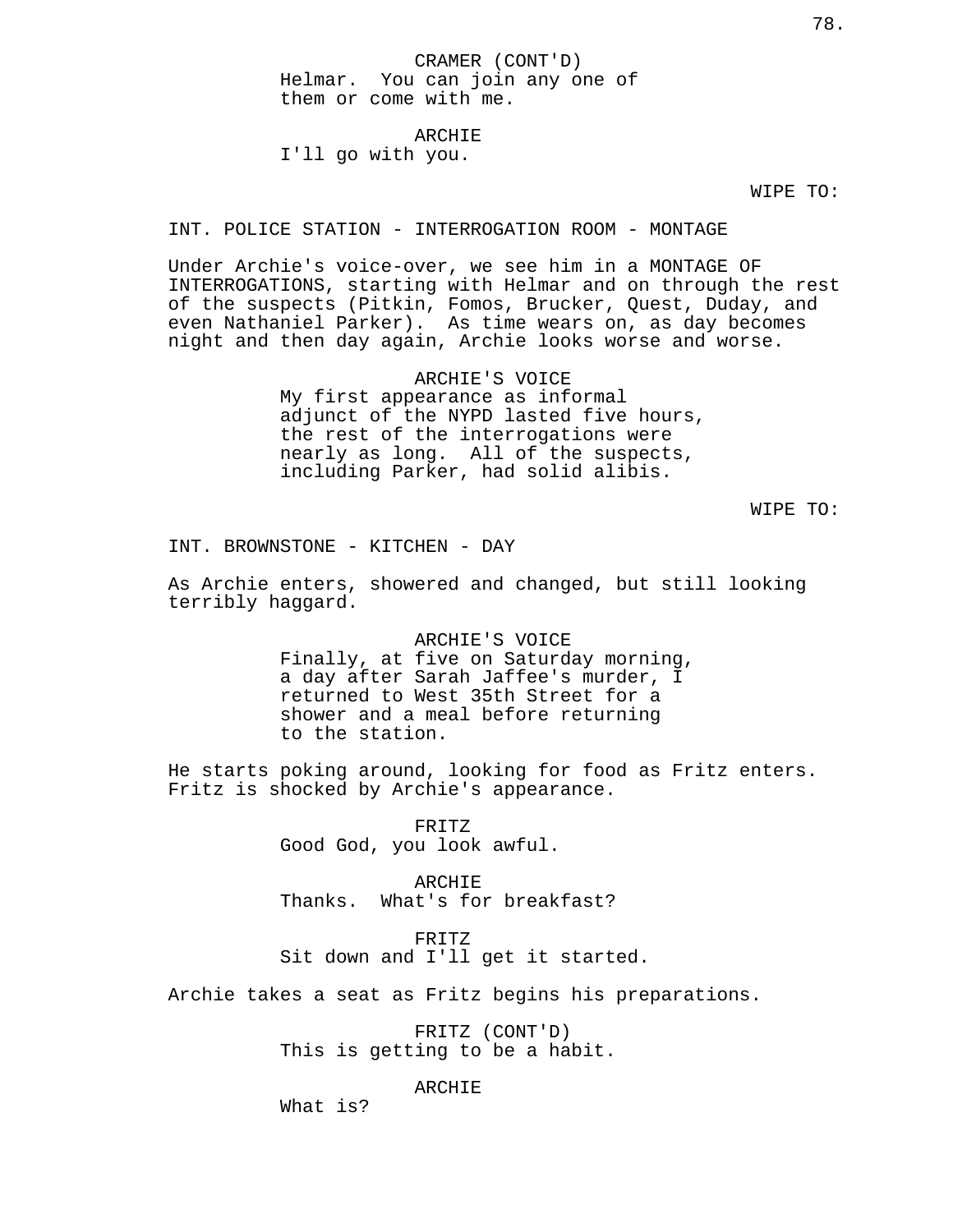### FRITZ

This early breakfast. Yesterday about this time, I was poaching eggs for Mr. Wolfe and Saul.

## ARCHIE

You were what?

FRITZ Poaching eggs for Mr. Wolfe and Saul.

ARCHIE Saul's taking over my job, I suppose?

FRITZ I don't know anything about what Saul is doing.

Archie gets out of his seat.

ARCHIE Poached eggs sounds good to me, too. I'll be right back.

WIPE TO:

INT. BROWNSTONE - WOLFE'S OFFICE - DAY

Archie comes in and goes to Wolfe's desk. He starts searching through the papers. He doesn't find anything and goes to Wolfe's safe instead. He opens it and finds a slip of paper inside, which he studies.

# ARCHIES VOICE There was nothing on the desk that gave any hint of what Wolfe wanted with Saul, but in the safe I found a slip of paper that hadn't been there before: A notation that Wolfe gave Saul two grand from our emergency fund. That was interesting, so interesting I forgot about breakfast and went right back to the station.

WIPE TO:

INT. POLICE STATION - DAY

Another MONTAGE of interrogations, Archie pouring through reports, drinking coffee, and even napping on a bumpy old couch.

> ARCHIE'S VOICE I got five hours sleep between Saturday and Monday morning. (MORE)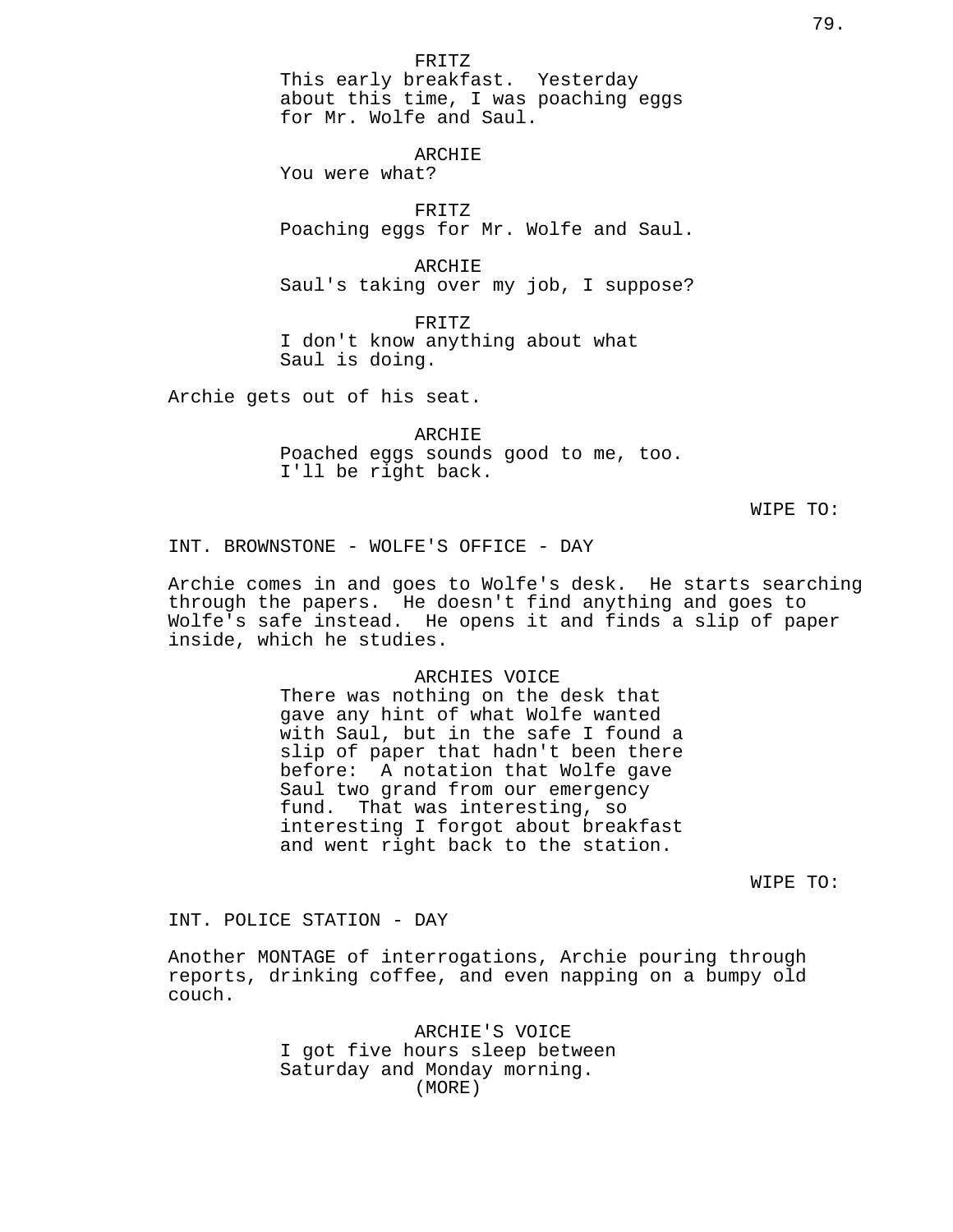We end with Archie asleep ON A COUCH, being nudged awake by Cramer.

#### CRAMER

Commissioner Skinner wants to see you.

Archie runs a hand through his hair, tucks in his shirt, and follows Cramer.

WIPE TO:

INT. POLICE STATION - SKINNER'S OFFICE - DAY

Archie sits with Cramer, D.A. Bowen, Rowcliff and Stebbins. Skinner addresses Archie.

#### SKINNER

During the last forty hours, we've had more men on this case than any other in my time and I can't see that we've gained an inch. Those keys were lifted with twelve people present in the room, someone must have seen something.

## ARCHIE

I agree, but not one of them has cracked yet.

## SKINNER

We want to take them back to Nero Wolfe's office and repeat, as closely as they can, everything they said and did Thursday evening. We can't compel Wolfe to let us in with them, much less to do his part.. so we want you to ask him.

## ARCHIE

Me?

SKINNER We want him to say yes.

### ARCHIE

So do I, but I don't think there's a glimmer. He's going to say no whether you ask him or I do.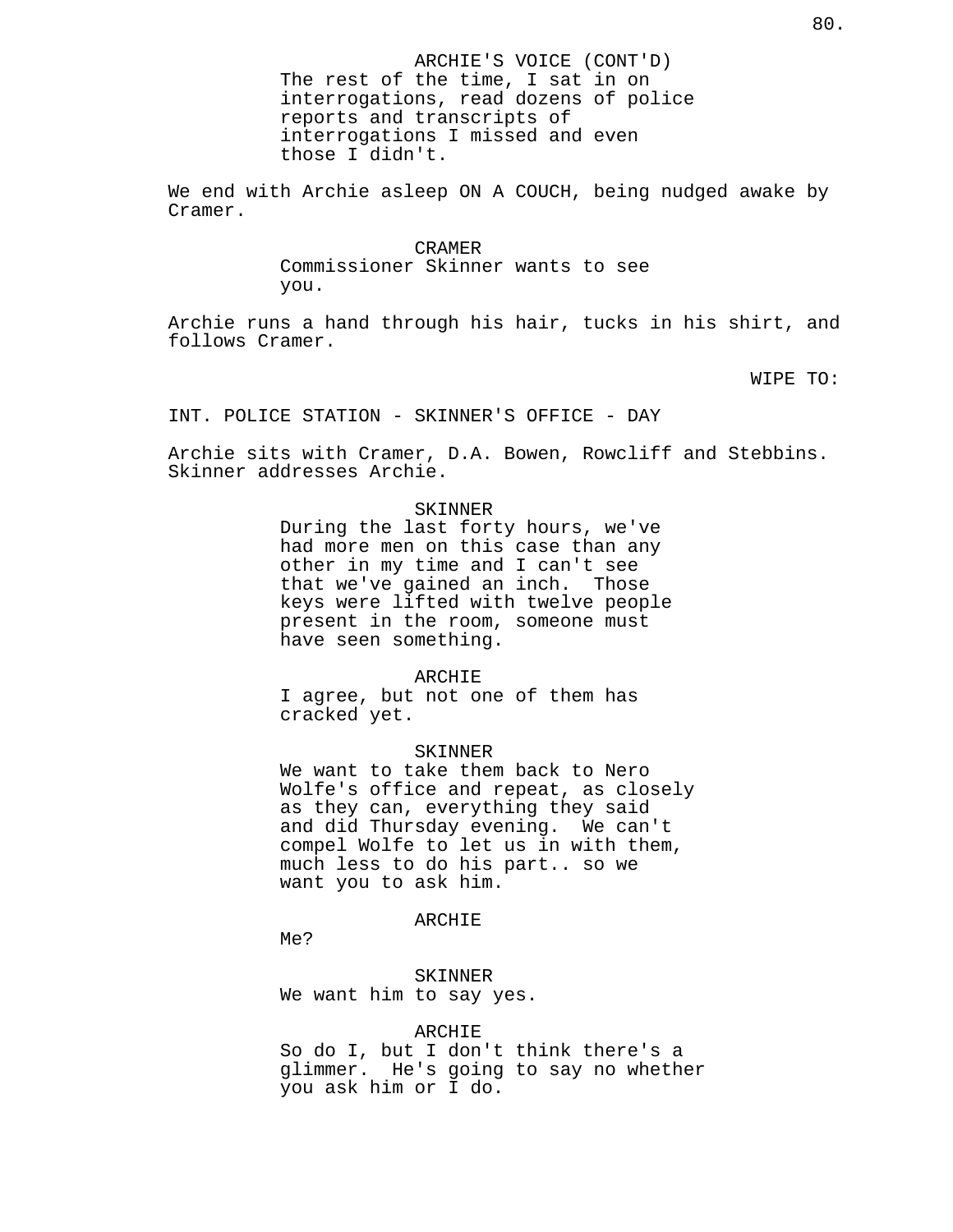SKINNER It's extremely important that he agree. It must be done.

ARCHIE When do you want to stage it?

SKINNER As soon as possible. We can have them there in half an hour.

Archie looks at his watch then goes to a phone and dials.

INTERCUT WITH:

INT. BROWNSTONE - WOLFE'S OFFICE - DAY

Wolfe is at his desk when the phone rings.

WOLFE

Nero Wolfe speaking.

## ARCHIE

Good morning, sir. I am calling you at the request of the People of the State of New York, represented by Commissioner Skinner all the way down to Lt. Rowcliffe, which is quite a distance.

Rowcliffe scowls at him.

#### WOLFE

Indeed.

#### ARCHIE

They've bestowed on me the great honor of making a request of you on their behalf. They are all sitting here gazing at me so tenderly, I have a lump in my throat.

WOLFE

How long are you going to drag this out?

### ARCHIE

I'm done dragging. Here's the point. We've flumped. We've got to try something different. We want to do a playback of the session at the office Thursday evening, with the original cast. All you have to do is let us in and play your part. I have told my associates I am practically certain you will tell us to go to hell, and since nothing gives you more pleasure--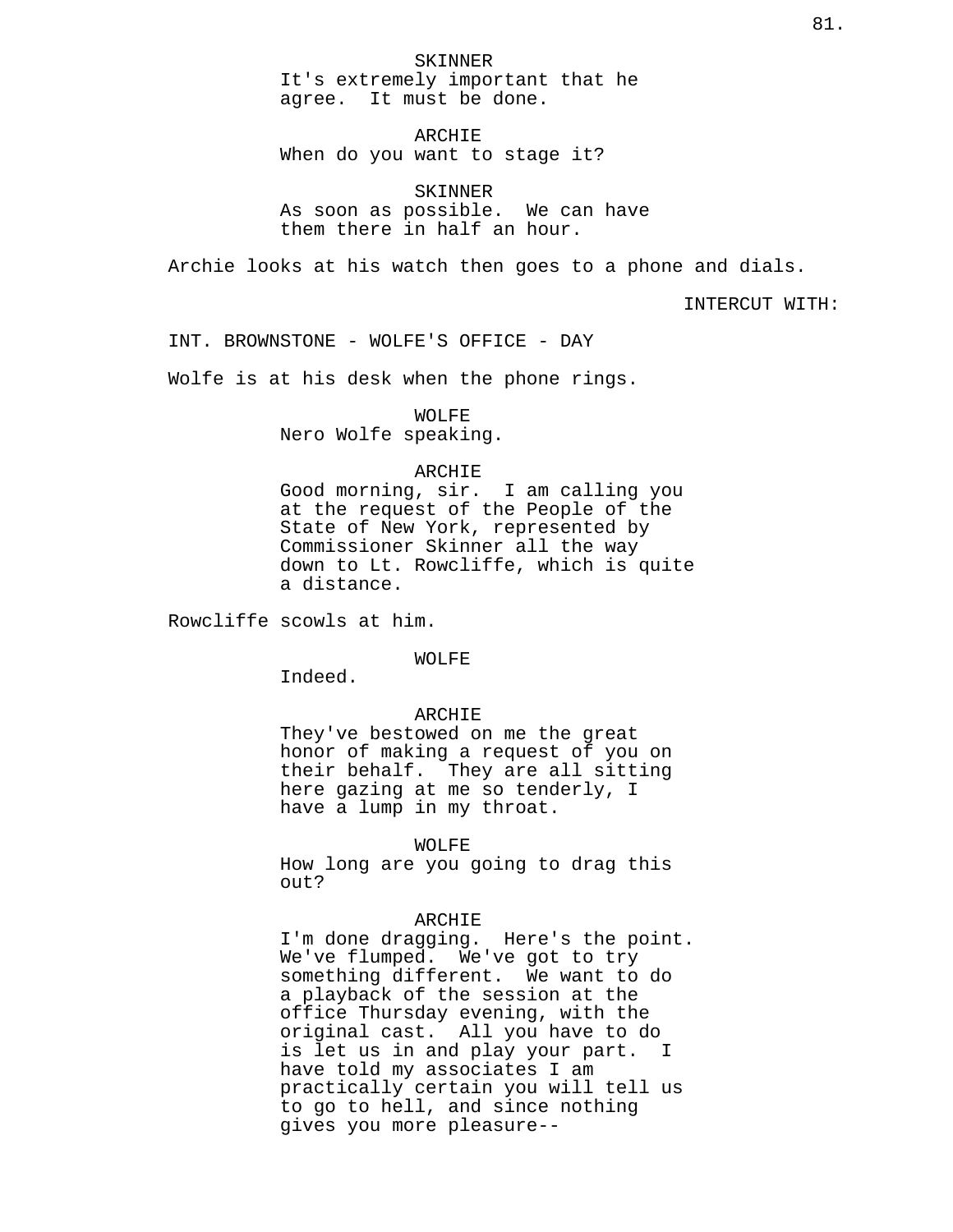WOLFE (interrupts:) Very well.

Archie is taken aback.

## ARCHIE

Sir?

## WOLFE

I never refuse a reasonable request from a client. This request seems reasonable, therefore, I grant it. Shall we say twelve o'clock, will that be convenient?

## ARCHIE

(still stunned:) Yes, sir. That will suit fine. I'll come over pretty soon and get things arranged.

WOLFE No, you will not. Your associates at the Police Department need you more than I do. Be here at twelve.

END INTERCUT. Archie hangs up and turns to the others.

ARCHIE Mr. Wolfe says okay. We're to be there at noon.

DISSOLVE TO:

INT. BROWNSTONE - WOLFE'S OFFICE - NIGHT

All the folks from the previous big meeting are back, in their previous seats, joined by Skinner, Bowen, Cramer, Stebbins, who stand or sit along the back walls. SAUL PANZER sits where Sarah was. Wolfe enters and has a hard time squeezing through. Standing behind his desk, he looks at everyone, settling on the D.A. and cops.

> WOLFE You gentlemen don't look comfortable.

CRAMER We're all right.

Wolfe sits, taking his sweet time.

ARCHIE'S VOICE There was a tingle in my spine. I knew from his look and manner as well as I did his voice, and there was no doubt about it, he was going to pull one, or try to.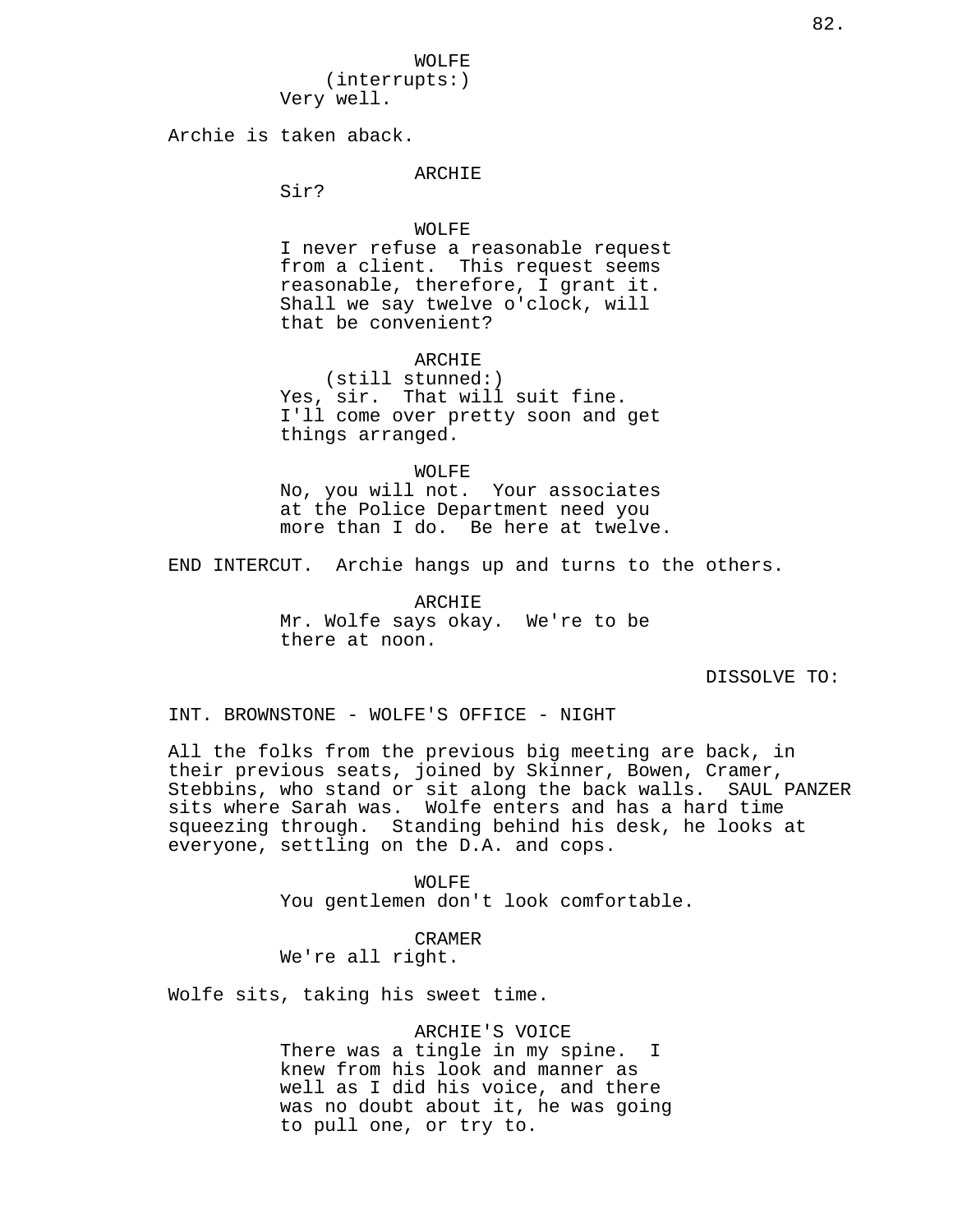WOLFE I assume, Mr. Bowen, that these people know why you have brought them here?

BOWEN Yes, it's been thoroughly explained to them and they have all agreed to cooperate.

WOLFE Then we may proceed.

Wolfe address everyone from his desk.

WOLFE (CONT'D) Miss Duday and gentlemen. You understand that the purpose of this gathering is for us to iterate our words and movements of last Thursday evening. But before we do, I wish to make some remarks.

Inspector Cramer grunts skeptically, knowing full well they are now in for one of Wolfe's performances. Wolfe ignores the grunt, leans back and gets comfortable.

> WOLFE (CONT'D) After you people left that evening, I told Mr. Goodwin that I thought I knew who killed Priscilla Eads and Margaret Fomos. I based that on two things: first, my impressions of all of you, and second, the fact that Mrs. Fomos was killed.

CRAMER What? How does the fact Mrs. Fomos was murdered solve her murder?

#### WOLFE

The supposition that Mrs. Fomos was killed for her keys is not acceptable. If that was all that was wanted, it would only have been necessary to snatch her bag. A dozen women's bags are snatched every day in this city. Killing Mrs. Fomos greatly increased the hazard of killing Miss Eads.

### CRAMER

Maybe she recognized her attacker and that was why she was killed.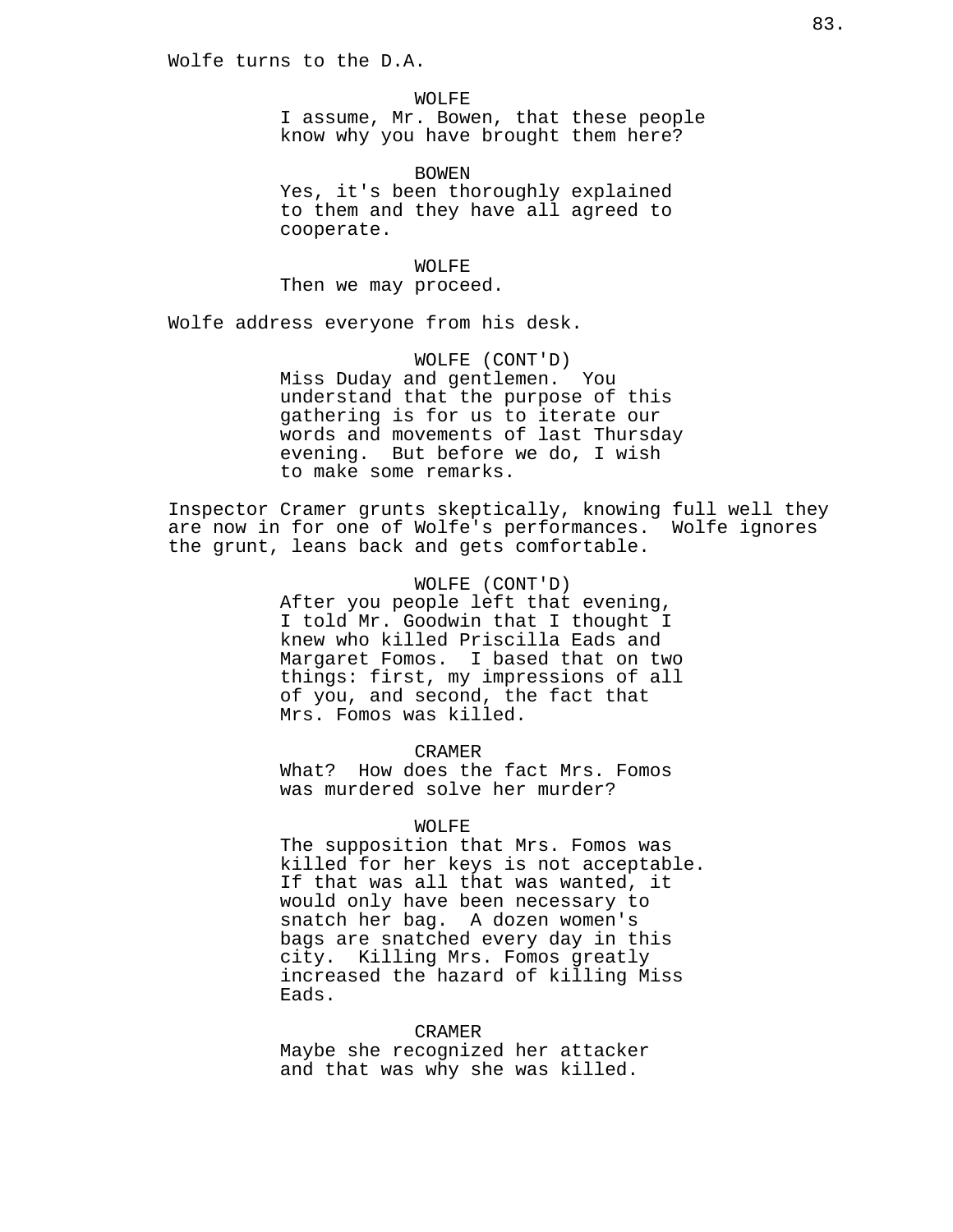### WOLFE

That assumption is not impossible, but it implies that the murderer is an egregious bungler and I doubt it. I prefer to assume exactly the opposite -- that Mrs. Fomos was killed not because she recognized her attacker, but because he knew she couldn't recognize him.

### BOWEN

Is all this necessary?

### WOLFE

Perhaps not, but I'm exposing a murderer and claim a measure of indulgence. You did expect to spend hours here anyway, did you not?

### SKINNER

Is this for effect? Or do you think you're getting somewhere?

#### WOLFE

I am already somewhere. I've just told you who the murderer is.

The room buzzes. Stebbins rests his hand on his gun, eyes on the cast. Archie has figured it out.

> ARCHIE'S VOICE I won't say I caught up with Wolfe, but at least I could see his dust.

Archie goes and stands behind Eric Hagh, glaring at the man with barely disguised hatred. Wolfe looks at Archie with concern.

### WOLFE

Archie?

ARCHIE It's okay. I'm not warped enough to break his neck.

Hagh glares at Wolfe. Cramer is totally lost. He turns to Wolfe.

> CRAMER Go on and spell it out.

WOLFE I knew all this Thursday evening, but there was a contradiction that had to be solved. (to Archie:) What is that contradiction?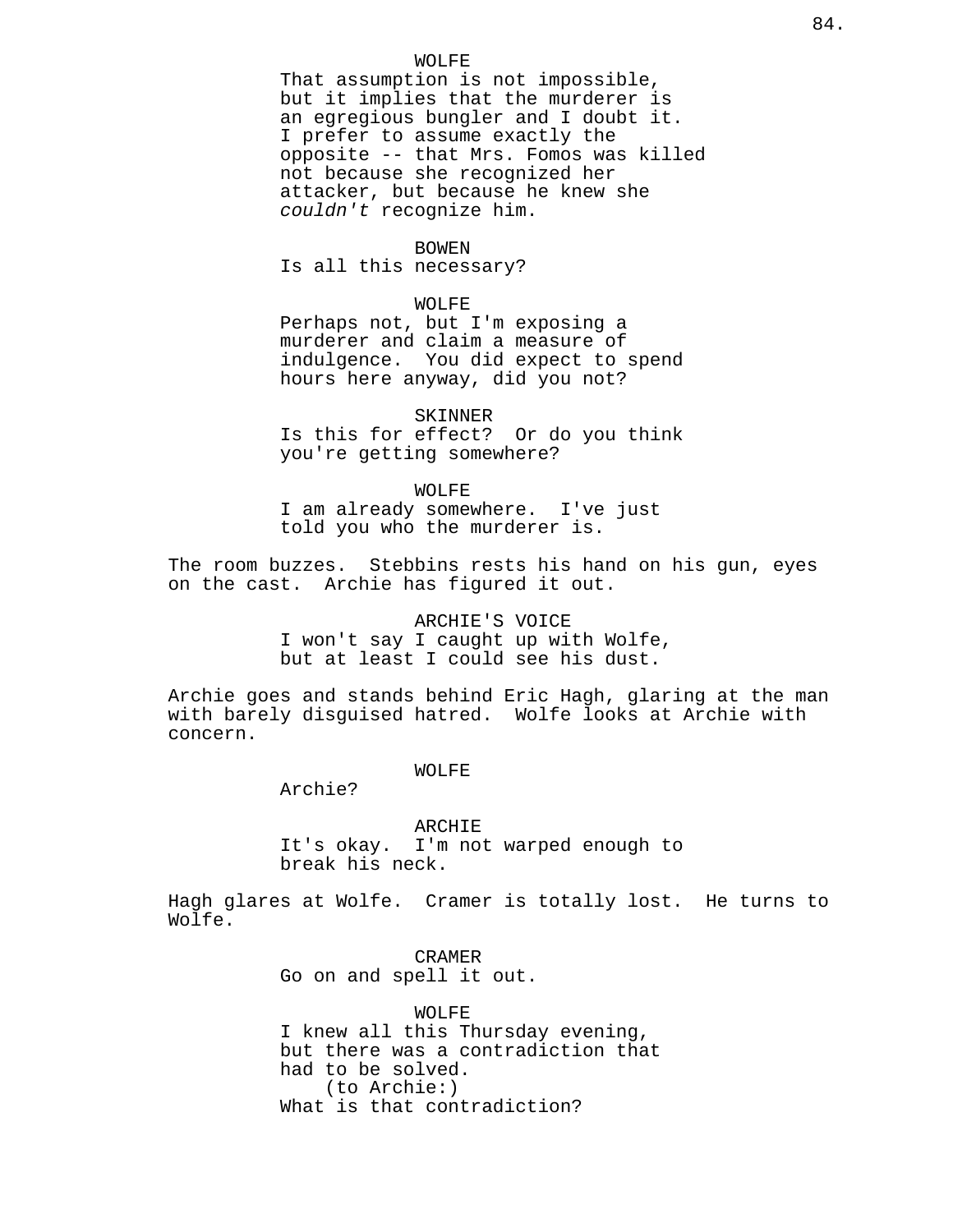That Eric Hagh is not Hagh, he's a ringer, and both Miss Eads or Mrs. Fomos would have known it. So why didn't Sarah Jaffee say anything Thursday evening?

Wolfe nods, pleased.

## CRAMER

Go on and spell it.

Wolfe regards some papers on his desk, which perhaps we will recognize as Archie's typed report.

> WOLFE I will read an excerpt from Mr. Goodwin's typed, verbatim report of his conversation with Mrs. Jaffee on Wednesday: (reading:)

"The next thing I knew, here came a letter saying that she had found her prince and married him and they were off for Peru. Maybe I still have it. I remember she enclosed a picture of him."

(then:)

If Mrs. Jaffee had seen a picture of Hagh, why didn't she denounce this man when she saw him here? It was to get an answer to that question that I asked Mr. Goodwin to have her here Friday morning.

CRAMER

Why didn't you ask her then and there?

WOLFE

It was late at night and I was tired. Of course, I regret it. I regretted it only two hours after I had gone to bed, when I was awakened by the phone and Mr. Goodwin told me Mrs. Jaffee had been murdered.

Bowen is getting upset.

BOWEN You're saying you knew the identity of the murderer that night -- and you didn't notify anybody?

WOLFE It was only a hypothesis. (MORE)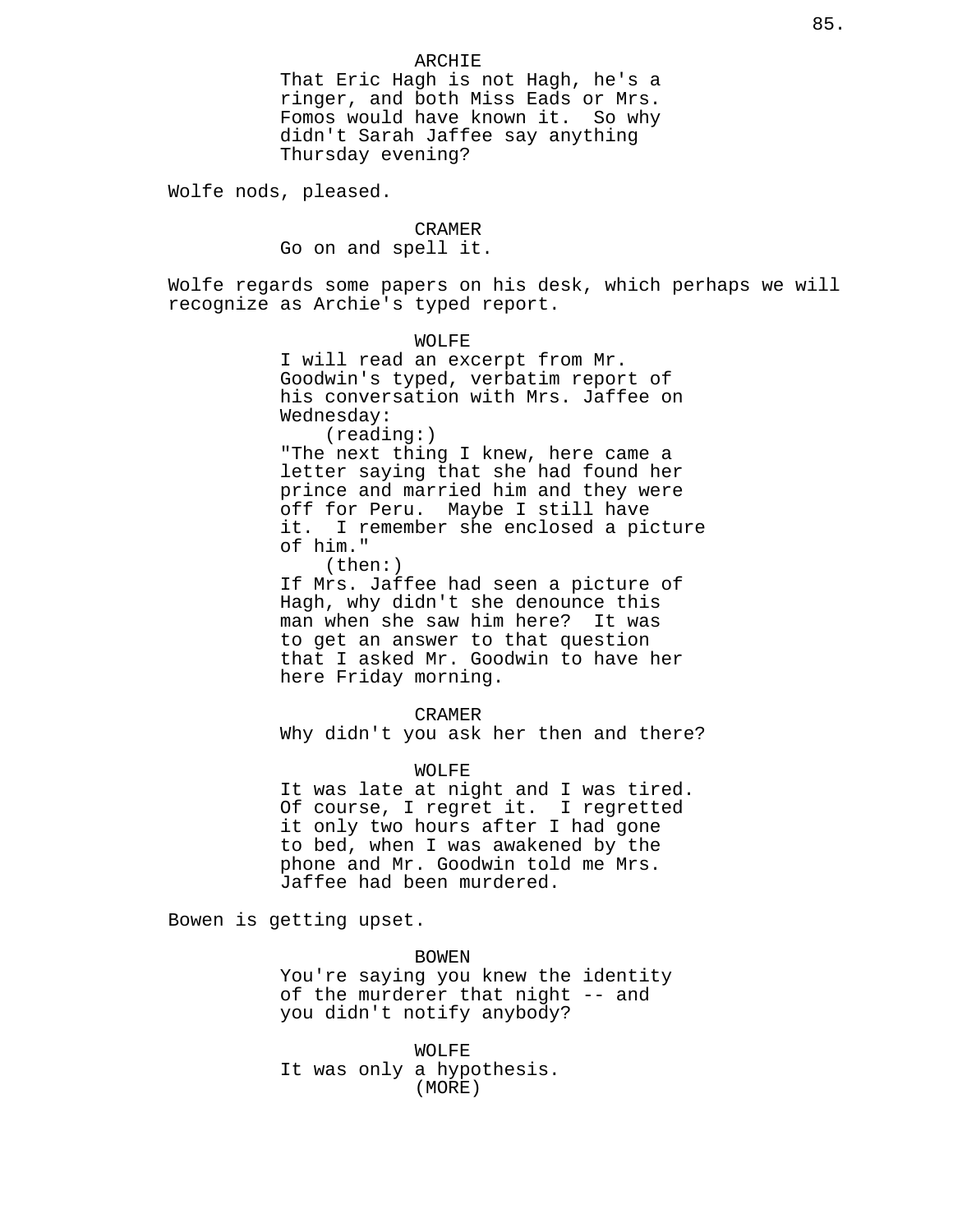## WOLFE (CONT'D)

It only became more when Mrs. Jaffee was killed and it was violently, tragically and completely validated. But I still had no evidence. So I phoned Saul Panzer and supplied him with money, a newspaper photo of the man calling himself Mr. Hagh, and sent him on a flight to Cajamarca, Peru, where the document was signed. At Cajamarca, he found people who had known Hagh. He learned that Hagh was a professional gambler, that he had not been in Cajamarca for three years, and the pictures were not of Hagh. (to Saul:)

You tell them.

### SAUL

They all knew about the paper he had, signed by his wife, giving him half her property. He said it had been her idea to give it to him, but he was too proud a man to sponge on a woman and he was keeping it as a souvenir. I couldn't ask Hagh about it because he died in a snow slide three months ago. The man I had pictures of, the man I am looking at now, is Siegfried Muecke, also a gambler, and he was with Hagh in the mountains when the slide happened. Nobody has seen Muecke since then.

Wolfe regards Muecke.

## WOLFE

Looking at his face, which appears rigid in paralysis, I doubt if he will explain himself to us.

Wolfe pauses, to give Muecke the chance, and when Muecke only glares at him, the detective continues.

> WOLFE (CONT'D) At some point he decided effective pursuit of the claim would require his presence in New York and of course it would be fatal to his plans if either Miss Eads or Mrs. Fomos ever got a glimpse of him. There was only one way to solve that difficulty: they must die. (then:) Did he arrange for the murders or did he commit them himself? (MORE)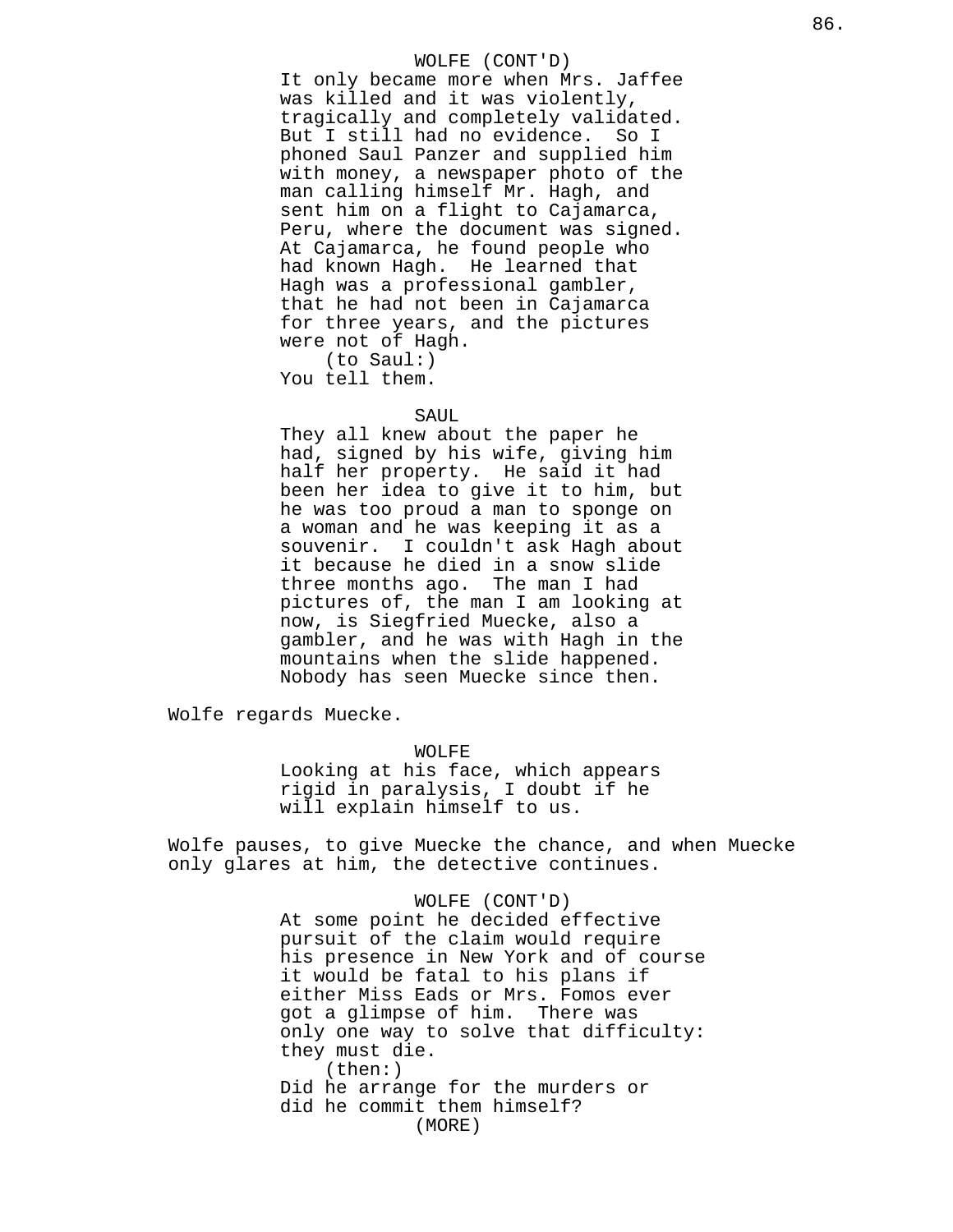# WOLFE (CONT'D)

That can, of course, be established by inquiry of airline personnel. I think you will find he did them himself.

CRAMER So why didn't Mrs. Jaffee say anything?

### WOLFE

Because it was not in her character to do so. She didn't like to get involved with anyone or anything. She came here Thursday to lend her name to a legal action only because she was under great obligation to Mr. Goodwin. (then:) No, she did not denounce him, but indubitably made him aware that she knew he was not Eric Hagh. She may have done so merely by the way she looked at him...

And we FLASHBACK TO:

INT. BROWNSTONE - WOLFE'S OFFICE - NIGHT (FLASHBACK)

Hagh responds to Pitkin.

HAGH

...and I feel no embarrassment being put in the same class with the charming Mrs. Jaffee.

Hagh smiles at Sarah, who turns away, suddenly very uncomfortable. And we END FLASHBACK.

INT. BROWNSTONE - WOLFE'S OFFICE - DAY

Wolfe sighs heavily.

## WOLFE

He knew he was in deadly peril from her and in one of the commotions he acted quickly and audaciously, and with dexterity, taking her keys from her bag. (to Muecke:) You waylaid Mrs. Jaffee, struck her and strangled her, exactly as you had done with Miss Eads and Mrs. Fomos.

Stebbins lifts Hagh out of his seat and places him in handcuffs. Wolfe glances over at Archie who smiles back.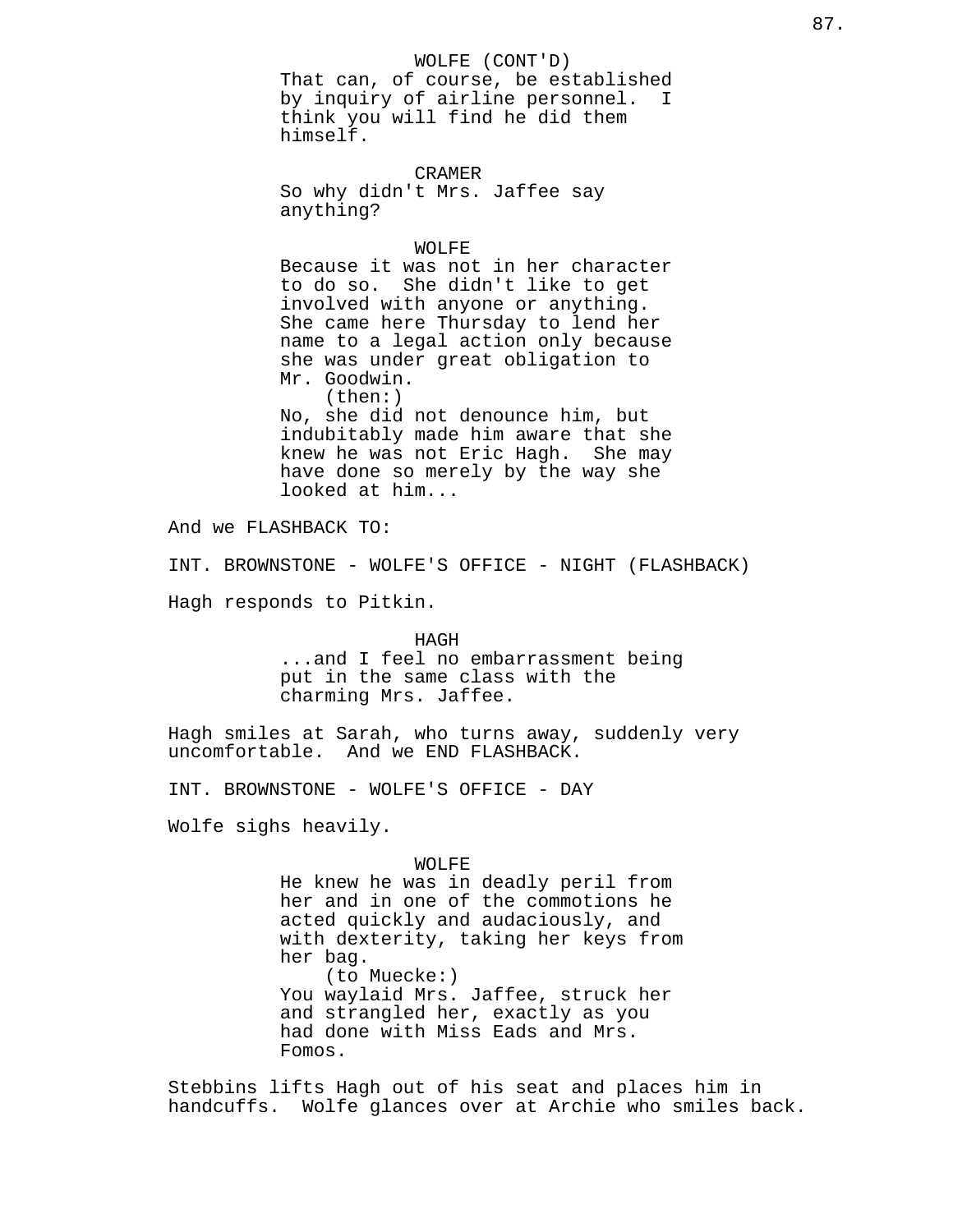ARCHIE'S VOICE As Nero Wolfe's client, I thought his performance was satisfactory. Very satisfactory indeed.

And we DISSOLVE TO:

INT. BROWNSTONE - WOLFE'S OFFICE - DAY

Archie Goodwin sits as his desk, writing out CHECKS. Nero Wolfe is at his desk, studying some papers.

> ARCHIE'S VOICE Every Friday morning at 11, after Nero Wolfe comes down from the plant rooms on the roof, he signs the salary checks.

Archie hands him the checkbook. Wolfe signs them with a flourish, then pauses.

> WOLFE A check seems to be missing.

> ARCHIE And which check out that be?

> > WOLFE

Yours.

# ARCHIE I like to get paid for my labors as much as the next man, but last week, I was on leave.

Wolfe writes out a check, tears it out, and hands it to Archie.

> ARCHIE (CONT'D) What is this for?

WOLFE Enough of this flummery. Take your check.

ARCHIE Technically, I wasn't here as your assistant but as your client. Therefore, I believe it is I who should pay you.

He hands the check out to Wolfe.

ARCHIE (CONT'D) This is all I can afford at present. I'm not paid much.

Wolfe refuses to take the check.